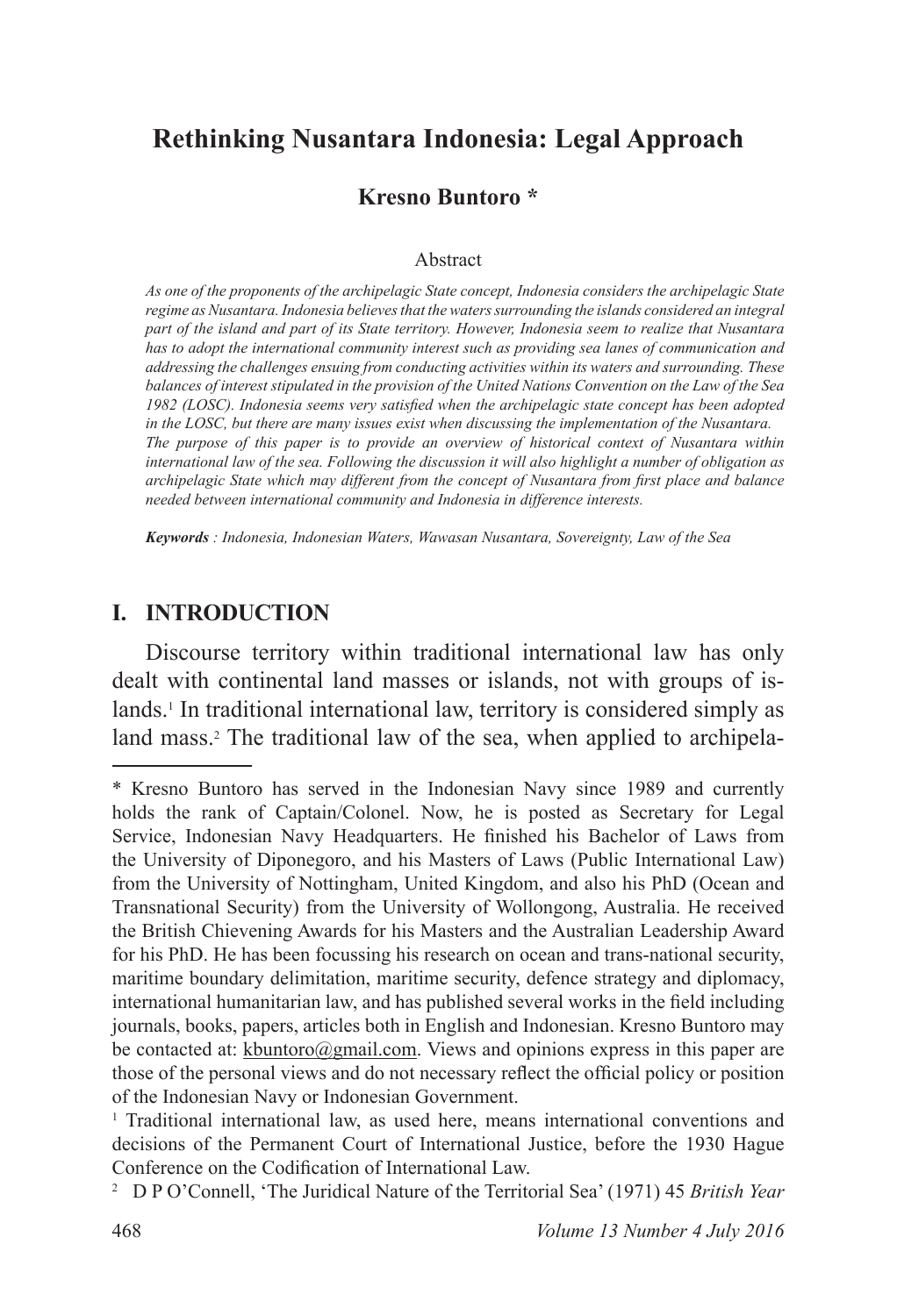gos, encountered great difficulty and produced inadequate results.<sup>3</sup> The sea was considered *res nullius* where coastal States could only exercise limited sovereignty.<sup>4</sup> However, over the passage of time, the law of the sea has developed to accommodate archipelagic issues.

The outlook and opinions of archipelagic States such as Indonesia are also significant in the development of the archipelago concept. Indonesia believes that the waters surrounding the islands should be considered an integral part of the island and part of its total State territory.<sup>5</sup> Thus, Indonesia considers the islands, waters, resources and people as part of a single entity.<sup>6</sup> The relationship between people and territory is important. In certain parts of Indonesia, for example, the sea territory is regarded as more important than any nearby land masses.<sup>7</sup> There is a strong link between human activity and sea territory.<sup>8</sup> The relationship between the land, water and people inhabiting the islands of the archipelago was a justification for Indonesia proposing the archipelagic concept.<sup>9</sup> In the development of the archipelagic concept, the interaction

*Book of International Law* , 304-05; Bernard H Oxman, 'The Territorial Temptation: A Siren Song at Sea' (2006) 100 *American Journal of International Law* 21, 830-31.

3 *See*, D P O'Connell, 'Mid-Ocean Archipelagos in International Law' (1971) 45 *British Year Book of International Law* 1; Hiran W Jayewardene, *The Regime of Islands in International Law* (1990).

4 Francis Ngantcha, *The Right of Innocent Passage and the Evolution of the International Law of the Sea* (1990), 15.

5 Munadjat Danusaputro, *Wawasan Nusantara: Dalam Ilmu Politik dan Hukum* (1978) (in Indonesian), 25-74; Mochtar Kusumaatmadja, 'The Concept of Indonesian Archipelago' (1982) 10 *Indonesian Quarterly* 12.

6 Lemhanas (Indonesian National Defence Council), *Pokok-pokok Pengertian dan Sejarah Pengembangan Wawasan Nusantara* (1982), (in Indonesian), 3; Nugroho Wisnumurti, 'Indonesia and the Law of the Sea ' in Choon-ho Park and Jae Kyu Park (eds), *The Law of the sea : problems from the East Asian perspective* (1987), 392; Hasjim Djalal, *Indonesia and the Law of the Sea* (1995), 336.

7 Hope Sebastian, *Outcasts of the Islands: The Sea Gypsies of South East Asia* (2002).

8 There are many Bajo tribes or *Orang Suku Laut* (people of the sea) in Indonesia who lived floating at the sea. See, R H Djohani, 'The Bajo, Future Park Managers in Indonesia?' in M J Parnwell and R L Bryant (eds), *Environmental Change in South East Asia, People Politics and Sustainable Development* (1996) ; Cynthia Chou, *The Orang Suku Laut of Riau, Indonesia: The Inalienable Gift of Territory* (2009); Andi Hajramurni, 'Bajo People losing their Identity', *The Jakarta Post* (Jakarta), 12 September 2009, <http://www.thejakartapost.com/news/2008/10/22/bajo-peoplelosing-their-identity.html.>, at 12 September 2009.

9 Mochtar Kusumaatmaja, 'The Legal Regime of Archipelagos and Supplementary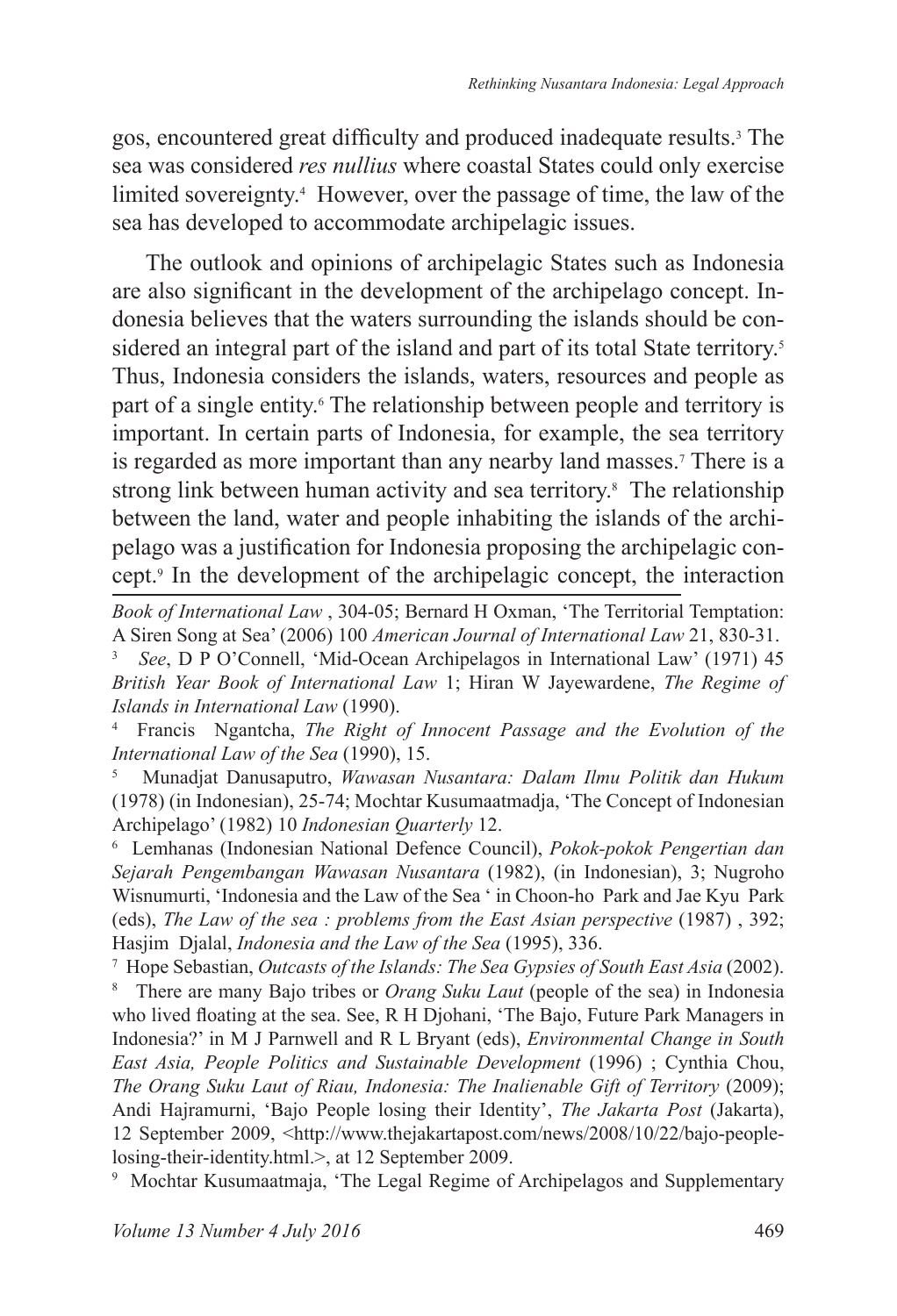between Indonesia's geographical situation and its economy, history, culture and politics are important.<sup>10</sup> Equally important is the archipelagic State concept enunciated in Article 46 (2) of the LOSC.<sup>11</sup>

The United Nations Convention on the Law of the Sea (hereinafter referred to as the LOSC)<sup>12</sup> regulates, among other things, maritime marine resources, marine environment, science, technology, and dispute settlement relating to the law of the sea. One of the concepts introduced by the LOSC is the archipelagic State concept.13 Under this concept, a State may be considered as an archipelagic State if the State is constituted wholly or partly by one or more archipelagos, which may include other islands.14 Before the LOSC, lengthy discussions on archipelago issues took place at the 1930 Hague Conference on the Codification of International Law15 particularly regarding the geographical and ordinary understanding of the term 'archipelago'.<sup>16</sup>

From a geographical point of view, an archipelago is a group of islands which forms a single unit; from an ordinary point of view, an archipelago is a body of water interspersed with many islands.17 The

<sup>13</sup> Part IV, LOSC

<sup>14</sup> Article 46 (a), LOSC.

<sup>15</sup> League of Nations, Acts of the Conference for the Codification of International Law, held at the Hague from March  $13<sup>th</sup>$  to April  $12<sup>th</sup>$ , 1930.

See, D P O'Connell, 'Mid-Ocean Archipelagos in International Law' (1971) 45 *British Year Book of International Law* 1; Hiran W Jayewardene, *The Regime of Islands in International Law* (1990); Hasjim Djalal, *Indonesia and the Law of the Sea* (1995), 293.

17 *Cambridge Advanced Learner's Dictionary* (2nd ed, 2005), 56; Mochtar Kusumaatmadja, 'The Legal Regime of Archipelagos and Supplementary Remarks' in Lewis M Alexander (ed), *The Law of the Sea: Needs and Interests of Developing* 

Remarks' in Lewis Alexander, M. (ed), *The Law of the Sea: Needs and Interests of Developing Countries* (1973) 116.

Hasjim Djalal above n 6, 342; Hiran W Jayewardene, above n 3, 103-90; Dale Andrew, 'Archipelagos and the Law of the Sea: Island Straits States or Island-Studded Sea Space?' (1978) 2(1) *Marine Policy* 46, 47.

<sup>&</sup>lt;sup>11</sup> Article 46 (2) of the LOSC states that an "archipelago" means a group of islands, including parts of islands, interconnecting waters and other natural features which are so closely interrelated that such islands, waters and other natural features form an intrinsic geographical, economic and political entity, or which historically have been regarded as such."

<sup>&</sup>lt;sup>12</sup> United Nations Convention on the Law of the Sea, opened for Signature 10 December 1982, 1833 UNTS 3 (entered into force 16 November 1994) (here in after *LOSC*).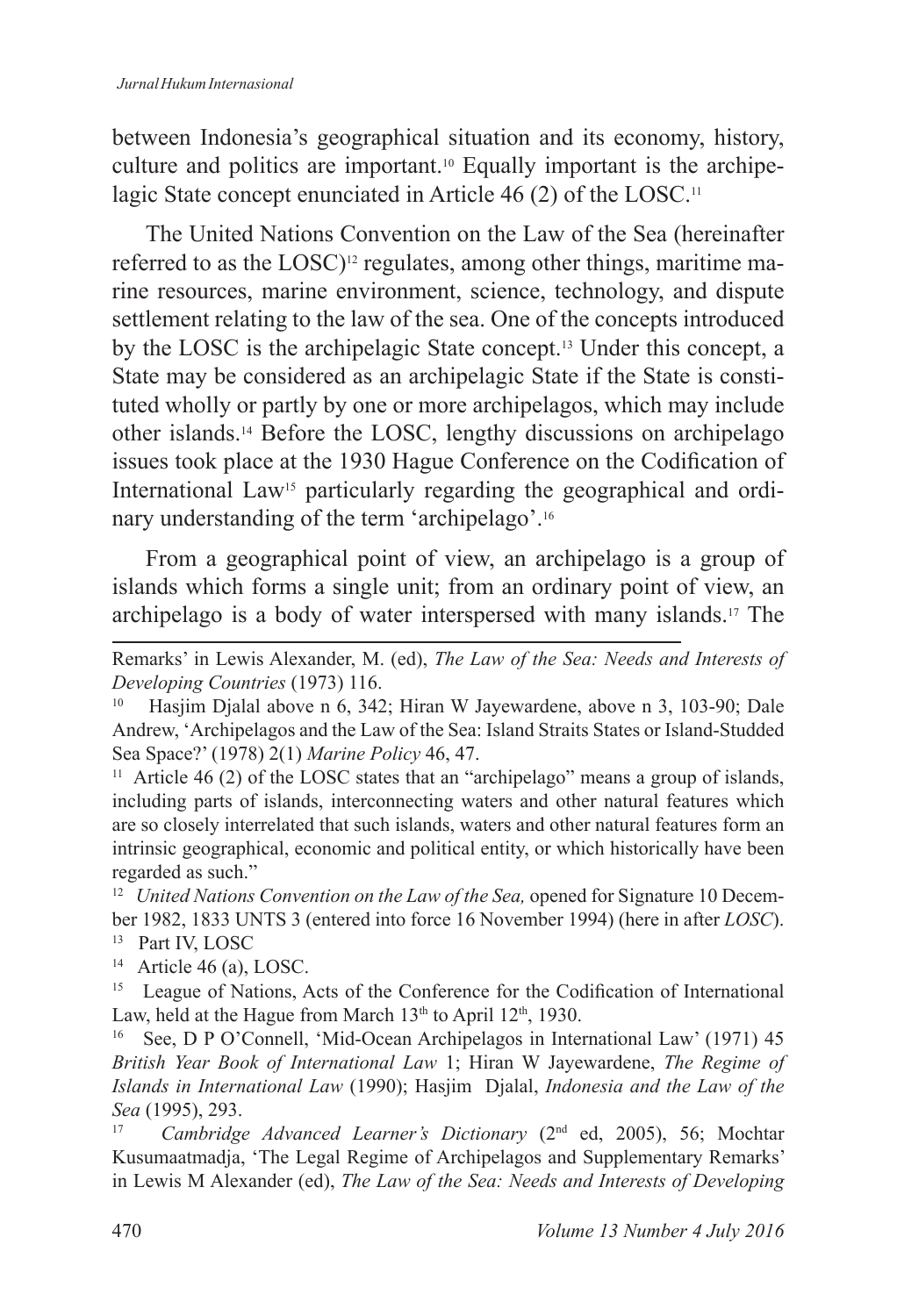LOSC defines an 'archipelago' as "a group of islands, including parts of islands, interconnecting waters and other natural features which are so closely interrelated that such islands, waters and other natural features form an intrinsic geographical, economic and political entity, or which historically have been regarded as such."<sup>18</sup>

Indonesia was active in the negotiation of the archipelagic State concept.19 It was motivated by a desire to realise its aspirations for national unity, political stability, economic development, social justice, and national security.20 These aspirations were expressed as "*nusantara*", a concept which falls somewhere between the traditional notion of 'islands' and 'archipelago'.21 The *nusantara* concept was further developed in the government's maritime policy through "*Wawasan Nusantara*" or the "Archipelagic Outlook", which advocated and stressed Indonesian unity.22 The adoption of the archipelagic State concept in the LOSC has given Indonesia the opportunity to address issues of national sovereignty and has granted Indonesia the jurisdiction over living and non living resources. The LOSC has provided Indonesia with the right to extend its sovereignty and jurisdiction over large ocean areas. Part IV of the LOSC, particularly Articles 47 to 52 deals with the extent of maritime jurisdiction, exploration, exploitation, conservation and utilisation

*Countries* (1973) 116; Dale Andrew, 'Archipelagos and the Law of the Sea: Island Straits States or Island-Studded Sea Space?' (1978) 2(1) *Marine Policy* 46; Jens Eversen, 'Certain Legal Aspects concerning the Delimitation of the Territorial Waters of Archipelagos' (Paper presented at the UN Conference on the Law of the Sea, Official Records, Geneve, 1958), 300, 302. Eversen pointed out that geographical features or geographical realities of the archipelago should be used in deciding whether a group of islands and the waters separating them could be treated as a single unit.  $18$  Article 46 (b), LOSC.

<sup>19</sup> See, Mochtar Kusumaatmadja, *Indonesia dan Perkembangan Hukum Laut Dewasa ini* (1977) (in Indonesian); Munadjat Danusaputro, *Tata Lautan Nusantara: Dalam Hukum dan Sejarahnya* (1980) (in Indonesian); Hasjim Djalal, *Perjuangan Indonesia di Bidang Hukum Laut* (1979) (in Indonesia).

<sup>20</sup> Mochtar Kusumaatmadja, *"Wawasan Nusantara", POLKAM: Pembangunan di Bidang Politik dan Keamanan* (1982) (in Indonesian), 5-17.<br><sup>21</sup> The concents brought to the fore in 1957 when Prime

The concepts brought to the fore in 1957 when Prime Minister, Mr Djuanda, declared that Indonesia is an archipelagic State.

<sup>22</sup> See, Mochtar Kusumaatmadja, above n 9; Munadjat Danusaputro, *Wawasan Nusantara: Dalam Ilmu Politik dan Hukum* (1978) (in Indonesia); Indonesian National Defence Council, *Pokok-pokok Pengertian dan Sejarah Pengembangan Wawasan Nusantara* (1982) (in Indonesian).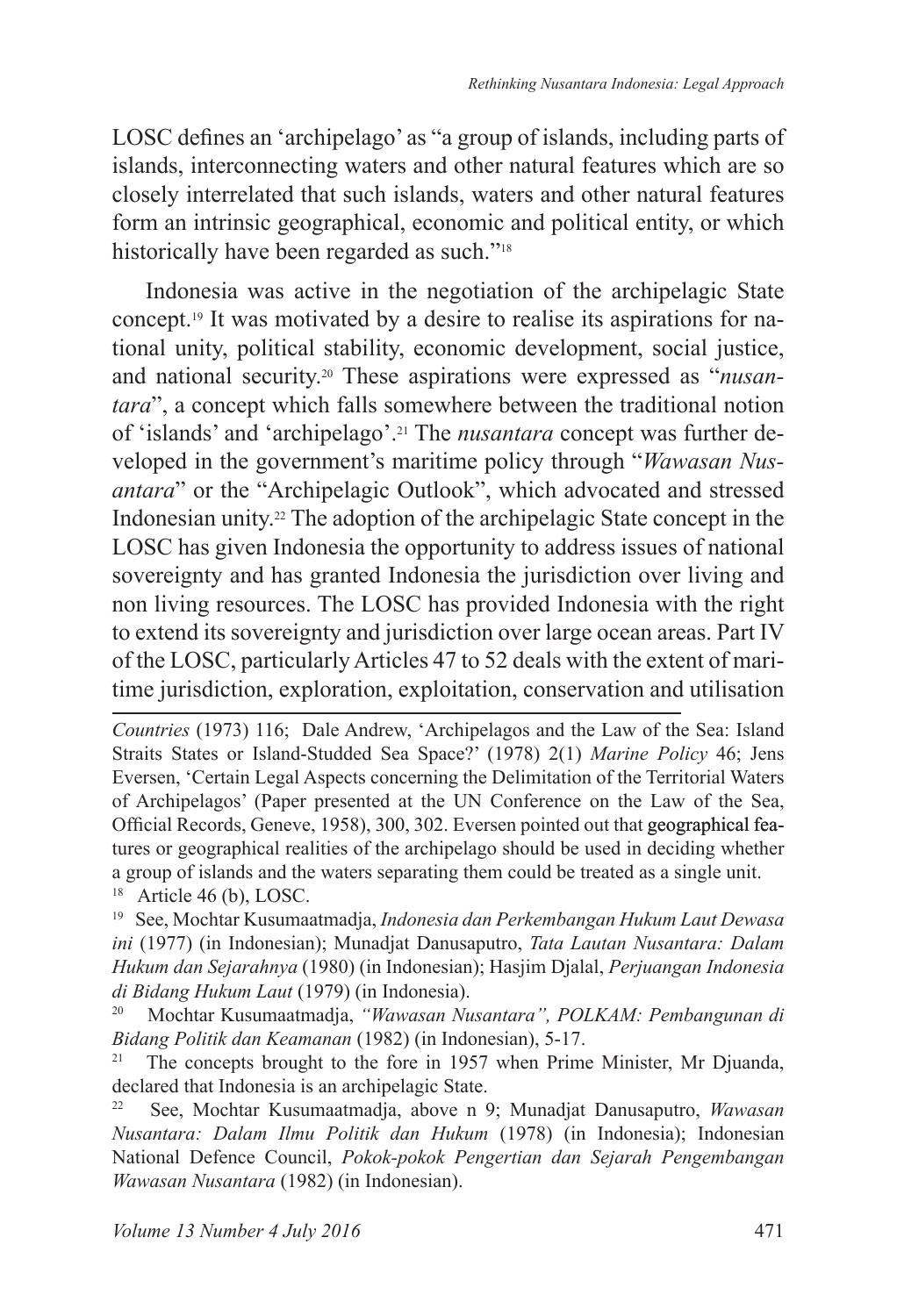of marine resources within Indonesia's archipelagic waters. Indonesia, as an archipelagic State, has to fulfil certain obligations as stated in the LOSC, such as maintaining safety of navigation, $2<sup>3</sup>$  designating sea lanes for ships and aircraft traffic, $24$  and preserving and protecting the marine environment<sup>25</sup>

The LOSC recognises the sovereignty of the archipelagic State in archipelagic waters.26 However, this sovereignty is limited in Article 2(3) of the LOSC which states that this sovereignty is exercised subject to this Convention and to other rules of international law. There are similar limitations on State sovereignty in archipelagic waters such as the right of archipelagic sea lanes passage by foreign ships, overflight of foreign aircrafts, and other marine activities.

This paper focuses on the establishment of *nusantara* within international law. The paper provides an historical overview of the development of the concept of the archipelagic State. The paper also discusses the consequences of Indonesia being an archipelagic State within the framework of navigational rights and freedoms under international law. It also examines the responsibilities of archipelagic states/Indonesia with respect to accommodate the international community. Finally, the paper will demonstrate that while the LOSC has provided extended areas of sovereignty and sovereign rights of archipelagic State, it also has some disadvantages when in comes to implementation.

## **II. THE INDONESIAN ARCHIPELAGIC OUTLOOK**

The Republic of Indonesia is the largest archipelagic State in the world, consisting of 17,504 islands.<sup>27</sup> Indonesia extends along the equator, straddles the continents of Asia and Australia, and is flanked by the

<sup>23</sup> Articles 21, 52, LOSC.

<sup>&</sup>lt;sup>24</sup> Article 53, LOSC.

<sup>25</sup> Article 192 (Part XII), LOSC.

 $26$  Articles 2 (1) and 49, LOSC.

<sup>&</sup>lt;sup>27</sup> Originally, Indonesia had 17,508 islands based on the publication of Dishidros TNI AL (Indonesian Hydro-Oceanographic Office) on Figures of Indonesian Territory, however, after the Republic of Timor Leste gained its independence in 1999, includes two islands (Arturo and Yako Islands) and the decision of the International Court of Justice (ICJ) on the sovereignty over Sipadan and Ligitan Islands in 2002, where both islands were transferred to Malaysia.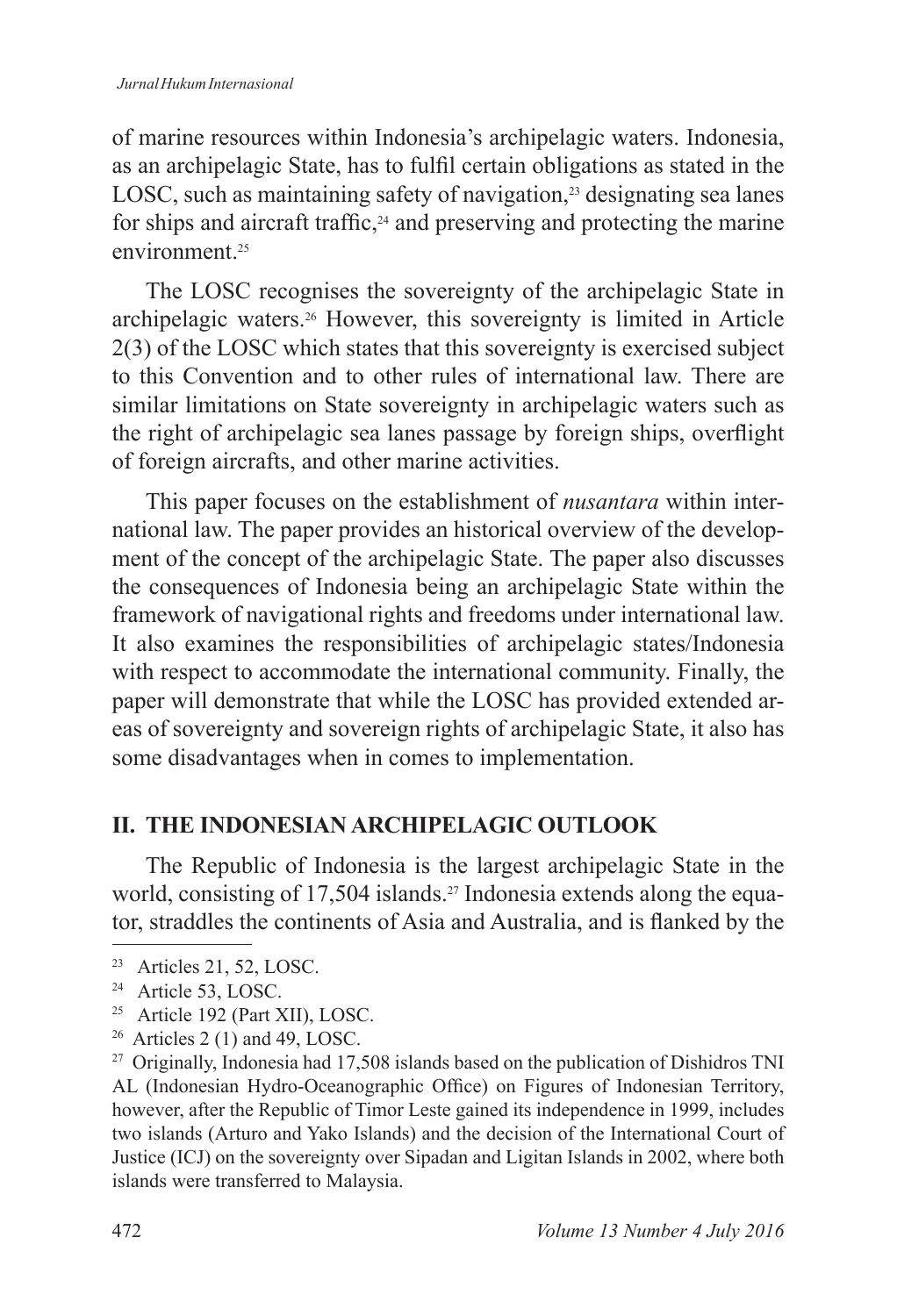Indian and Pacific Oceans. The territory of the Republic of Indonesia stretches from Pulau Rondo off the northern tip of Sumatra in the west longitude 94° 58' East to Merauke, Papua in the east longitude 141° East and from Pulau Miangas in the north to Pulau Dana in the south. With an overall distance of more than 1,900 kilometres from east to west, Indonesia covers an area as vast as Europe; however, nearly 80 per cent of the area between the abovementioned geographical extremities is made of seas.

History of Nusantara can be traced back from the first century AD, there has been continuous trade among people on the Indonesian archipelago, India and China.28 Trade created close relations in many areas such as religion, arts, and government.<sup>29</sup> The fact that Indonesia is located halfway between India and China has been an important factor in the formation of Indonesian culture.30 Indian and Chinese traders made stop-overs to replenish their supplies of fresh water and food and Indonesians visited India and brought back Hinduism. In port cities in particular, Chinese and Indian traders influenced the local Indonesian culture.31 Evidence of Indian and Chinese cultures and religions can still be found in certain parts of Indonesia, for example, in Indonesian drama, architecture, literature, textile design, as well as in elements of religion.<sup>32</sup>

According to Caldwell,<sup>33</sup> Indonesia has a unique ability to synthesise different ingredients, accepting the new without discarding the old, absorbing and blending rather than substituting. At the same time the sea barrier between the islands has resulted in the fact that each island developed uniquely, shaping and moulding its own cultures. The variety of Indonesian cultures can be found in many places and spread across the entire archipelago, for example traditional music instruments

<sup>&</sup>lt;sup>28</sup> Rosemary Brissenden, 'Pattern of Trade and Maritime Society before the Coming of the Europeans' in Elaine McKay (ed), *Studies in Indonesian History* (1976) , 65-71.

<sup>29</sup> Donald Wilhelm, *Emerging Indonesia* (1980), 10.

<sup>30</sup> R P Hardjowardojo, 'Basic Cultural Influences' in Elaine McKay (ed), *Studies in Indonesian History* (1976) , 3

 $31$  V J H Houben, 'Trade and State Formation in Central Java  $17<sup>th</sup>$ -19<sup>th</sup> Century' in G J Schutte (ed), *State and Trade in the Indonesian Archipelago* (1994)

<sup>32</sup> Donald Wilhelm, above n 29, 10.

<sup>33</sup> Malcolm Caldwell, *Indonesia* (1968), 33.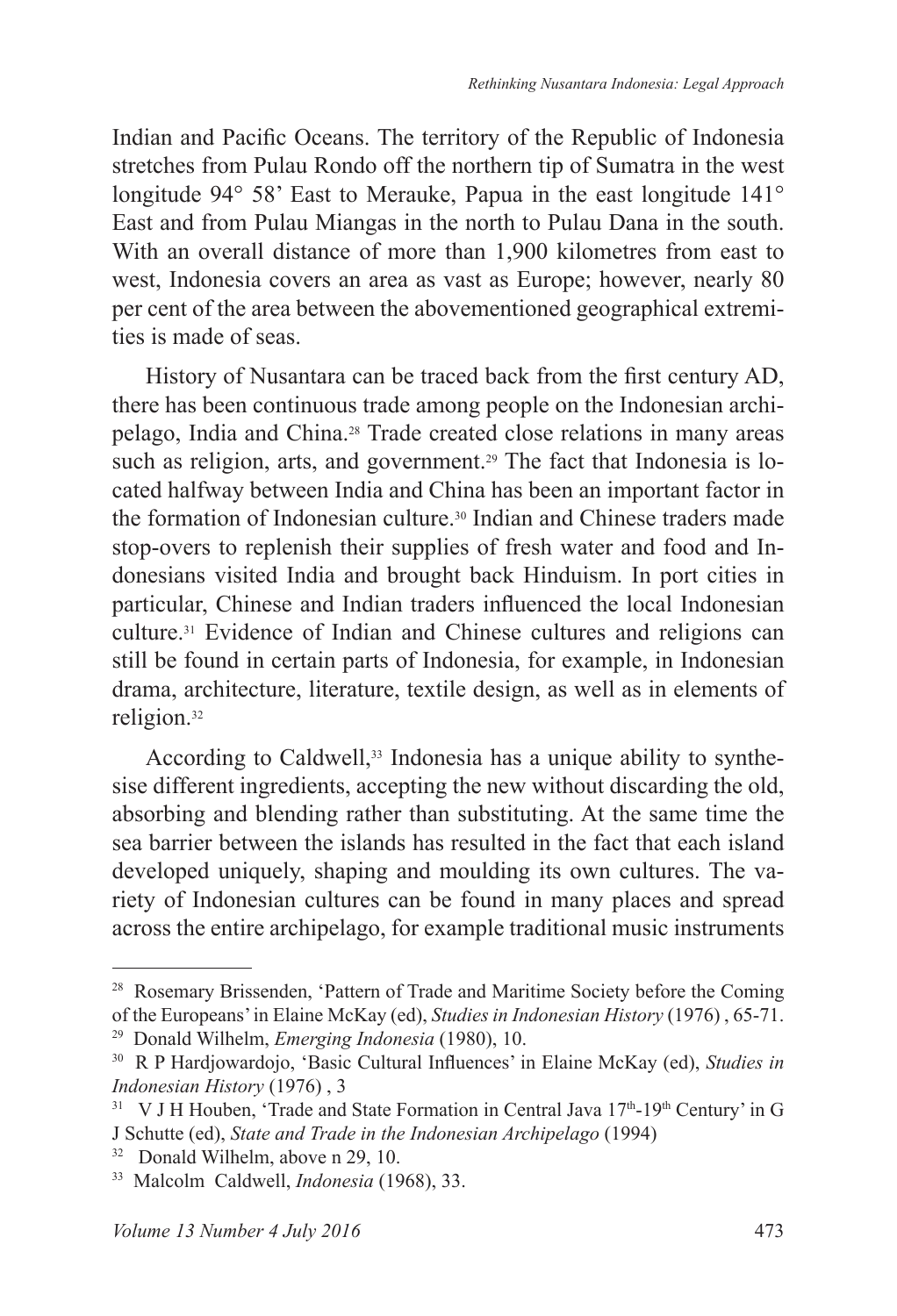can be found in many islands, batik can be found almost in all islands and ethnics.

With regard to Indonesia's political evolution, many kingdoms and states rose and fell in various parts of the archipelago during the centuries preceding western colonialism.34 Although most of these states had localised jurisdiction, there were two great kingdoms which stood out namely Majapahit and Sriwijaya. The Sriwijaya Empire, located in Sumatra, reigned from the  $7<sup>th</sup>$  to the 13<sup>th</sup> century. The empire encompassed most of present-day Indonesia and included some parts of the Asian mainland.35 The empire became a great maritime and trading power as well as a centre for Buddhist learning.<sup>36</sup> The Majapahit Empire, based in Java and founded in 1292, succeeded in uniting much of the archipelago. The latter empire was bigger than Sriwijaya and had a great maritime fleet which played a large role in uniting all the islands.<sup>37</sup> The Majapahit Empire lasted until the 16<sup>th</sup> century.<sup>38</sup> Well before that time, It seems that Indonesia was being affected by two new forces, Islam and the Europeans.

Islam was introduced by Arab traders soon after the birth of Islam in the  $7<sup>th</sup>$  century.<sup>39</sup> In the early 15<sup>th</sup> century, Malacca became a major Islamic trading centre and Islam spread more quickly to the whole archipelago.40 Although Islam spread rapidly, it took on new forms which were infusions, combinations and blends with old traditions and cultures which already existed, such as Hinduism, Buddhism and animistic practices.<sup>41</sup>

Europeans came to the archipelago in 1292, with the arrival of Marco

<sup>34</sup> Ann Kumar, 'Development in Four Societies over the Sixteenth to Eighteenth Centuries' in Harry Aveling (ed), *The Development of Indonesian Society* (1979) ,  $30-37.$ 

<sup>35</sup> G Moeldjanto, *Indonesia Abad ke-20: Dari Kebangkitan Nasional sampai Linggarjati,* Sejarah Indonesia (2nd ed, 1989), (in Indonesia), 15-24.

<sup>36</sup> Rosemary Brissenden, above n 28, 74. See- O W Wolters, *Early Indonesian Commerce* (1967).

<sup>37</sup> G Moeljanto, above n 35, 15.

<sup>&</sup>lt;sup>38</sup> Merle Calvin Ricklefs, *A History of Modern Indonesia since c. 1200* (4<sup>th</sup> ed, 2008), 17-23; Rosemary Brissenden, above n 28, 79.

<sup>39</sup> Ibid, 3-16.

<sup>40</sup> Merle Calvin Ricklefs, above n 28, 3-16.

<sup>41</sup> Donald Wilhelm, above n 29, 10.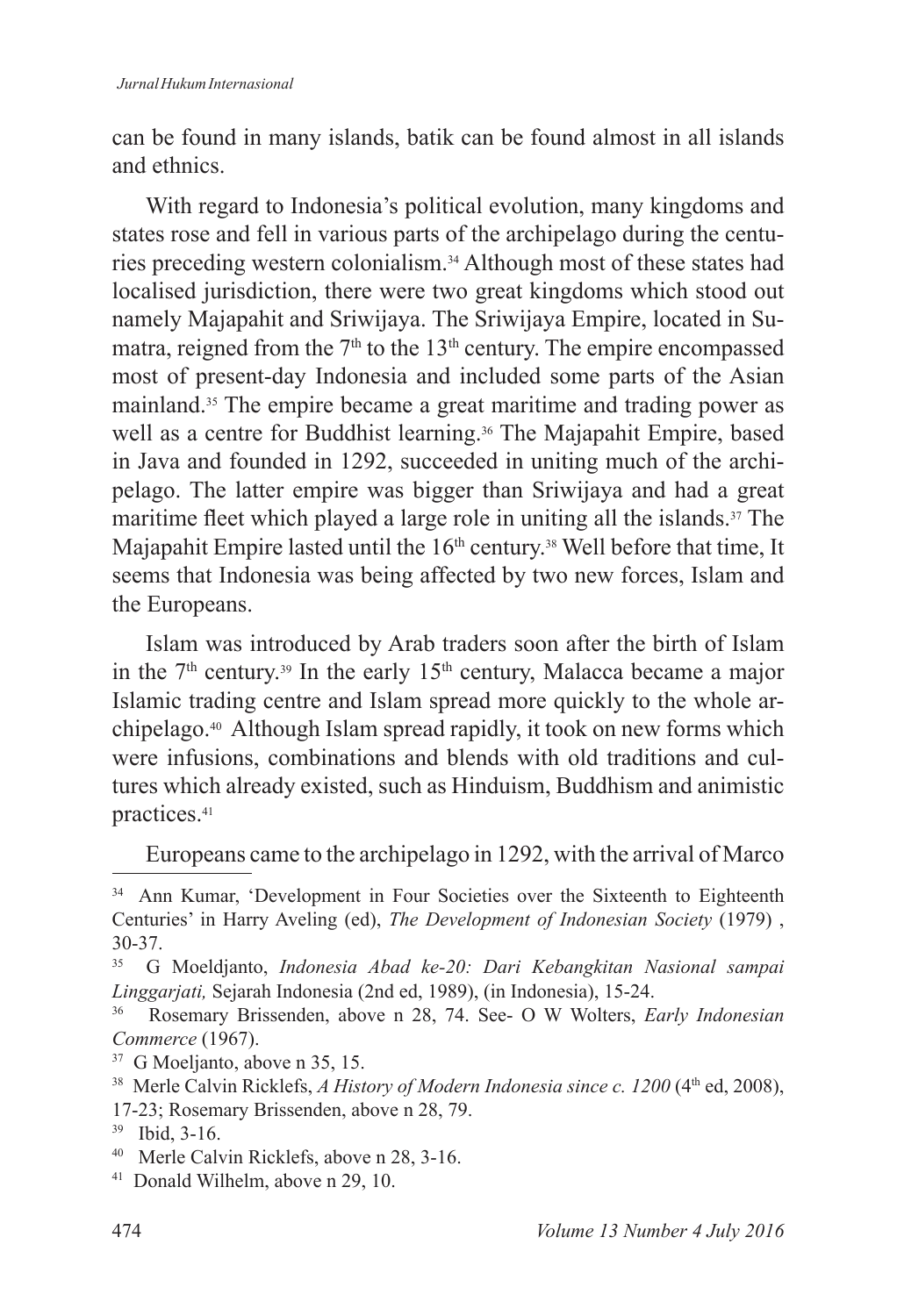Polo, followed by Portuguese and Spanish explorers.<sup>42</sup> The Portuguese and Spanish captured various trading centres and occupied some Indonesian territory. The English and Dutch challenged the Portuguese and Spanish hold, which were gradually expelled from the archipelago.<sup>43</sup> The English stayed on the Malacca peninsula while the Dutch occupied and controlled most of Java and others islands. The archipelago became known as the Dutch East Indies. Although it was for only five years, the British took over the archipelago from the Dutch, with Thomas Stanford Raffles as the British chief administrator in the archipelago.<sup>44</sup> The Dutch resumed control of the archipelago and continued to convert land into plantation in order to produce export commodities. Java became a vast Dutch government plantation. Serious famine occurred in Java because the Dutch neglected to plant food crops and the people were forced to become labourers or slaves.

The independence movement began long before its final success. In 1629, Sultan Agung, the King of Mataram, sent troops to attack the Dutch in Batavia.45 There were several revolts and uprisings which took place in Aceh, Bali, Java and many other parts of the archipelago. The movements failed because the Dutch used a "*divide et impera*" system whereby the Dutch chose local rulers and used them to control areas. The system was economical and proved successful in the suppression of popular movements. During that time, the Dutch allowed some young Indonesians, who had studied in Netherlands, to handle administrative jobs. But the students had also studied political movements and they proceeded to establish a political party.46 The Youth Pledge of 1928 expressed the ideals of one nation, one language, and one motherland or

<sup>42</sup> Ibid, 11.

<sup>43</sup> Ibid, 9.

<sup>44</sup> Peter B R Carey, 'Aspect of Javanese History in the Nineteenth Century' in Harry Aveling (ed), *The Development of Indonesian Society* (1979) 120, 57-59.

<sup>45</sup> Ibid, 18; Donald Wilhelm, above n 29, 15.

<sup>46</sup> There were many political parties and student organisations established by young professionals and students of Indonesia, such as Indische Party, Budi Utomo, Sarekat Islam, Partai Komunis Indonesia, Indonesian Alliance of Students, Jong , Jong Jawa, Jong Ambon, *Indonesia, Early Political Movements*. Library of Congress Country Studies; "The Growth of National Consciousness". Federal Research Division of the Library of Congress < http://countrystudies.us/indonesia/14.htm.> at 15 August 2008.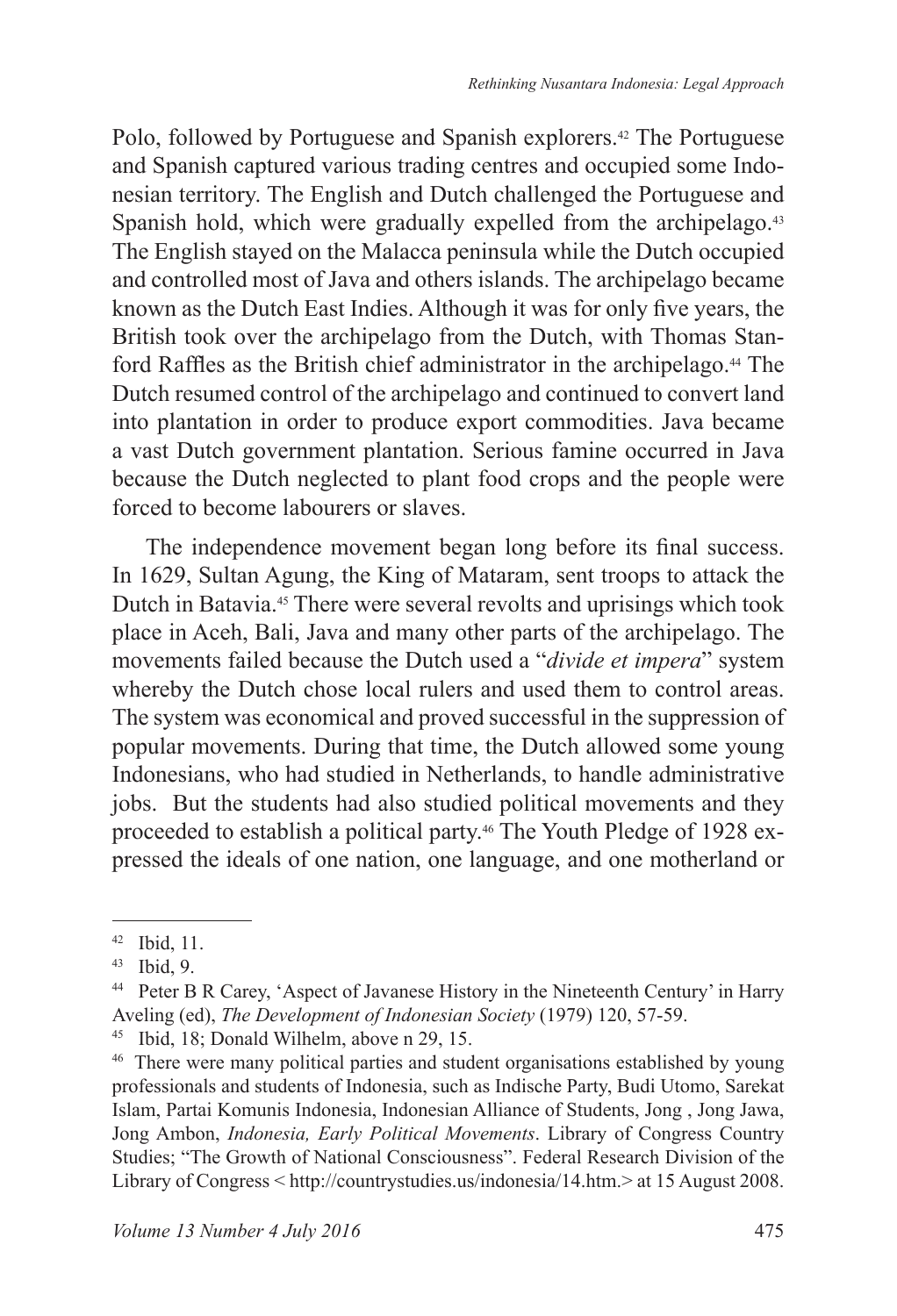*Tanah air*. 47 It was the first political manifestation of the concept of national unity and was inspired by a nationalist movement which aimed to lead the national struggle for independence.

In 1942, the Japanese came to the archipelago and took over all systems of government. They set up some steps for independence such as allowing the use of the Indonesian flag, the national anthem and Bahasa Indonesia as the national language. But, overall, the Japanese treated the native population worse than the Dutch.48 People were starving and there was famine everywhere. The Japanese established Indonesian officer armies and created quasi-military youth organisations which later formed the core of the Indonesian armed forces.<sup>49</sup>

 Indonesia declared its independence on 17 August 1945, two days after Japan surrendered to the Allies.<sup>50</sup> The victorious powers, however, allowed the Dutch to return and reclaim its former colony, Indonesia, which had been occupied by Japan since 1942. In order to defend its independence, the Indonesian people had to fight better armed and trained Dutch soldiers in a war for its independence. The poorly armed and trained Indonesian people were able to overcome the professional Dutch military forces because the Indonesian forces were fully supported by the native population throughout the lengthy guerrilla war.<sup>51</sup> This experience made the country realise that Indonesia's defence must rely on the unity between its armed forces and civilian population.52 The

<sup>47</sup> "*Tanah Air*" means "Motherland" in Bahasa Indonesia. See, Indonesian National Defence Council, *Pokok-pokok Pengertian dan Sejarah Pengembangan Wawasan Nusantara* (1982) (in Indonesian).

<sup>48</sup> Robert van Neil, 'From Netherlands East Indies to Republic of Indonesia 1940- 1945' in Harry Aveling (ed), *The Development of Indonesian Society* (1979) 106, 162- 63.

<sup>49</sup> Harold Crouch, 'The Trend to Authoritarianism: The Post 1945 period' in Harry Aveling (ed), *The Development of Indonesian Society* (1979) 165, 168; Rosihan Anwar, *Musim Berganti: Sekilas Sejarah Indonesia, 1925-1950* (1985), (in Indonesia), 124-129.

<sup>&</sup>lt;sup>50</sup> Japan surrendered to the Allied on 15 August 1945, with the surrender documents finally signed aboard the deck of the American battleship USS Missouri on September 2, 1945. See, Mark Donnely, *Britain in the Second World War* (1st ed, 1999).

<sup>51</sup> Nugroho Notosusanto, *The National Struggle and Armed Forces in Indonesia* (Second ed, 1980), (in Indonesia), 6; G Moeljanto, above n 35, 96-189.

<sup>&</sup>lt;sup>52</sup> The defence system which focused on the unity of armed forces and the people is called *Hankamrata* (Total People's Defence). The armed forces would act as a core to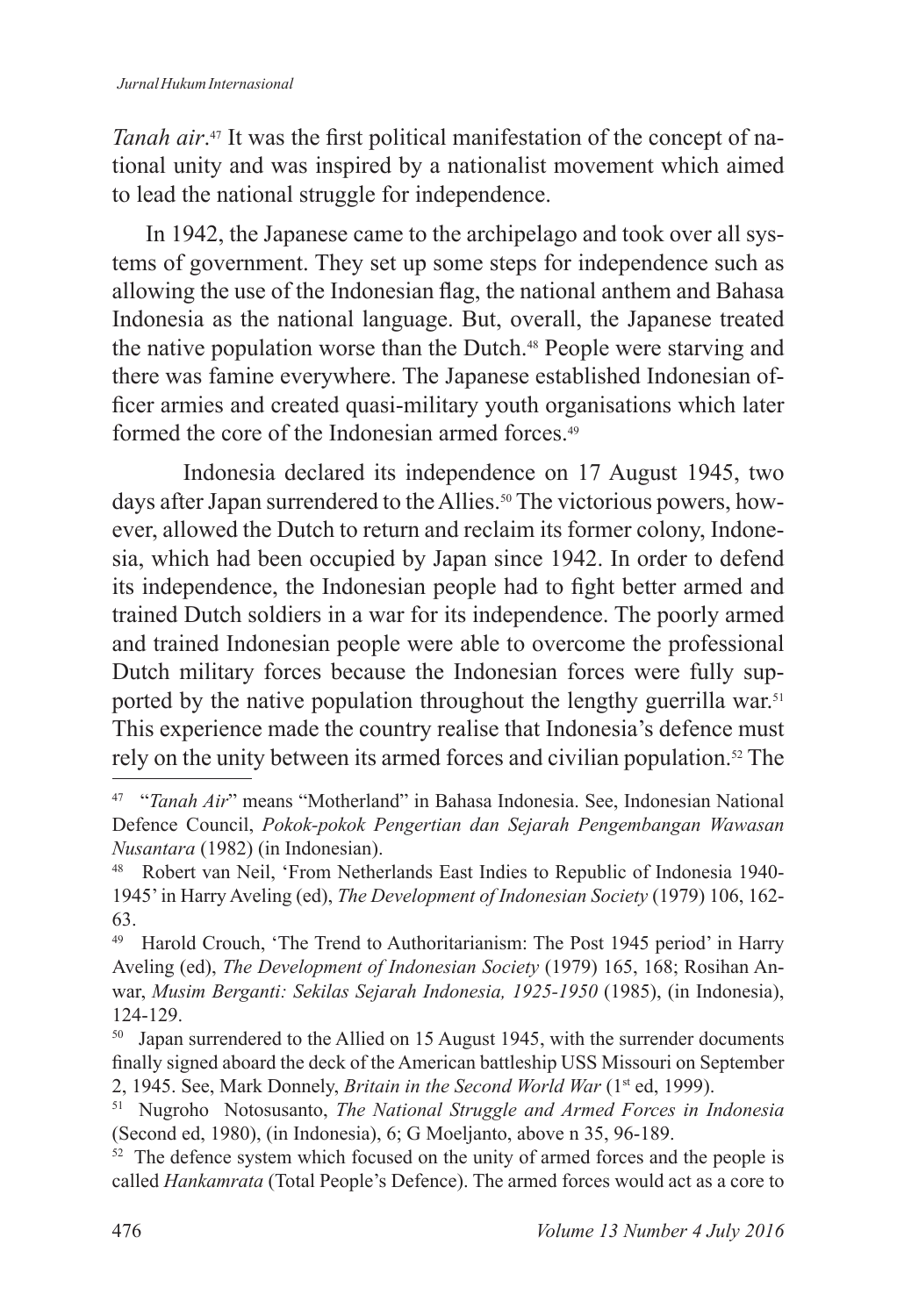revolutionary experience gave the nation a strong sense of self-confidence in its ability to defend the country against a hostile foreign power. In addition, the experience shaped Indonesia's defence and security outlook, focusing it on the unity of the nation. The notion of national unity, known as "*Wawasan Nusantara*" or the 'Archipelagic Outlook or Principle' unites the Indonesian archipelago into an indivisible "*Tanah Air*", or "Place of Land and Water for all Indonesians."<sup>53</sup> The archipelagic outlook clearly envisages the islands and the surrounding seas as a single unit.

 The *Wawasan Nusantara* doctrine was reflected in Indonesia's geopolitical concern for its maritime territory. There were three catalysts for this doctrine.<sup>54</sup> First, the Indonesian elite started to realise that Indonesia needed a new doctrine to integrate the maritime territory into its land territory as a single entity. Second, the location of Indonesia at the cross-roads of world trade puts Indonesia in both an advantageous and vulnerable position. Third, there was heightened concern surrounding foreign maritime passages within the archipelago. The last concern related specifically to the activities of the Dutch warships while Indonesia campaigned for the transfer of Papua (Irian Jaya)<sup>55</sup> from Dutch to Indonesian rule from 1950 to 1962<sup>56</sup>

 Having considered the location of Indonesia, the *Wawasan Nusantara* doctrine developed along with understanding of Indonesia's archipelagic outlook. Its geographical setting came to be considered with other aspects, such as demography, natural resources, ideology, politics, economics, social and cultural aspects, and defence and security. Those aspects were known as "*asta gatra*" which means 'eight

mobilise the entire population against the enemy.

<sup>53</sup> Munadjat Danusaputro, above n 5, 31.

<sup>54</sup> Lemhanas (Indonesian National Defence Council), above n 6, 4-15.

<sup>&</sup>lt;sup>55</sup> Papua is the current official name of the territory known successively as Netherlands New Guinea, West New Guinea, West Irian and Irian Jaya. The Name of Papua will be used throughout for consistency, except for the name of Treaty.

<sup>56</sup> In spite of the fact that the Dutch Government did not recognise the independence of Indonesia, the Dutch still ruled in West Papua (Irian Jaya) until 1962. In that time, Dutch Navy always passed through the Java Sea and waters surround the Indonesian islands.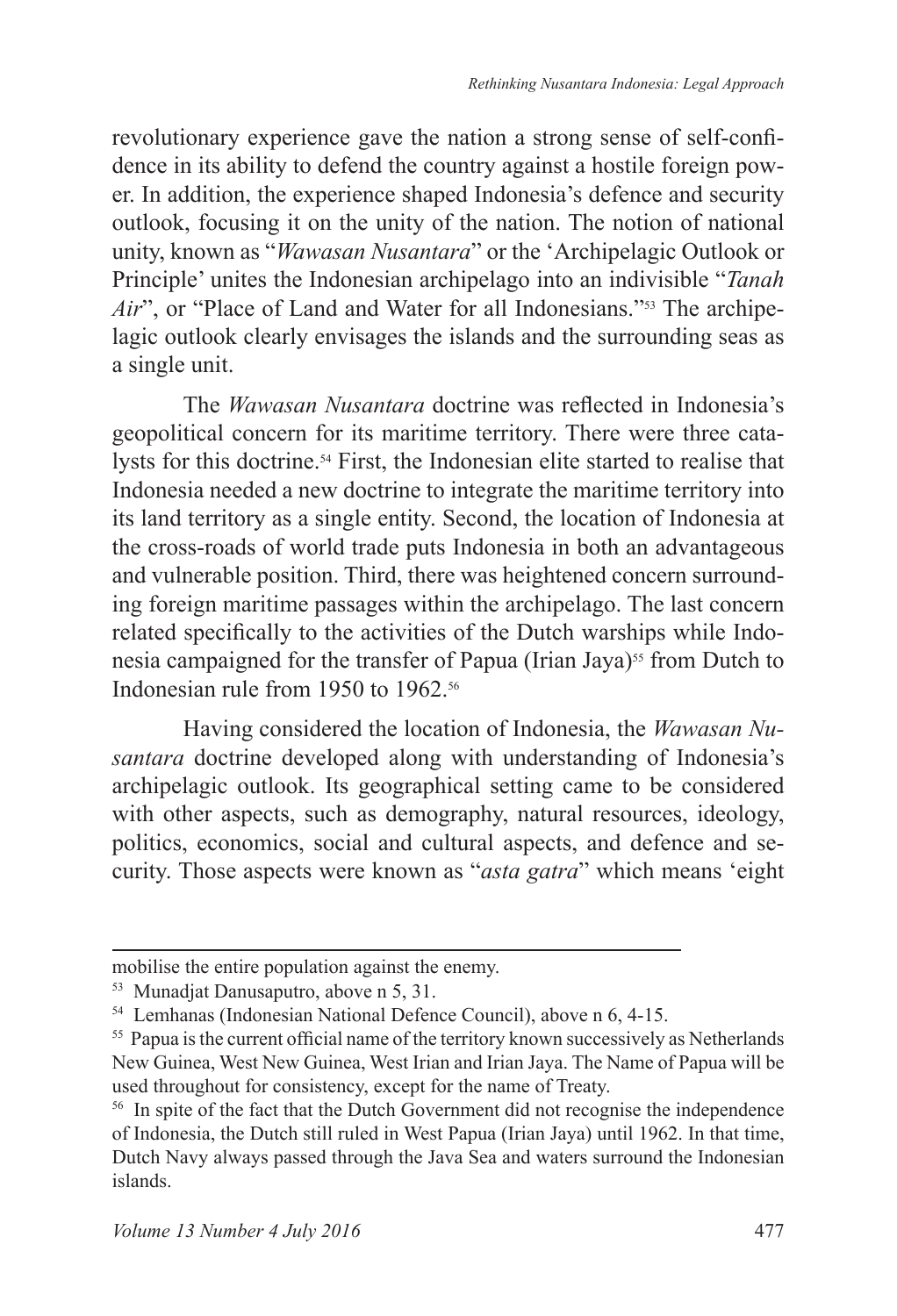aspects',<sup>57</sup> which the first *gatra* (aspect) is geographical setting.<sup>58</sup>

The *Wawasan Nusantara* doctrine promoted both an inward and outward looking perspectives.59 At a national level (that is, the inwardlooking perspective), it emphasizes the notion of Indonesia as one political, economic and security entity. Internationally, (that is from an outward-looking perspective), the promotion of *Wawasan Nusantara* is designed to advance the security of Indonesian territorial waters.<sup>60</sup> The *Wawasan Nusantara* doctrine would go on to provide substance to Indonesia's perceptions and interests in maritime matters in subsequent years, regarding maritime boundaries, navigational regimes and managing natural resources. In these maritime zones, Indonesia has sovereignty, which is the same as the sovereignty over land and air space.

### **III .1 . DEVELOPMENT OF INDONESIA'S MARITIME POLICY**

The arrival of the European powers, with their ambitions for the expansion of their overseas colonial empires, brought with them the concept of *mare clausum*. However, the Dutch interest in the East Indies, supported by the legal doctrine of *mare liberum* developed by Grotius and others, necessitated advocacy of the principle of freedom of the high seas, in contradiction to the Portuguese and Spanish views on the matter. According to Alexandrowicz the Portuguese attempted to limit the access of competitors to the high seas in the East Indies.61 With the gradual achievement of supremacy by the Dutch in the East Indies during the 18th and 19th centuries, the original customary law position came to be restored in the form of Dutch practice. $62$ 

<sup>57</sup> "Astra gatra"/aspect is divided into two categories namely three "gatra"/aspects and five "gatra"/aspects. The three aspects known as tangible aspects consist of Indonesia's geographical position, natural resources, and population. The five "gatra" known which are the intangible aspects consist of ideology, politic, economic, sociocultural, defence and security.

<sup>58</sup> Indonesian National Defence Council, above n 6, .5-16; Munadjat Danusaputro, above n 5, 10-27.

<sup>59</sup> Lemhanas (Indonesian National Defence Council), above n 6, 7.

<sup>60</sup> Ibid, 9.

<sup>61</sup> C H Alexandrowicz, *An Introduction to the History of the Law of Nations in the East Indies* (1967), 64-65.

<sup>&</sup>lt;sup>62</sup> Ibid, 65. He hypothesized that Grotius apparently derived support for his treaties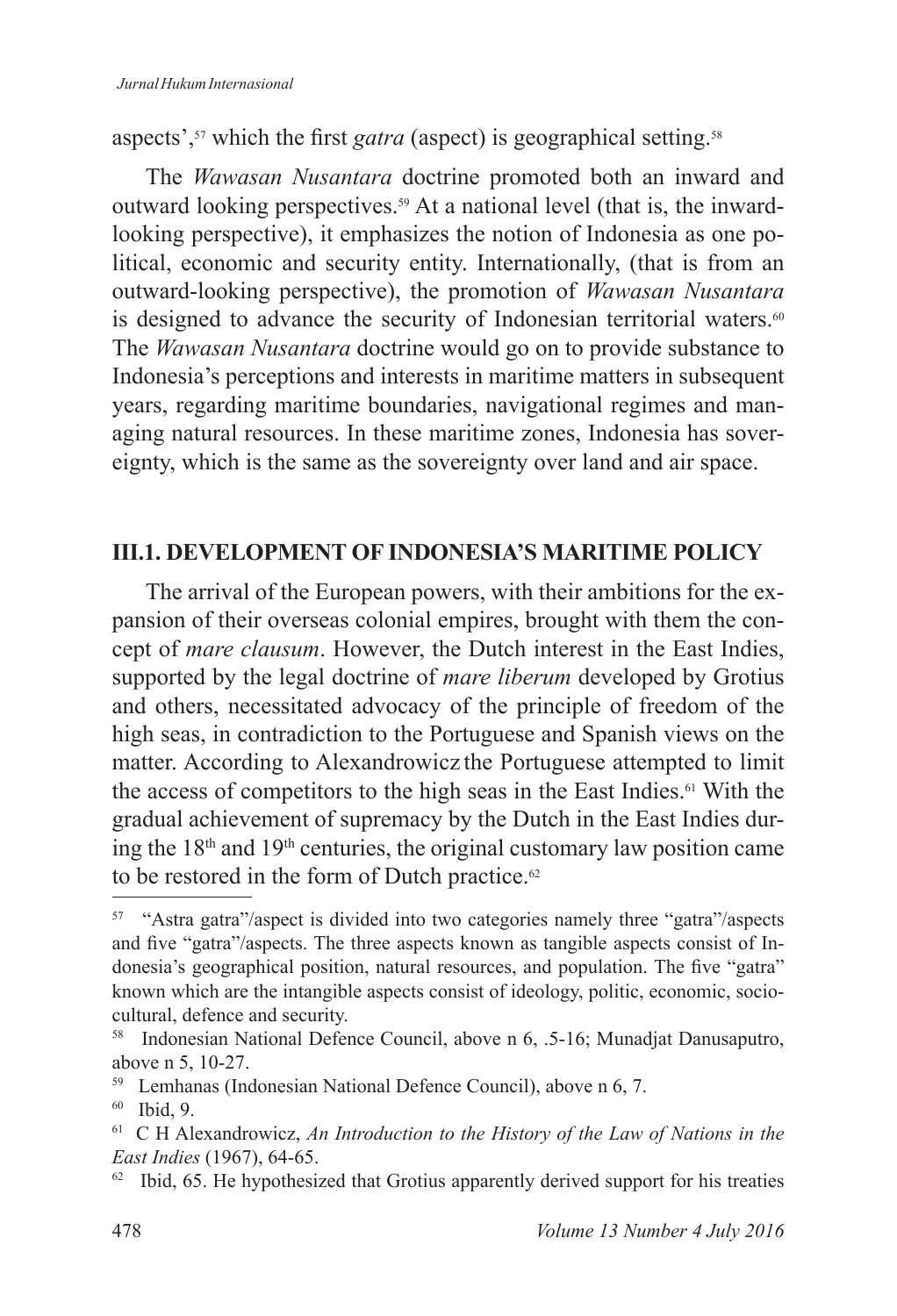The Dutch Government applied regulations which conformed to the general practices of the law of the sea at that time to regulate the territorial sea in the Dutch East Indies. These regulations were based on the development of the law of the sea; for example, in 1893 there was Ordinance Number 261 regulating pearl fishery in the territorial sea of the Netherlands Indies.<sup>63</sup> Second, in 1902, there was Ordinance Number 4 regulating pearl fishery within the distance of no more than three nautical miles off the coasts of the Netherlands Indies.<sup>64</sup> Third, in 1905, the Government of Dutch East Indies declared Ordinance Number 436, amending the Ordinance Number 4 of 1902 defines the territory to include rocks, reefs and banks exposed at the low water line.<sup>65</sup>

During the colonial era, the territorial waters of Indonesia inherited from the Dutch East Indies were fixed generally at three nautical miles from the coast, as stated in Article 1(1) of the *Territoriale Zee en Maritieme Kringen Ordonatie* of 1939.66 Consequently, Indonesia consisted of so many units of islands, each being separated from the others by so-called high seas as shown in Figure 2-Illustrative Maps of the Indonesian Territory Based on the TZMKO 1939. The colonial regulation still applied after the independence of Indonesia based on the text of the Proclamation of 17 August 1945 and the 1945 Constitution of Indonesia which stated that "*all existing regulations and administrative ordinance in as much as they are not incompatible with the transfer of sovereignty remain in force*".<sup>67</sup>

from the original Asian practice.

<sup>63</sup> John G. Butcher, 'Becoming an Archipelagic State: The Juanda Declaration of 1957 and the "Struggle" to Gain International Recognition of the Archipelagic Principle' in Robert B Cribb and Michelle Ford (eds), *Indonesia Beyond the Water's Edge: Managing an Archipelagic State* (2009) , 30.

 $^{64}$  Ibid, 31.<br> $^{65}$  Ibid 32.

Ibid.32.

<sup>66</sup> Ordinance of 18 April 1939 on the Territorial Sea and the Maritime Domain, 1939 Staatsblad 442 (Netherlands Indies), in Indonesia Naval Headquarters, *Himpunan Peraturan di Bidang Maritim* (1997) (in Indonesian).

<sup>67</sup> The text of the Indonesian Proclamation of Independence 1945 and Article II of Additional Regulation of The Constitution of Indonesia 1945, UUD 1945 (*the 1945 Constitution*) provides that colonial law still applies unless specifically repealed under the 1945 Constitution. So this "transitional Article' was made a ground for validity in subsequent regulations.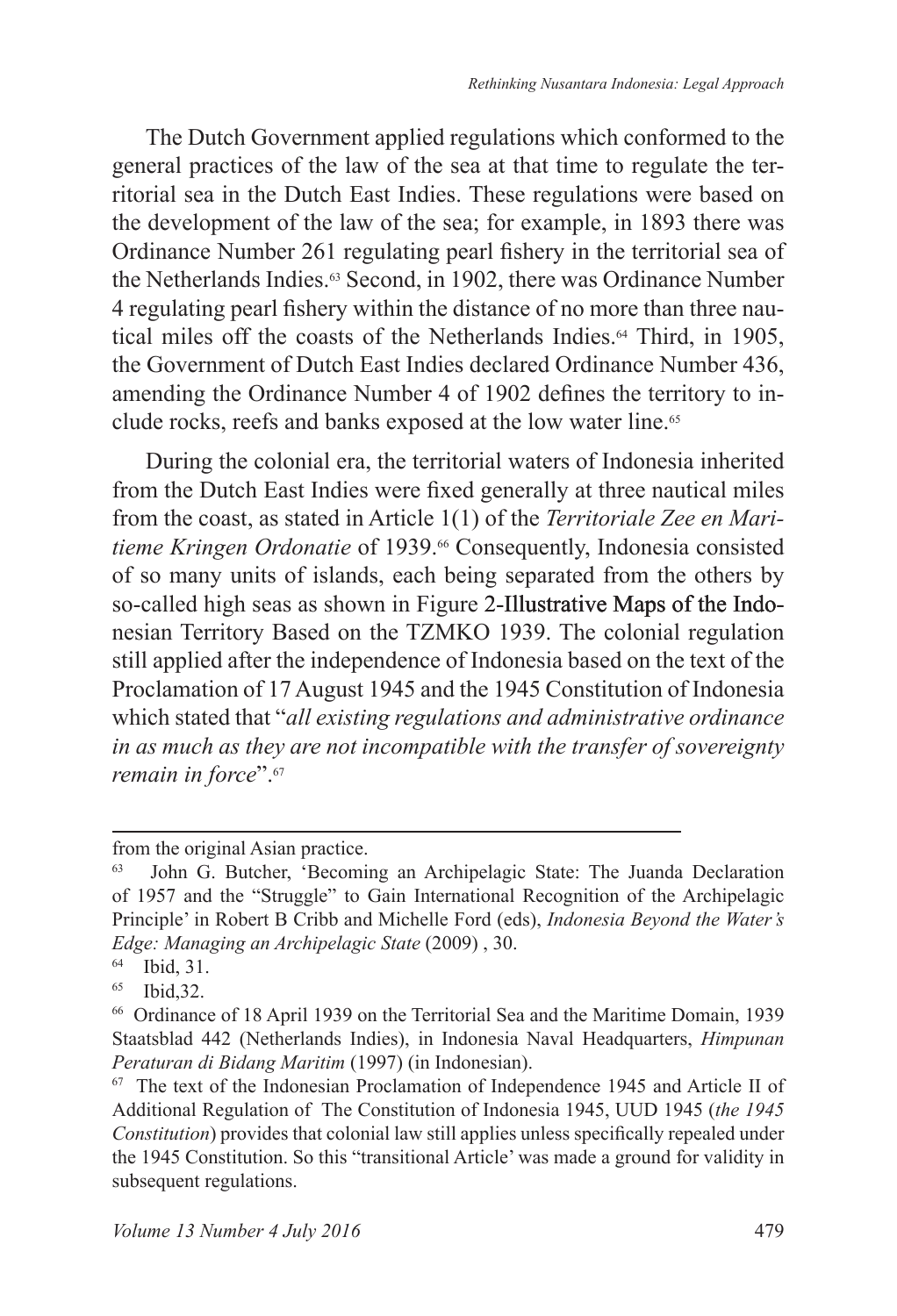

Figure 2. Illustrative Maps of the Indonesian Territory Based on the TZMKO 1939<sup>68</sup>

Since some of Indonesia's islands or groups of islands lay more than six miles apart, the three nautical miles territorial sea could not enclose the archipelago within a single jurisdiction. Consequently, each island had their own respective territorial waters and there was a gap between islands which consisted of high seas. As a result, the major part of Java, Banda, Maluku, and Natuna Seas which form the heart of the Indonesian archipelago, were considered high seas.<sup>69</sup>

The colonial territorial arrangement did not favour Indonesia's interests. The three nautical miles regulation was a long way from the objective of the independence movement, which was to unite Indonesia. This made it very difficult for the government to execute various

<sup>68</sup> Department of Foreign Affairs, *Indonesia 1963: Looking Back over the Years* (1963). The map could be found in Bakosurtanal, *Menata Ruang Laut terpadu* (2002), (in Indonesian). This map has been presented by Deputy 1, Coordinating Ministry of Maritime Affairs during his presentation on history of archipelagic state concept, Yogyakarta 29 November 2016.

<sup>&</sup>lt;sup>69</sup> Jack Draper, 'The Indonesia Archipelagic State Doctrine and Law of the Sea: "Territorial Grab" or Justifiable Necessity?' (1977) 11(1) *International Lawyer* 20, 145.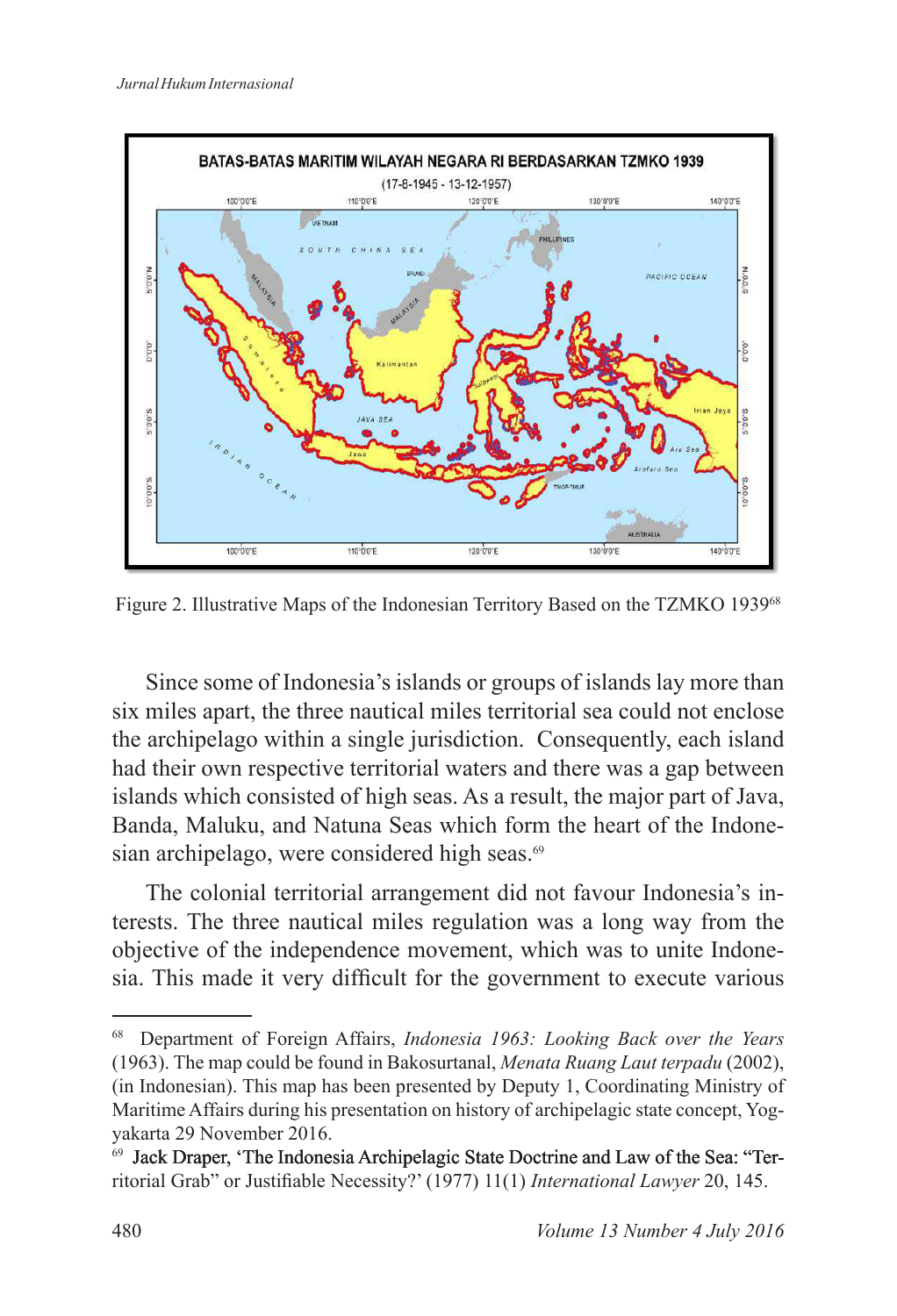functions of the government, such as defence and security, law enforcement, administration, and economic development.70Along with that, the three nautical miles regulation placed Indonesia in a fragile situation in terms of territorial integrity, since the presence of pockets of open sea gave opportunity to hostile external elements which used the cover of the high seas to support local political unrest on the islands.<sup>71</sup>

Economically, the three nautical miles territorial sea limit meant Indonesia was vulnerable insofar as economic and fishing activities were concerned. Foreign fishing vessels invoking the right of fishing in the "high seas" (seas between Indonesia's islands) were coming close to the coast of islands within three nautical miles of the coast or even closer.<sup>72</sup> The presence of foreign fishing vessels with modern equipment adversely affected the local fishermen due to their old-fashioned and traditional methods of fishing. The local fishermen were left unprotected from this foreign competition. Due to these reasons, the Indonesian government had to protect the fishermen and did not tolerate the activities of foreign fishing vessels. As stated by Mauna, "foreign States, which were much more advanced in their technology, could easily deplete our fisheries resources on our neaPolitically, after independence, Indonesia needed to strengthen national unity, political stability and national security. There were several separatist and regional political movements which wished to secede from Indonesia. Domestic dissent was mostly caused by island sentimentality for the colonial regime, as the result of the colonial policy in the past which had favoured certain islands over others.<sup>73</sup>

The struggle to liberate Papua (West Irian/Irian Jaya) was also a prominent issue which supported the notion of the Indonesian archipelagic State concept. The pockets of sea known as "high seas" between the Indonesian islands meant the Dutch Navy could pass through

<sup>70</sup> Munadjat Danusaputro, above n 5, 53. See, Hasjim Djalal, *Perjuangan Indonesia di Bidang Hukum Laut* (1979), (in Indonesian), 61

During the period 1950-1960 there were much political unrest as many islands wanted to become independent because the central government did not have enough power to control all the islands. See Boer Mauna, *Hukum Internasional* (1987), (in Indonesian), 411.

<sup>72</sup> Hasjim Djalal, above n 6, 298, 337.

<sup>73</sup> Dewi Fortuna Anwar, 'Indonesia: Ketahanan Nasional, Wawasan Nusantara, Hankamrata' in Ken Booth and Russel Trood (eds), *Strategic Culture in the Asia-Pacific Region* (1999) 199, 199-246.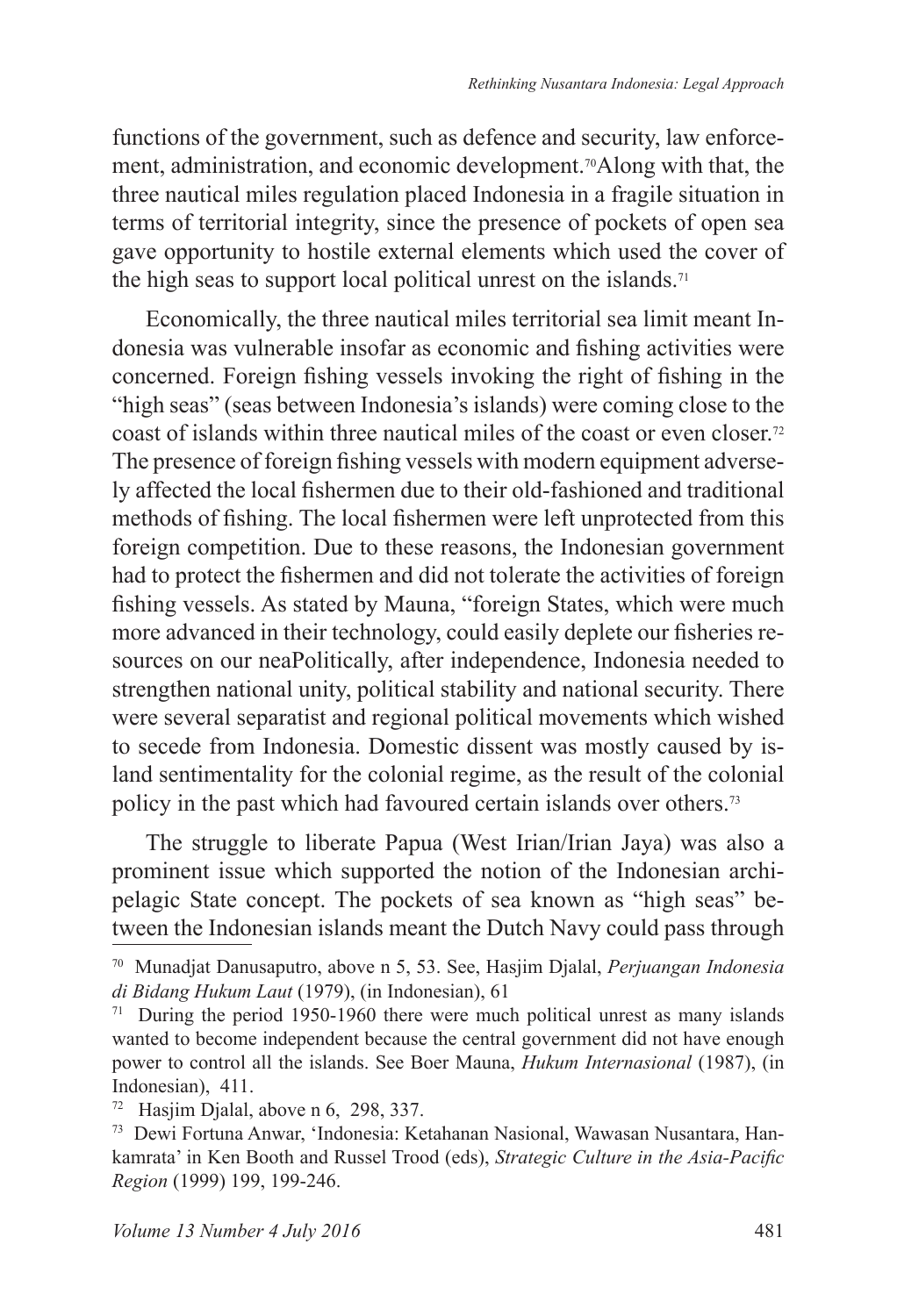such areas very easily and it was considered by Indonesia as provocation. The Dutch naval presence in Indonesian waters was well aware of this, as the Dutch strategy was maintaining sovereignty in Papua and also keeping logistic communication between Papua and Holland. The Dutch Navy was always operating on the Java Sea and the inland seas on the eastern part of the Indonesia territory by flying its flag and traversing between Papua and Holland.74 As stated by the Indonesian Foreign Ministry: "The presence of pockets of open seas, due to its freedom of navigation, all states could conduct all kinds of activities there, even war."<sup>775</sup> This illustrated the vulnerability of the Indonesian maritime territory for the purpose of defence.

## **III.2. DEVELOPMENT OF THE ARCHIPELAGIC STATE CON-CEPT OF INDONESIA**

Between 1953 and 1957 there were many elements which combined to highlight the need for uniting the territory of Indonesia. These elements included growing unrest in regions outside Java, army commanders in a number of regions declaring martial law, Sukarno declaring martial law over the whole country, Sukarno setting up a "business cabinet" headed by Djuanda Kartawidjaja, labour unions taking over Dutch enterprises, and tensions between Indonesia and the Netherlands over West New Guinea escalating.76 In addition, in 1955 the Philippines submitted a *note verbale* to the United Nations which stated that "all waters around, between and connecting different islands belonging to the Philippines Archipelago, irrespective of their width or dimension, are necessary appurtenances of its land territory, forming an integral part of the national or inland waters, subject to the exclusive sovereignty of the Philippines".77 The Philippine position thus supported the

<sup>74</sup> James Cable, *Gunboat Diplomacy, 1919-1979* (1981), 234.

 $^{75}$  Boer Mauna, above n 71, 410.<br> $^{76}$  Dino Patti Dialal *The Georg* 

<sup>76</sup> Dino Patti Djalal, *The Geopolitics of Indonesia's Maritime Territorial Policy* (1996), 84-88.

<sup>77</sup> Jens Eversen, 'Certain Legal Aspects concerning the Delimitation of the Territorial Waters of Archipelagos' (Paper presented at the UN Conference on the Law of the Sea, Official Records, Geneve, 1958), Vol.1; Barbara Kwiatkowska, 'The Archipelagic Regime in Practice in the Philippines and Indonesia-Making or Breaking International Law?' (1991) 6(1) *International Journal of Estuarine and Coastal Law* 1, 4-5.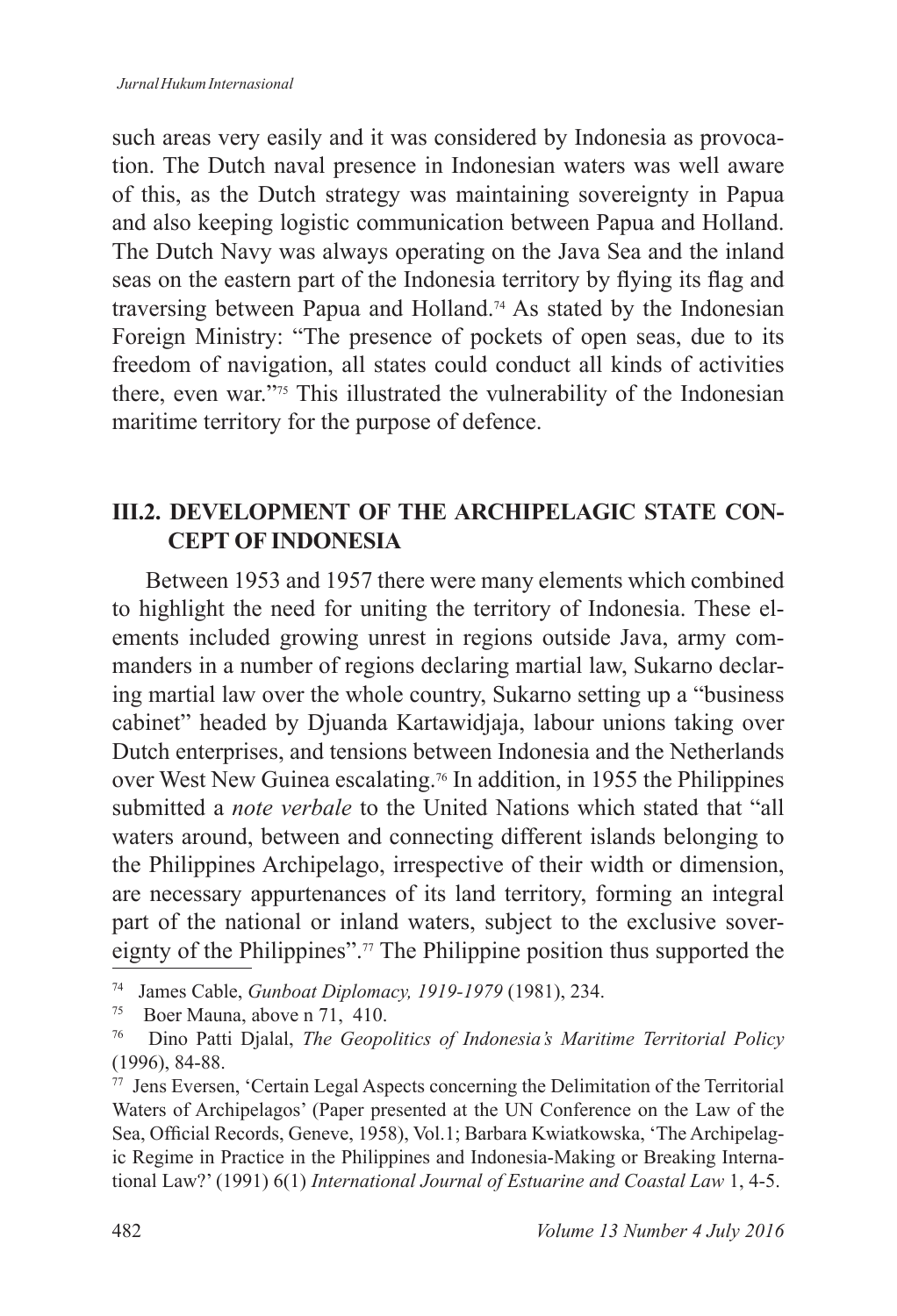Indonesian position.

 On 13 December 1957, the Indonesian Prime Minister Djuanda Kartawidjaja made a Declaration to override the colonial maritime territorial regulations in favour of a completely new territorial concept. The territorial concept known as the *Djuanda Declaration* asserted a radical approach to maritime claims:

The Government declares that all waters surrounding, between and connecting the islands constituting the Indonesian State, regardless of their extension or breadth, are integral parts of the territory of the Indonesian State and therefore, parts of the internal or national waters which are under the exclusive sovereignty of the Indonesian State. […] The delimitation of the territorial sea (the breadth of which is 12 nautical miles) is measured from baselines connecting the outermost points of the islands of Indonesia<sup>78</sup>

The Djuanda Declaration stated that Article 1(1) of the colonial maritime ordinance, concerning territorial and maritime boundaries, was no longer in accord with the needs of an independent Indonesia. The Declaration itself did not have the force of law under the then constitution.<sup>79</sup> Nonetheless, it clearly stated the policy of the Republic in relation to its territorial integrity and protection of natural wealth. Although not carrying the force of a formal repeal, this statement of policy might be considered sufficient evidence of conflict with principles embodied in the Indonesian Constitution such that the colonial law on the limits of national jurisdiction in Indonesia waters would have been held void by the Indonesian courts.<sup>80</sup>

The Declaration itself was a political statement and revoked certain provisions of the 1939 Territorial Sea and Maritime Areas Ordinance, so the Indonesian government had to create a legal basis for its new maritime assertion. The Indonesian government embodied the new territorial concept in national legislation Act Number 4 of 1960 on Indone-

<sup>78</sup> Djuanda Declaration in Michael Leifer, *International Straits of the World: Malacca, Singapore and Indonesia* (1978). *See also* English version in M Whiteman, *Digest of International Law* (1965), 281.

<sup>79</sup> Articles 140-142, The Provisional Constitution of Indonesia, UUDS 1950.

<sup>80</sup> Article 142, The Provisional Constitution of Indonesia, UUDS 1950.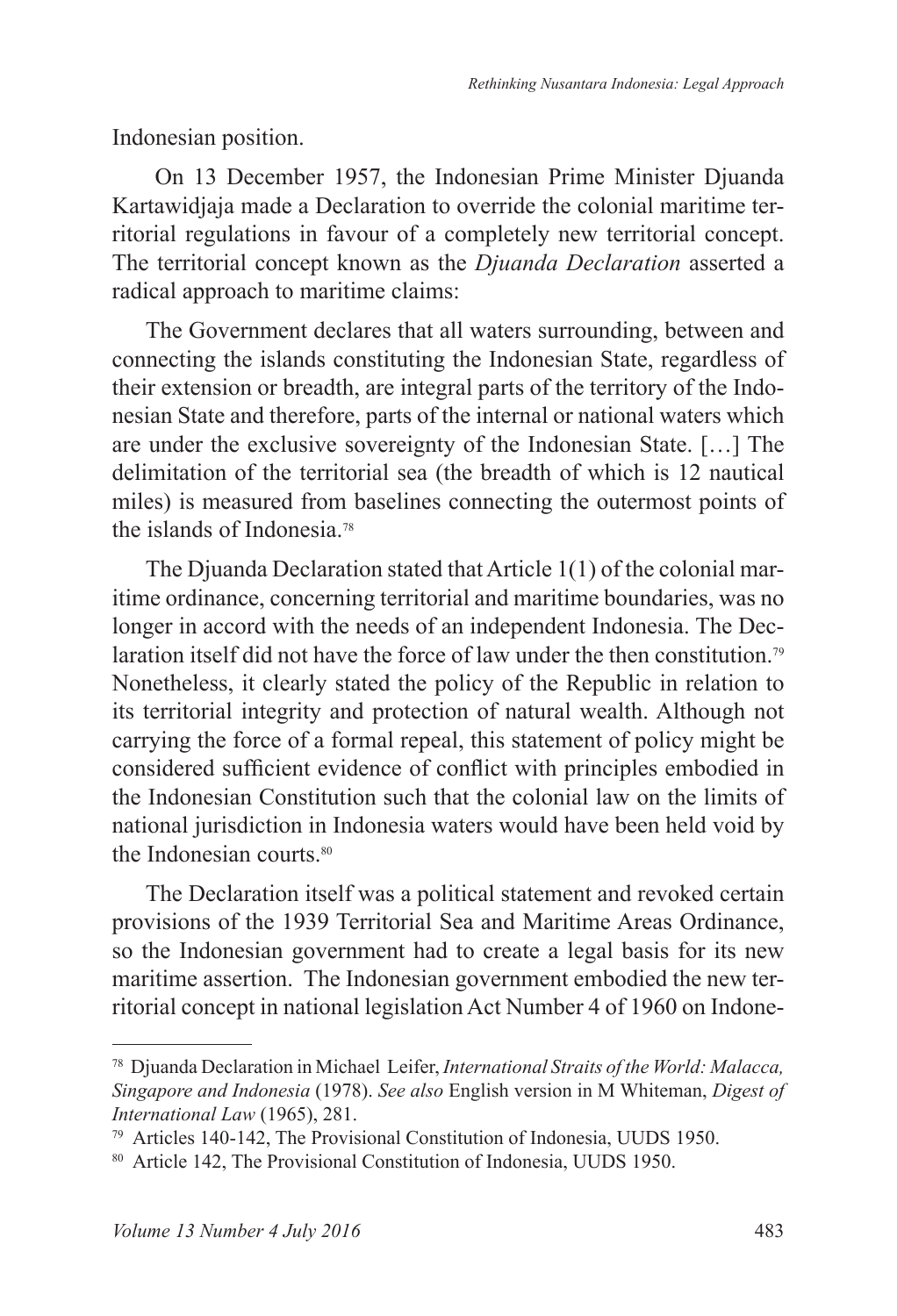sian Waters.<sup>81</sup> The new law provided more details on the nature and extent of Indonesian waters compared to the Djuanda Declaration. Article 1 of the Act provided that the territorial sea extends 12 nautical miles outward from the baselines drawn around the outermost islands of the Indonesian archipelago. All waters enclosed by the baselines declared in Article 2 were regarded as internal waters. These internal waters and territorial sea were regarded as Indonesian waters within the meaning of the regulation. The law also provided that straits of less than 24 nautical miles width, which belonged to one or more foreign States, shall be divided at the mid-point. Article 3 provided that the government may regulate the innocent passage by means of executive regulation. Finally, Article 4 stated that the new law repealed the contradictory provisions of the Dutch colonial ordinance.

Having considered the interest of user States in navigational matters, the Government of Indonesia also took into account the innocent passage of foreign vessels in Indonesian waters by permitting such passage so long as it was not prejudicial to the security of Indonesia. The innocent passage regime was further implemented through Government Regulation Number 8 of 1962 on Innocent Passage of Foreign Vessels in Indonesian Waters. The regulation clarified the conditions under which Indonesia would allow innocent passage. However, it seemed to contain some significant deviations from the innocent passage recognised by the international community. Article 1 of this Government Regulation guaranteed innocent passage, although the definition which had been used in subsequent articles narrowed the definition. Innocent passage was defined as "navigation with a peaceful purpose which travels through the territorial sea and internal waters of Indonesia from high seas to high seas". This means that passage from the high seas to the territorial sea of foreign States was not considered innocent passage. Article 4 purported to grant the President power to temporarily suspend innocent passage in Indonesian waters, including straits used for international navigation. Finally, Articles 5, 6 and 7 placed restrictions on fishing, research and naval vessels of foreign States. These restrictions included permit requirements for research vessels and prior notice by naval and other vessels of foreign States.

<sup>81</sup> This Act latter has been amended with Act Number 6 of 1996 on *Indonesian Waters* (State Gazette Year 1996 No. 73, Supplementary State Gazette No. 3647).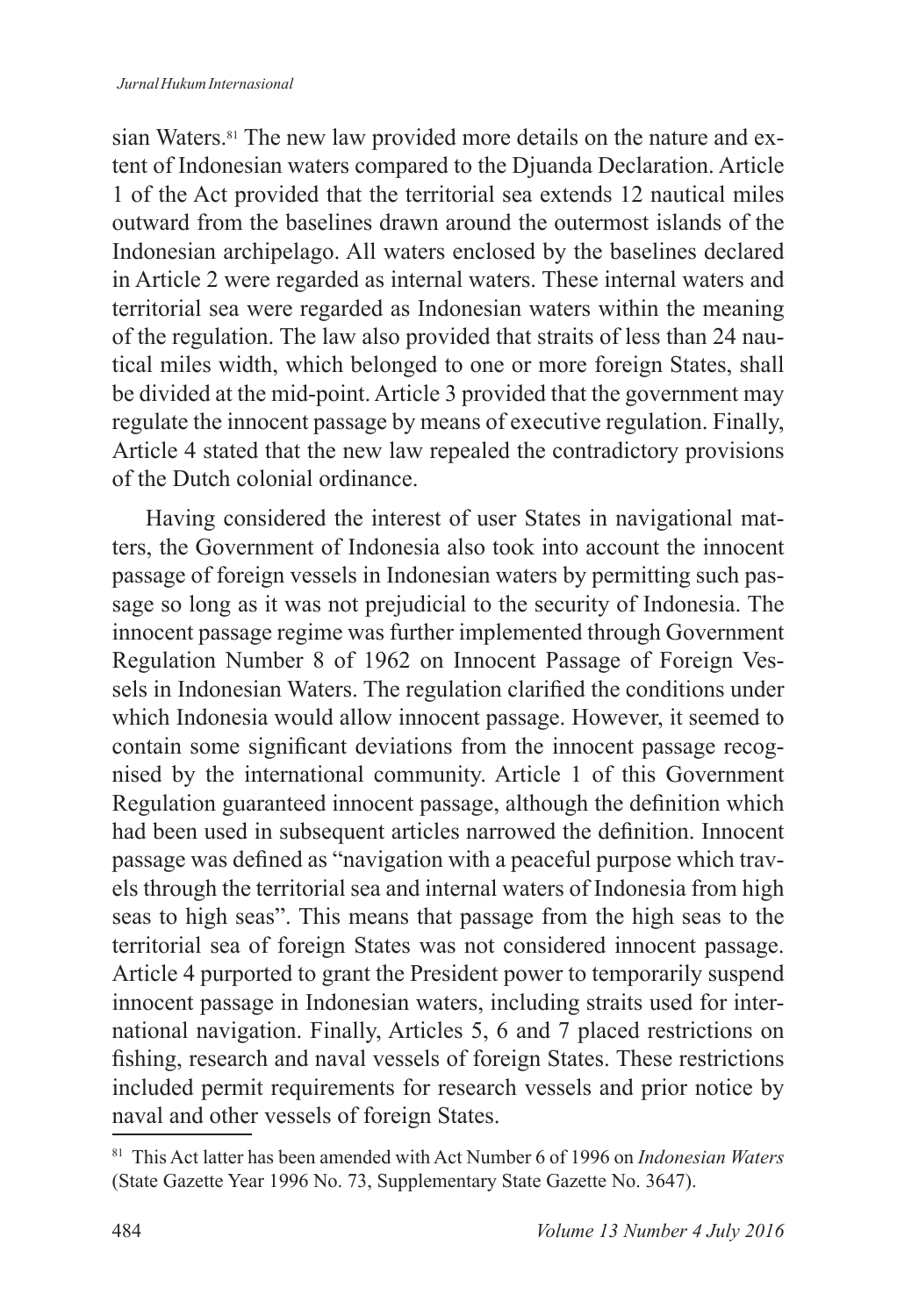The Indonesian archipelagic State concept elicited strong opposition from maritime powers<sup>82</sup> such as the United States, <sup>83</sup> France, Netherlands, the United Kingdom<sup>84</sup> and Australia.<sup>85</sup> These States believed that the new territorial limit was invalid and would jeopardise world seaborne trade.<sup>86</sup> On the other hand, the Soviet Union and China supported the archipelagic concept. According to Hasjim Djalal, their endorsement was because Moscow and Beijing dedicated their naval forces for coastal defence, so they had no compelling strategic stake in the use of Indonesia's seas.<sup>87</sup>

In the archipelago declaration and in its incorporation into municipal law, the Indonesian government did not draw any distinction between merchant ships and warships. It maintained, initially, that innocent passage of foreign ships in these internal waters was granted so long as it was not prejudicial to or violates the sovereignty of Indonesia and subsequently, that innocent passage through the internal waters of Indonesia was open to foreign ships. It was clear that the interpretation of what constituted innocent passage was the prerogative of the Indonesian Government.

The archipelagic State concept was raised in the First United Nations Conference on the Law of the Sea (UNCLOS) in 1958 but it was not recognised. The joint proposal submitted by the Philippines and Yugoslavia concerning archipelagos was defeated.<sup>88</sup> In UNCLOS II in

<sup>82</sup> D P O'Connell, above n 16, 39.

<sup>83</sup> The verbatim statement by the US Delegation could be found in: *United Nations Conferences on the Law of the Sea: Official Records, First Conference*, 1958 2-3, William S. Hein &Co 2<sup>nd</sup> edition, New York, 1980.

<sup>&</sup>lt;sup>84</sup> The United Kingdom stated that the term "archipelago" applies only to a small, compact group of islands, while the straight baseline principle applies only to sharply indented coasts and fringes of islands. NAA: A 1838,696/2/5 Part I.

<sup>85</sup> Sahono Soebroto, Sunardi and Wahyono, 'Konvensi PBB tentang Hukum Laut', *Sinar Harapan* (Jakarta), 1983, vi, (in Indonesian). France submitted a formal protest on 8 January 1958; Netherlands on 7 January 1958; On 3 January 1958, Britain notified that the new territorial limit was invalid and thus not applicable to its citizens, ships, and airplanes. Australia followed suit on 3 January 1958.

<sup>86</sup> Anonymous, 'The New Piracy', *The Times* (London), 18 December 1957, 9; Anonymous, 'Singapore protest', *The Times* (London), 16 December 1957, 8.

<sup>87</sup> Hasjim Djalal, above n 70, 63.

<sup>88</sup> Mohamed Munavvar, *Ocean States: Archipelagic Regimes in the Law of the Sea* (1995), 81-82.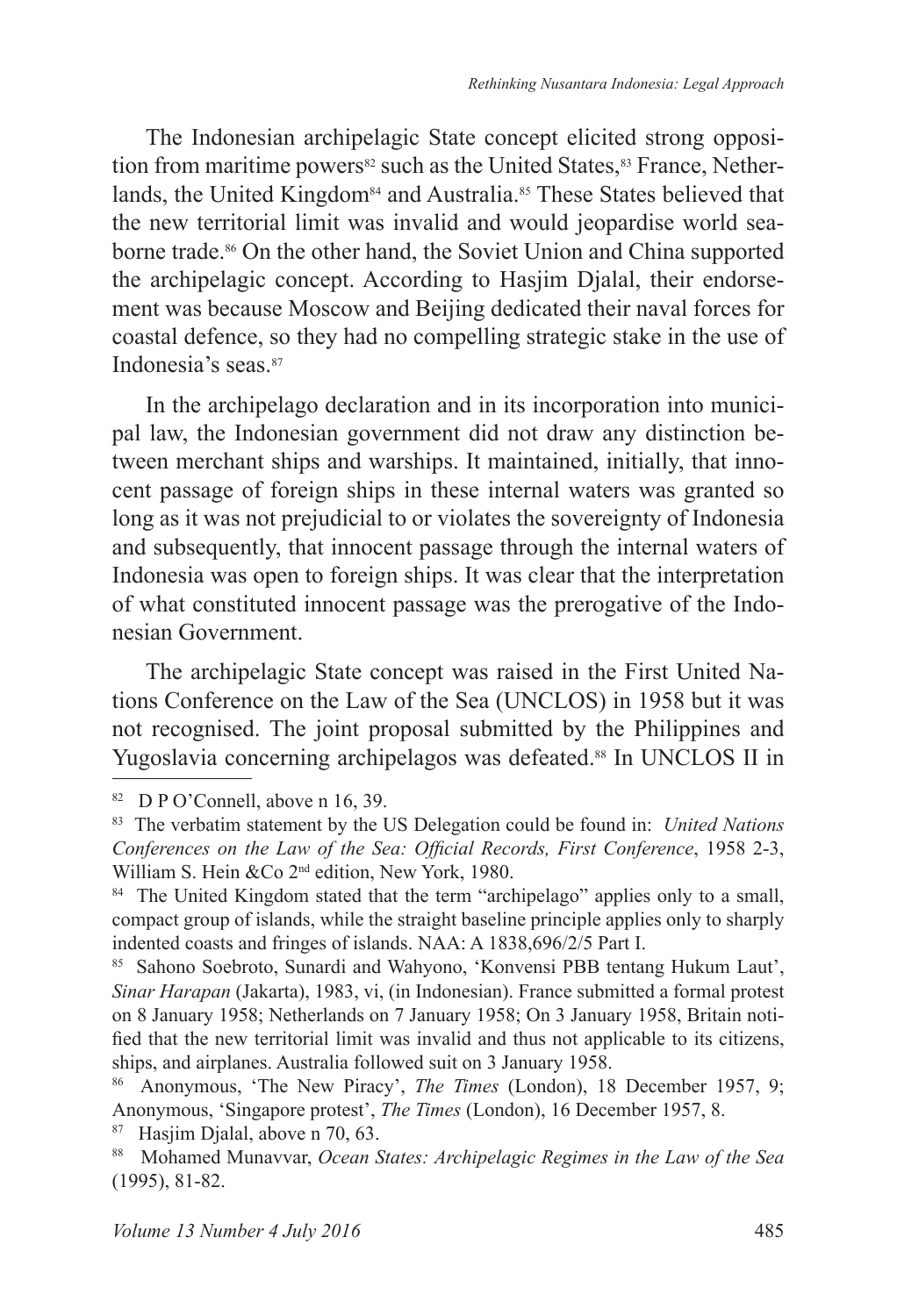1960,<sup>89</sup> held a few months after Indonesia's made a unilateral action to enact the Act Number 4 of 1960 on Indonesian waters, the question of the precise limits of the territorial sea and the special problem of archipelagos and island groups was also left unsettled. In late 1961, the Indonesian Government passed legislation ratifying the Geneva Conventions on the high seas,<sup>90</sup> continental shelf<sup>91</sup> and fishing,<sup>92</sup> without mention of the Convention on the Territorial Sea and the Contiguous Zone.<sup>93</sup> However, the Secretary-General of the United Nations refused to accept the ratification of Indonesia because the Geneva Conventions on the high seas, continental shelf and fishing did not allow States to make a reservation when ratifying.<sup>94</sup>

A further Indonesian statement on the archipelagic State doctrine appeared in the form of a Presidential Decree Number 103 of 1963 on Declaration of Indonesian Waters to be the Maritime Domain. The Decree was meant to overcome the discrepancy between the colonial ordinances and those which had revoked the decrees of the colonial Governor-General concerning the Maritime Domain. Act Number 4 of 1960 revoked portions of Article 1 of the Dutch East Indies colonial ordinance on the maritime domain, but the main body of law was left intact.95 Thus, under Indonesian law, most of the sea space formerly regulated by the colonial ordinances had become internal waters, but colonial law governing them was meant to apply to the high seas.

The other element of Indonesian positive law was enacted in 1971 and related to the archipelagic State doctrine and affected innocent passage rights of foreign ships. Presidential Decree Number 16 of 1971 provided further explanation of the requirements of foreign vessels' transiting through Indonesian Waters. The Decree created two types of

<sup>&</sup>lt;sup>89</sup> The Second United Nations Conference on the Law of the Sea, 1960.

<sup>90</sup> *United Nations Convention on the High Seas,* 450 UNTS 11.

<sup>91</sup> *United Nations Convention on the Continental Shelf,* 449 UNTS 331.

<sup>92</sup> *United Nations Convention on Fishing and Conservation of the Living Resources of the High Seas,* 559 UNTS 285.

<sup>93</sup> Act Number 19 of 1961 on *Ratification of Three 1958 Geneva Conventions on the Law of the Sea* (State Gazette Year 1961 No. 276).

<sup>&</sup>lt;sup>94</sup> The letter of Secretary General No.LE 139 (1-2) dated 12 September 1961.

<sup>&</sup>lt;sup>95</sup> The rest of the Articles of the TZMKO 1939 concerning law enforcement at the sea which still valid until now, especially on Procedural Criminal Code.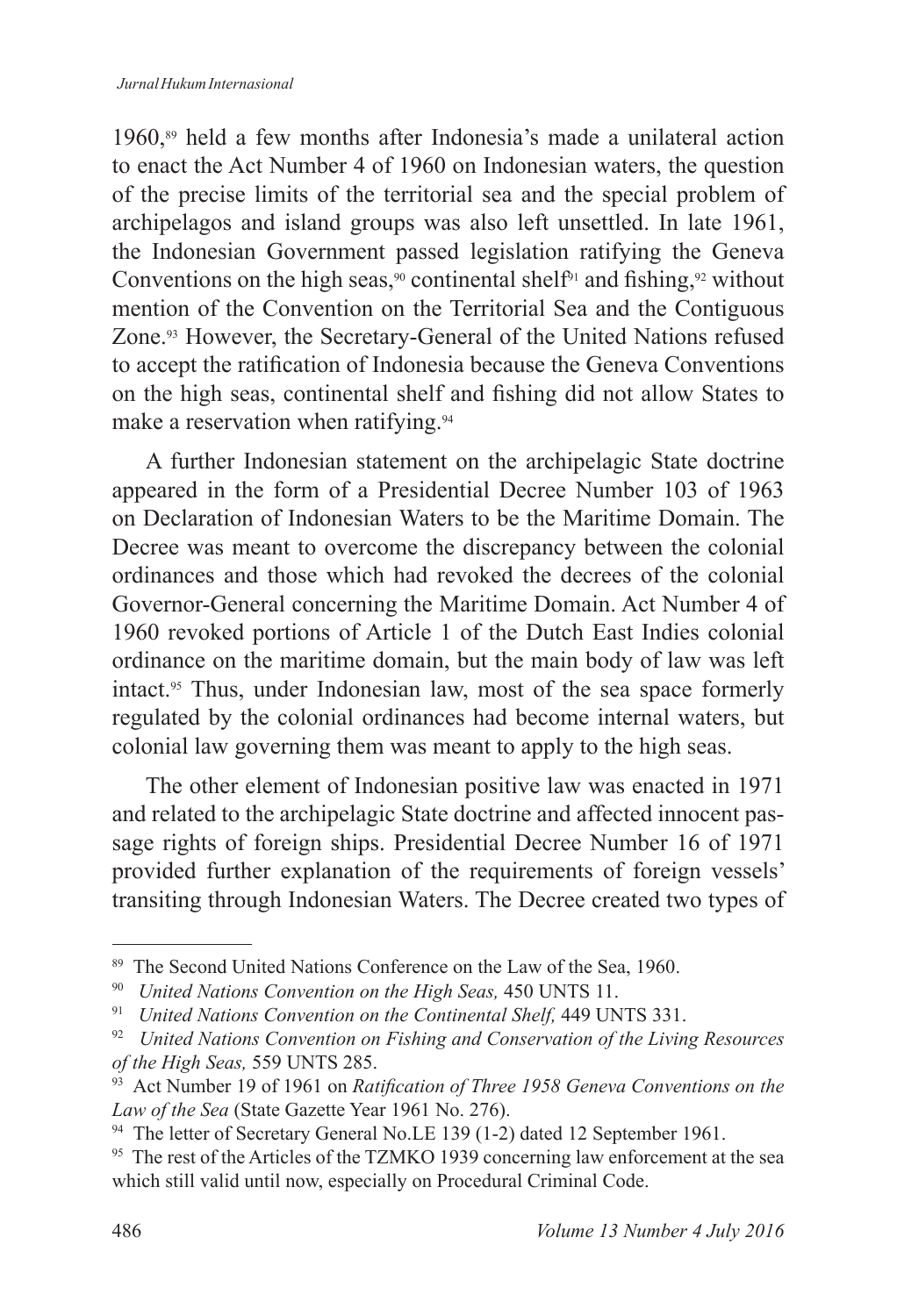permits: "sailing permits" and "security permits".96 The sailing permits applied to all non-military foreign vessels, except non-military vessels engaged in activities which may affect Indonesian security, such as hydrographic surveys or which require operation in "closed or restricted areas."97 Non-military vessels engaged in such activities and all foreign military vessels were required to obtain a "security clearance", from the Minister of Defence and Security.98 Non-military vessels engaged in sensitive activities required both a sailing permit and a security clearance.

Until now, there are many laws and regulation on the implementation of LOSC, but it seems only maritime space issues that satisfied with Indonesian interest. When it deliberations on the utilization of the marine resources and also the interest of Indonesia on maritime safety and security, there are many issues that have to be regulated further.

### **IV . THE IMPORTANCE OF INDONESIAN WATERS**

Indonesia, as the world's largest archipelagic State, consists of 17,504 islands,<sup>99</sup> with an approximate 7.73 million  $km^2$  of sea territory made up of substantial living and non living natural resources. Indonesia and the international community have opposing interests.100 The international community as user States argue that Indonesia has to leave open all routes normally used for international navigation and guaran-

<sup>96</sup> Article 1, Presidential Decree Number 6 of 1971.

<sup>97</sup> Article 3, Presidential Decree Number 6 of 1971.

<sup>98</sup> Article 2, Presidential Decree Number 6 of 1971.

<sup>99</sup> Originally, Indonesia had 17,508 islands based on the publication of Indonesian Hydro-Oceanographic Office on Figures of Indonesian Territory; however, after the Republic of Timor Leste (hereinafter referred to as East Timor) gained its independence, two islands (Arturo and Yako Islands) were ceded to East Timor. Further to this, the International Court of Justice in 2002 decided that Sipadan and Ligitan Islands should become part of Malaysia. Indonesian Navy Hydrographic Office, 'Figures of Indonesian Territory' (Indonesian Navy Hydrographic Office, 2003); Biro Pusat Statistik (Bureau of Central Statistic/BPS) of Indonesia <https:// www.bps.go.id/website/pdf\_publikasi/Statistik-Indonesia-2016--\_rev.pdf, Statistical Yearbook of Indonesia 2016.

<sup>100</sup> Mohamed Munavvar, *Ocean States: Archipelagic Regimes in the Law of the Sea* (1995), 8.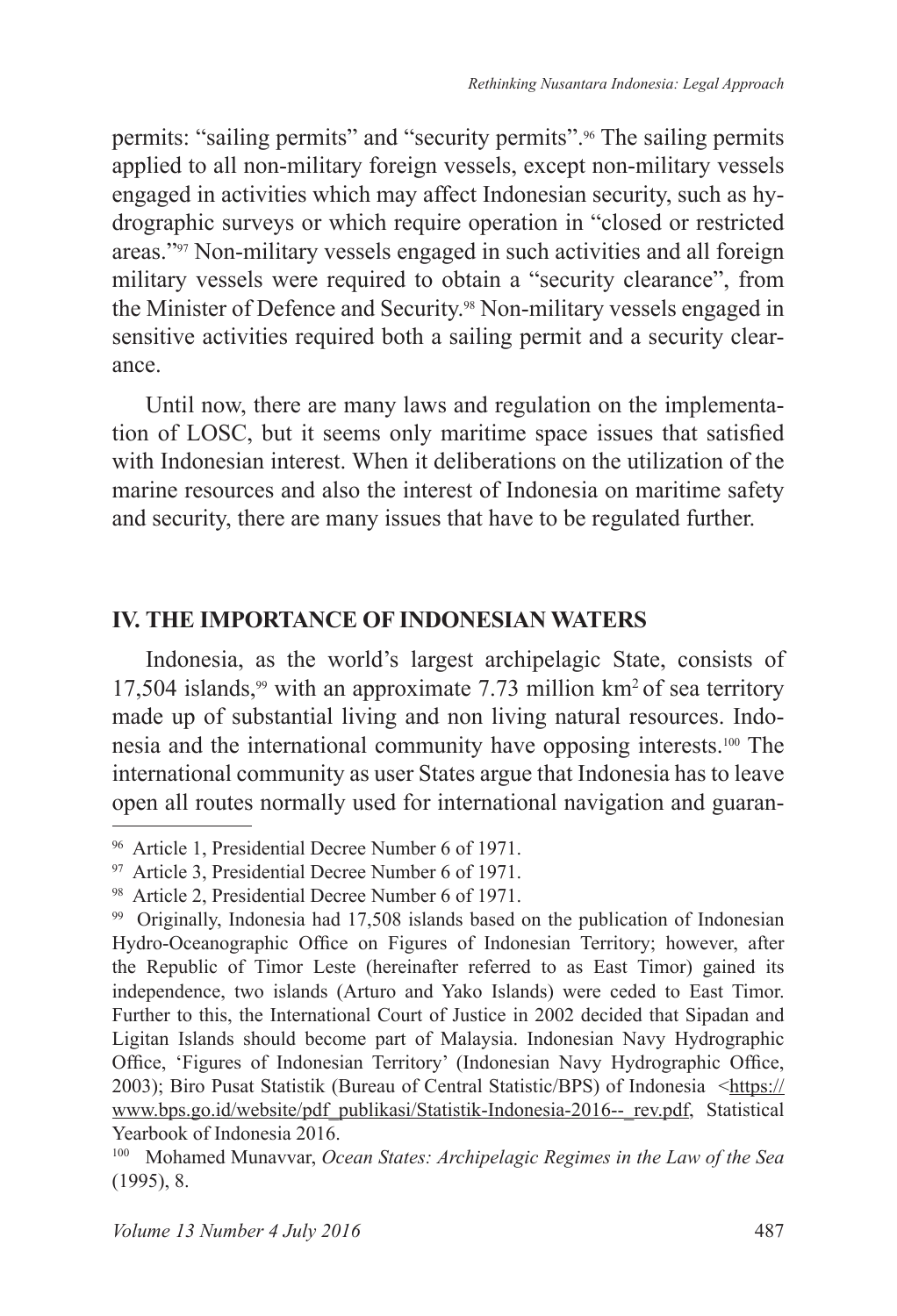tee no interference with such passage.101 On the other hand, Indonesia wishes to secure its national interests. In this respect, the preservation of the island group's unity is of key importance, along with jurisdiction over intervening waters and seabed areas. Thus, in certain cases, these interests overlap and often create conflict between Indonesia and the international community. Since Indonesian waters have many sea lanes of communication, and are therefore vital to world trade102 and military movement, Indonesia's maritime policy regarding navigation will always be of interest to the international community.<sup>103</sup>

Indonesian waters contain critical sea lanes of communication for sea-borne trade, naval movement, and other maritime interests.<sup>104</sup> In Indonesian waters, there are at least six choke points, comprising the Malacca Strait, Singapore Strait, Sunda Strait, Lombok Strait, Ombai and Wetar Straits; all of which are used for international navigation.<sup>105</sup> While Indonesia has strategic interests in commerce, peace, stability and security in the region, it must also address potentially negative effects associated with international navigation, such as marine pollution, degradation of marine resources and maritime criminal activities.<sup>106</sup>

Although there is no exact statistic depicting the sea and air traffic passing through Indonesian waters,107 it is believed that Indonesian wa-

<sup>&</sup>lt;sup>101</sup> Interference to the passage will lead to time delay and extra costs for maritime transport. See, Kazumine Akimoto, 'Re-routing Options and Consequences' in Andrew Forbes (ed), *The Strategic Importance of Seaborne Trade and Shipping: A Common Interest of Asia Pacific*, Australian Maritime Affairs (2002) vol 10, 113.

<sup>&</sup>lt;sup>102</sup> The world shipping market is broadly divided into two categories, namely: bulk shipping and container shipping. A bulk carrier is a ship used to transport crude oil, iron ore and other bulk cargoes in large volumes. Cargoes are divided into two categories which are dry cargo and liquid cargo.

Reynolds B Peele, 'The Importance of Maritime Chokepoints' (1997) 27(2) *Parameters* 14, 70.

Indonesian Navy Doctrine in Markas Besar TNI AL (Indonesian Navy Headquarters), *Eka Sasana Jaya* (1<sup>st</sup> ed, 2004) (in Indonesian), 3.

<sup>105</sup> Ibid, 9; Lewis M Alexander, *Navigational Restrictions within the new LOS context: Geographical Implications for the United States* (1986), pp. 289-297; Michael Leifer, International Straits of the World: Malacca, Singapore and Indonesia, International Straits of the World (1978), 6-11.

<sup>106</sup> Markas Besar TNI AL (Indonesian Navy Headquarters), above n 105, 2-15.

<sup>&</sup>lt;sup>107</sup> It is difficult to find exact figures on the number of ships and aircraft which transverse Indonesian waters from the Department of Communication and Department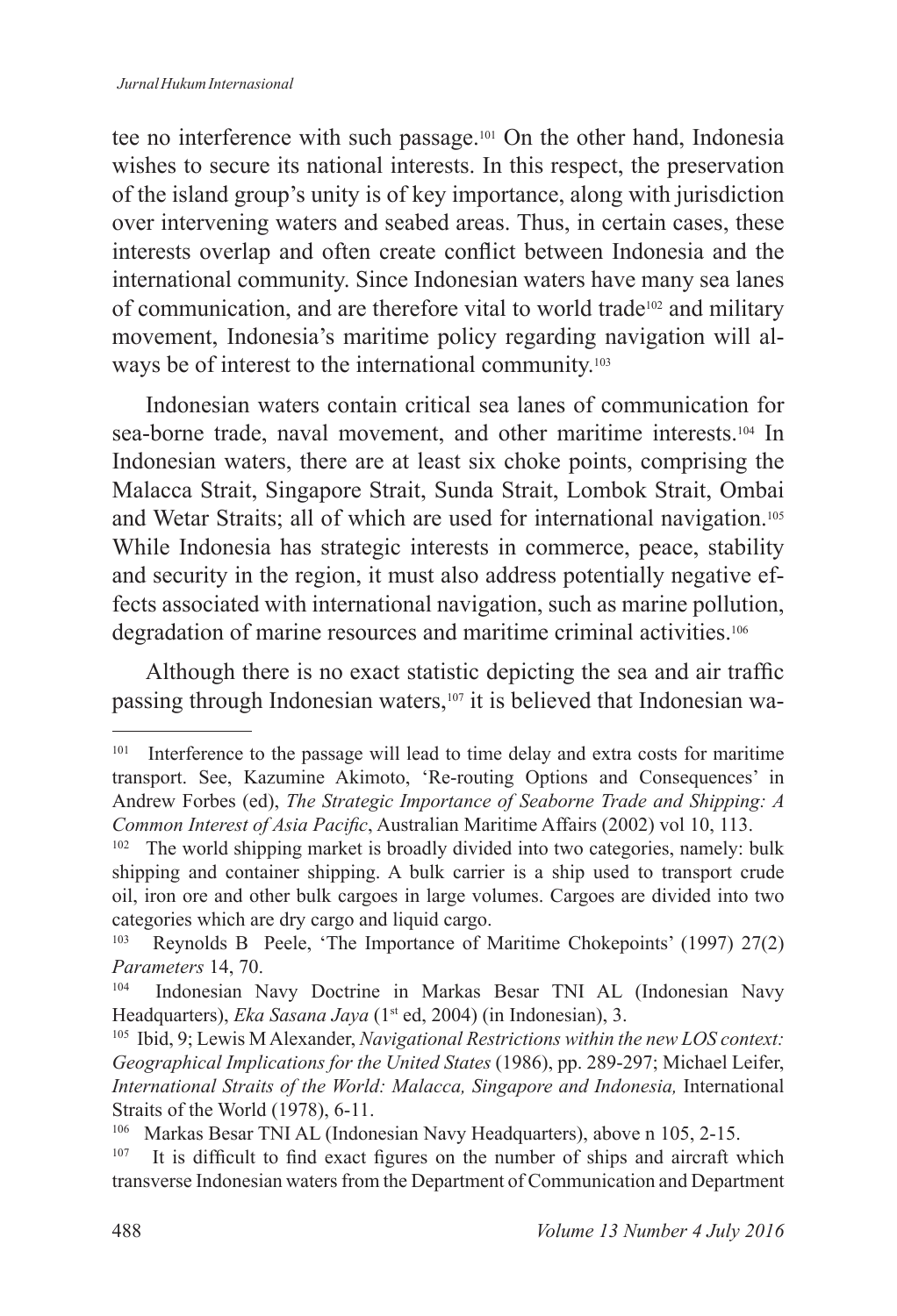ters are highly strategic because of their geographical locations.108 Indonesian waters connects States in two continents: Asia109 and Australia;<sup>110</sup> and two oceans: the Indian and Pacific Oceans. Every year, many ships pass through Indonesian waters using various straits<sup>111</sup> carrying cargo ranging from crude oil to finished products, coming from ports all over the world.112 These Indonesian straits are known as the arteries of the world economy.113 Indonesian waters are also used for movement of military auxiliaries between the Indian Ocean and the Pacific Ocean.<sup>114</sup>

Indonesian waters have become the focus of strategic consideration by user States due to a number of factors, including economic, military and oil considerations. These factors are interrelated and exert distinct dynamic impacts and outcomes for all concerned States, including economic, socio-cultural, political and military considerations. In certain

<sup>108</sup> Geography and Strategy setting could be read further in John H Noer and Gregory David, *Chokepoints: Maritime Economic Concerns in Southeast Asia* (1996); James E Toth, *Military Strategy Note: Strategic Geography* (1995).

<sup>109</sup> Examples of emerging industry countries in Asia are China, Japan, India, Taiwan, and South Korea.

<sup>110</sup> Australia is known as an exporter of coal and ore to industries' countries in Asia <http://www.dfat.gov.au/facts/trade\_fast\_facts.html.>, at 7 January 2009.

<sup>111</sup> The straits of Malacca, Singapore, Lombok, and Makasar are the most important straits for international seaborne trade and also known as choke points within Indonesian waters.<br><sup>112</sup> Statistic of St

Statistic of seaborne trade flow in the Asia-Pacific which also pass through Indonesia could be seen in Christopher Baldwin, *Seaborne Trade Flows in the Asia Pacific Present and Future Trends* (2001).<br><sup>113</sup> See, the importance of straits regin

See, the importance of straits regimes in John Norton Moore, 'The Regime of Straits and the Third United Nations Conference on the Law of the Sea' (1980) 74 *American Journal of International Law* 43, 79-80; Jin-Hyun Paik, 'Maritime Security in East Asia: Major Issues and Regional Responses' (2005) 12(2) *Journal of International and Area Studies* 15, 15.

<sup>114</sup> See, U S Department of Defense, *National Security and the Convention on the Law of the Sea* (2nd ed, 1996), pp.5-6, 11; Donald Rumsfeld, 'Strategic Imperative in East Asia' (1998) Lecture 605 *Heritage Lecture* <http://www.heritage.org/Research/ AsiaandthePacific/HL605.cfm> at 27 December 2008.

of Marine and Fisheries of Indonesia. The Balance Sheet of Indonesian Trade indicates that the export and import are increased significantly up to 137.020,4 (export) and 129.197,3 (import) valued Million US\$ in 2008, sources National Portal of Republic of Indonesia <http://www.indonesia.go.id.> at 5 January 2009. Those export and import are related to Indonesian seaborne trade because a major mode of transport for Indonesia's export and import is by sea.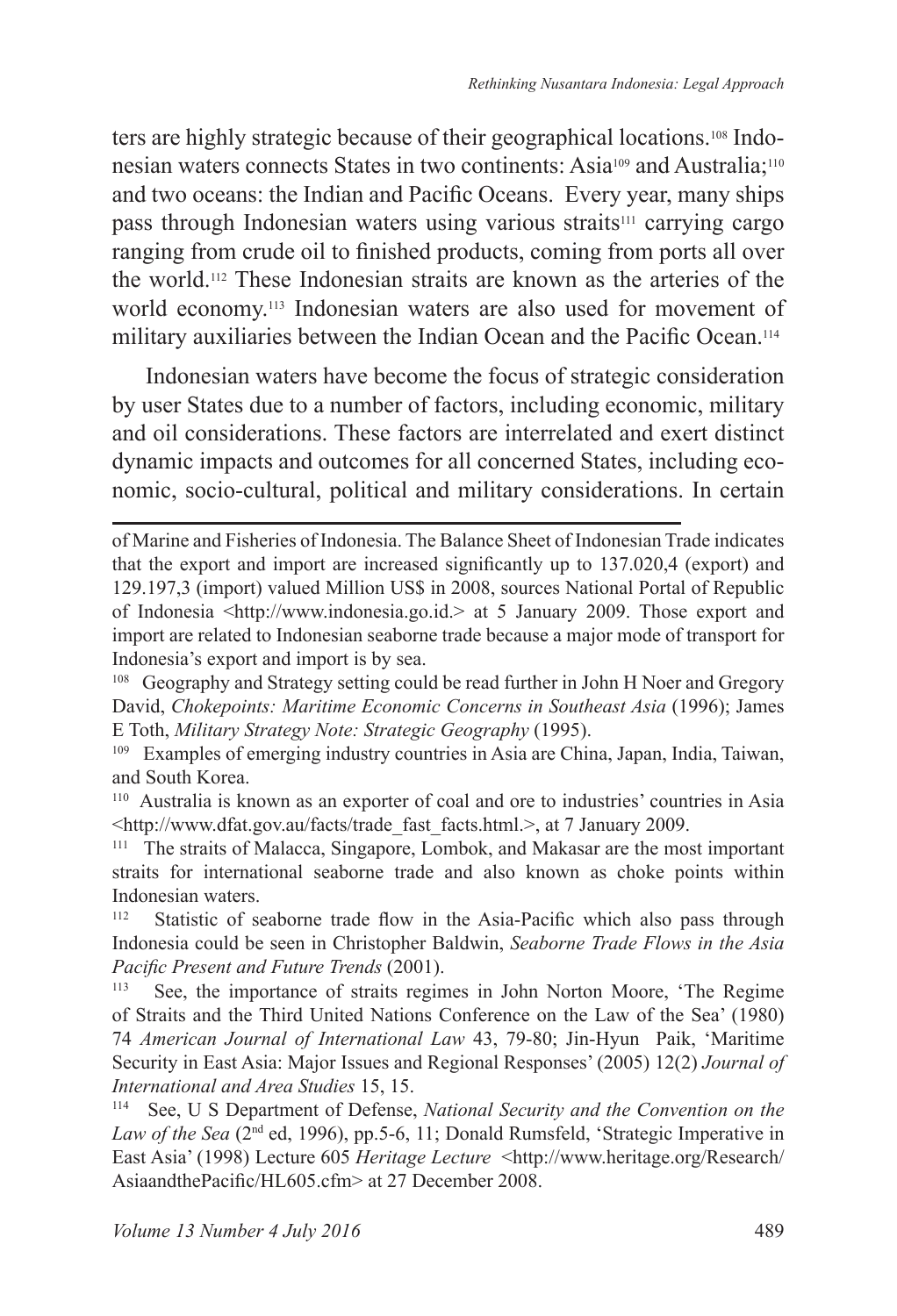cases, Indonesian waters turn out to be where all such interests converge. For instance, sea lanes of communication in Indonesian waters give Indonesian waters a certain strategic value. The following section will explore the extent to which Indonesian waters have significant strategic implications from economic (particularly with regard to oil and gas), and military perspectives.

### A. ECONOMIC IMPLICATIONS

David Ricardo has pointed out that States would benefit if they could use comparative advantages in the production and export of certain goods and if the transport costs of such exports do not exceed the margin.115 There is no doubt that current global commodity trade continues to grow and, in certain aspects, has attained real strategic significance, particularly in the trade of oil, gas and minerals. Seaborne trade represents the most important mode of transport as it shortens the usually long distances between areas of the world where production costs differ significantly while also offering efficiency through the low cost of such transport. This is the reason that seaborne trade has become centrally important to the international economic system and a source of wealth. For example, in 2015, according to the United Nations Conference on Trade and Development (UNCTAD), the world economy embarked on a slow mowing recovery led by uneven growth in developed economies and a slowdown in developing countries and economies in transition. In 2014, the world gross domestic product (GDP) increased marginally by 2.5 per cent, up from 2.4 per cent in 2013. Meanwhile, world merchandise trade increased by 2.3 per cent; this is down from 2.6 per cent in 2013 and below the pre crisis levels.<sup>116</sup>

According to Baldwin, the key seaborne trade trends for the Asia-Pacific over the next 10 to 20 years will be based on energy fuels and mineral exports, value-added manufactures, and agricultural produce, including grains and meat.117 These commodities will be transported to

<sup>115</sup> David Ricardo, *On the Principles of Political Economy and Taxation* (3rd ed, 1817), 89-91, cited by Philipp Wendel, *State Responsibility for Interferences with the Freedom of Navigation in Public International Law* (2007), 13.

<sup>116</sup> UNCTAD Secretariat, *United Nations Conference on Trade and Development, Review of Maritime Transport, 2015* (2015), 2-5.

<sup>117</sup> Christopher Baldwin, *Seaborne Trade Flows in the Asia Pacific Present and*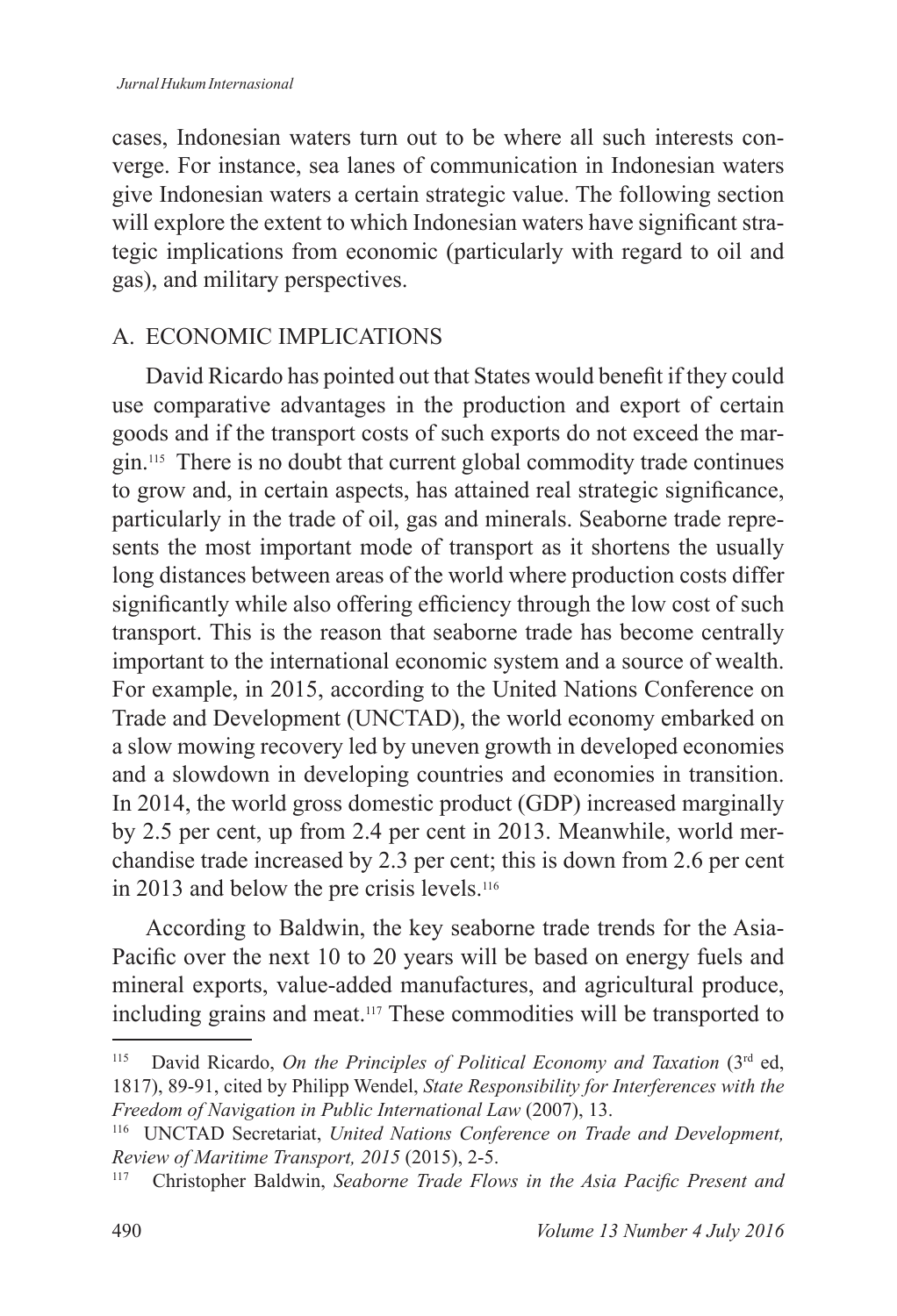other countries by sea and most of them will pass through Indonesian waters. Thus, Indonesian waters have a strategic impact on the economy of not only the region, but also the entire world, especially on seaborne trade, as can be seen in.



Figure 2. Routes of Iron and Ore Carrier and Tankers in the Asia-Pacific<sup>118</sup>

According to an UNCTAD report, energy is one of the most important drivers of economic development and is a key determinant for the quality of people's daily lives.119 In the International Energy Outlook 2008 projections, total world consumption of marketed energy is projected to increase by 50 percent from 2005 to 2030.120 The rapid eco-

*Future Trends* (2001), 28-29.

<sup>118</sup> Source of map: Peter J Rimmer, 'Commercial Shipping Patterns in the Asia Pacific Region, 1990-2000: the Rise and Rise of China' in Andrew Forbes (ed), *The Strategic Importance of Seaborne Trade and Shipping: A Common Interest of Asia Pacific*, Australian Maritime Affairs (2002) vol 10, 35, 39.

<sup>119</sup> Note by the UNCTAD Secretariat, TD/B/C.I/MEM.2/8, 12 January 2010. <http:// unctad.org/en/Docs/cimem2d8\_en.pdf>

Energy Information Administration, <http://www.eia.doe.gov/oiaf/ieo/world. html.>, at 28 December 2008.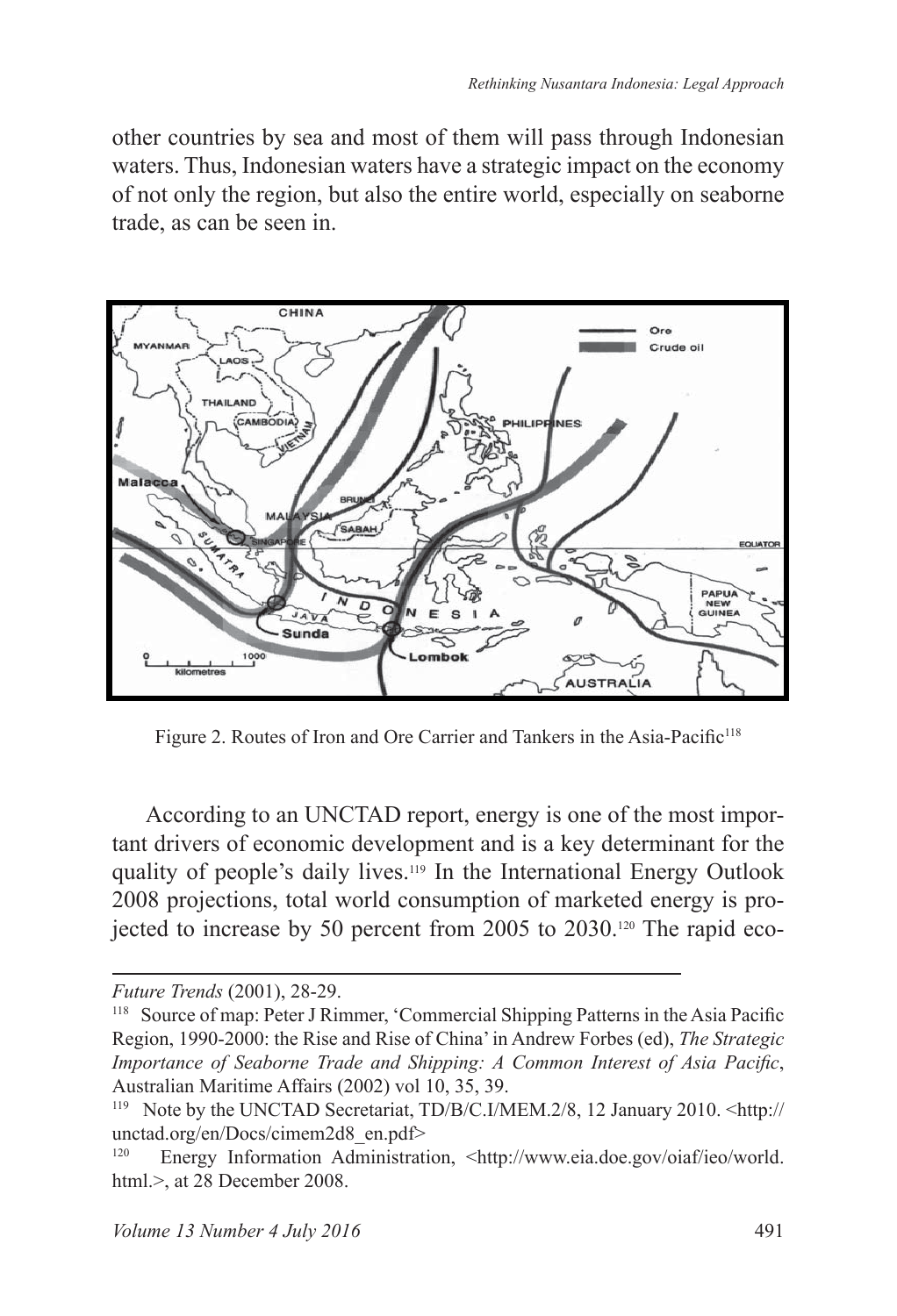nomic development of Asian countries comes with a heavy price: a high dependence on the import of raw materials, especially oil. For example, since 1993 China has had to import large volumes of crude oil to satisfy economic demands, particularly demand from its own industries. At least 32 per cent of China's oil is imported from the Middle East.<sup>121</sup> It is obvious that the bulk of the Middle Eastern oil to Northeast Asian economies such as China, Japan, Taiwan, and South Korea, will pass through Indonesian waters, such as the Straits of Malacca, Lombok, or Sunda. The uninterrupted flow of imported energy must be secured so as not to jeopardise economic growth.

Moreover, in addition to oil, these countries also need coal and gas, including liquid natural gas. Australia is one of the world's biggest exporters of coal and iron ore.<sup>122</sup> Ships carrying coal and iron ore from Australia will pass through Indonesian waters.123 Like Australia, Indonesia too is an exporter of mineral resources to countries such as China, India, Japan and South Korea.

## B. NAVAL MOVEMENT

There is no doubt that securing energy flow usually parallels a need to secure the movement of naval auxiliaries so that they may guarantee the security of energy supplies.124 In addition, regional stability also requires the presence of naval forces. Thus, in certain circumstances, States tend to build up their naval forces in order to secure their inter-

<sup>121</sup> Kevin X Li and Jin Cheng, 'Maritime Law and Policy for Energy Security in Asia: a China Perspective' (2006) 37(4) *Journal of Maritime Law and Commerce* 567.

<sup>122</sup> In 2007, Australia's largest individual merchandise export items were coal (\$21 billion), iron ore (\$16 billion) and non-monetary gold (\$11 billion), <http://www.dfat. gov.au/facts/trade\_fast\_facts.html.>, at 7 January 2009; See, eg, Ken Mattew, 'Trade and Shipping: A Common Interest of the Asia Pacific' in Andrew Forbes (ed), *The Strategic Importance of Seaborne Trade and Shipping: A Common Interest of Asia Pacific*, Australian Maritime Affairs (2002) vol 10, 53.<br><sup>123</sup> Australia's largest merchandise trading countries

<sup>123</sup> Australia's largest merchandise trading countries are China, Japan, the United States and the Republic of Korea, <http://www.dfat.gov.au/facts/trade\_fast\_facts. html.>, at 7 January 2009. Data of export and import of Australia <http://www.dfat. gov.au/publications/stats-pubs/dme/direction\_exports\_0708.pdf.>, at 7 January 2013. <sup>124</sup> According to Sir Walter Raleigh, "Whosoever commands the sea commands the trade; whosoever commands the trade of the world commands the riches of the world, and consequently the world itself," cited in James E Toth, *Military Strategy Note: Strategic Geography* (1995), 94.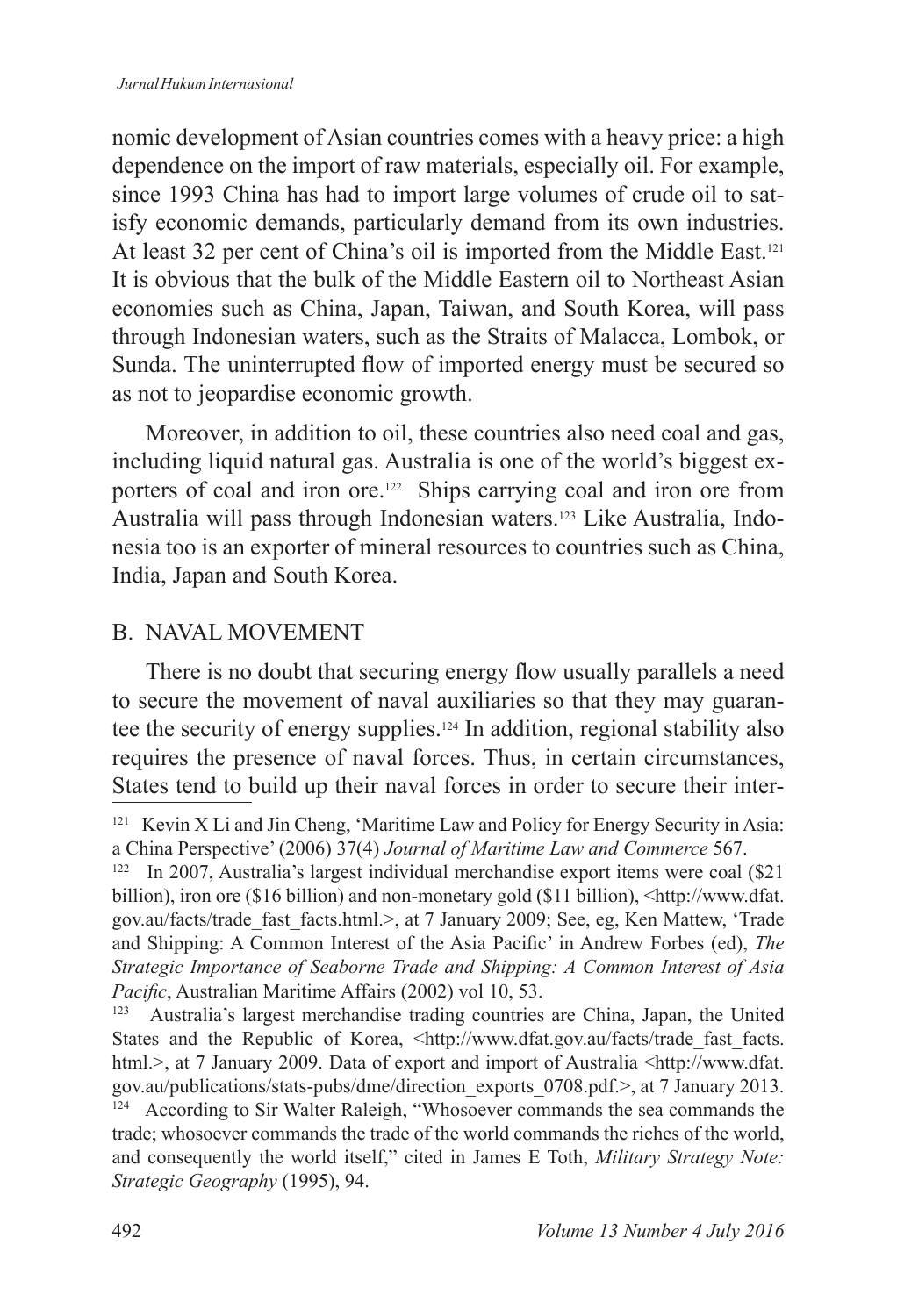ests.125 While the presence of naval forces is necessary in certain circumstances, it sometimes may however create tension if such a presence is considered to threaten the sovereignty or interests of a coastal State. According to Bateman,<sup>126</sup> the maritime security scene in the Asia-Pacific region is currently volatile. This is due to threats of maritime terrorism,127 bilateral tensions that occasionally re-surface,128 and the ongoing problem of law and order at sea. Security concerns which interfere with navigation are very broad, but they can be limited to several activities such as piracy, terrorism, undocumented migration, trafficking of narcotic drugs and psychotropic substances, illegal fishing, and pollution.129 These concerns sometimes require the involvement of military presence to be dealt with effectively.

The United States naval bases in the Asia-Pacific region are in Hawaii, Guam and Japan.130 Furthermore, there are the United States naval bases in the Indian Ocean, such as in Diego Garcia<sup>131</sup> which typically concerns itself with transferring warships and their auxiliaries to the other United States naval bases for deterrence purposes.132 Moreover,

<sup>127</sup> This threat includes weapon of mass destruction (WMD).<br><sup>128</sup> It is due to disputed claims to sovereignty over islai

<sup>&</sup>lt;sup>125</sup> Regional countries spend a combined US\$ 14 billion on new naval ships, Defence expert say on Naval ship spending to increase in Asia Pacific, the China Post (11 November 2003) <http://www.chinapost.com.tw/news/2003/11/11/43042/Navalship.htm.>, at 2 January 2014; Jin-Hyun Paik, 'Maritime Security in East Asia: Major Issues and Regional Responses' (2005) 12(2) *Journal of International and Area Studies* 15, 18-19.

Sam Bateman, 'The Growing Significance of Coast Guards in the Asia Pacific: A Quiet Development in Regional Maritime Security' in Aldo Chircop, Scott Coffen-Smout and Moira McConnell (eds), *Ocean Yearbook 20* (2006) 505, 505.<br><sup>127</sup> This threat includes weapon of mass destruction (WMD)

It is due to disputed claims to sovereignty over islands (Spratley, Paracel, Takeshima/Tokdo islands) or offshore areas (off Sipadan and Ligitan Islands).

<sup>129</sup> Philipp Wendel, *State Responsibility for Interferences with the Freedom of Navigation in Public International Law* (2007), pp. 16-48; Kazumine Akimoto, above  $n$  102, 119.

<sup>130</sup> Seventh Fleet homepage <http://www.c7f.navy.mil/command-support.htm.>, at 10 September 2009.<br> $R_{\text{abul}}$  Rabul Roy-Chi

Rahul Roy-Chaudhury, 'US Naval Policy in the Indian Ocean' (1998) 22(9) *Strategic Analysis* 17, 1319-21.

<sup>&</sup>lt;sup>132</sup> This is part of the United States military strategy as stated in U S Department of Defense, *National Security and the Convention on the Law of the Sea* (2<sup>nd</sup> ed, 1996) and the 1994 White Paper of the United States Navy and the United States Marine Corps; George Galdorisi, 'An Operational Perspective on the Law of the Sea' (1998)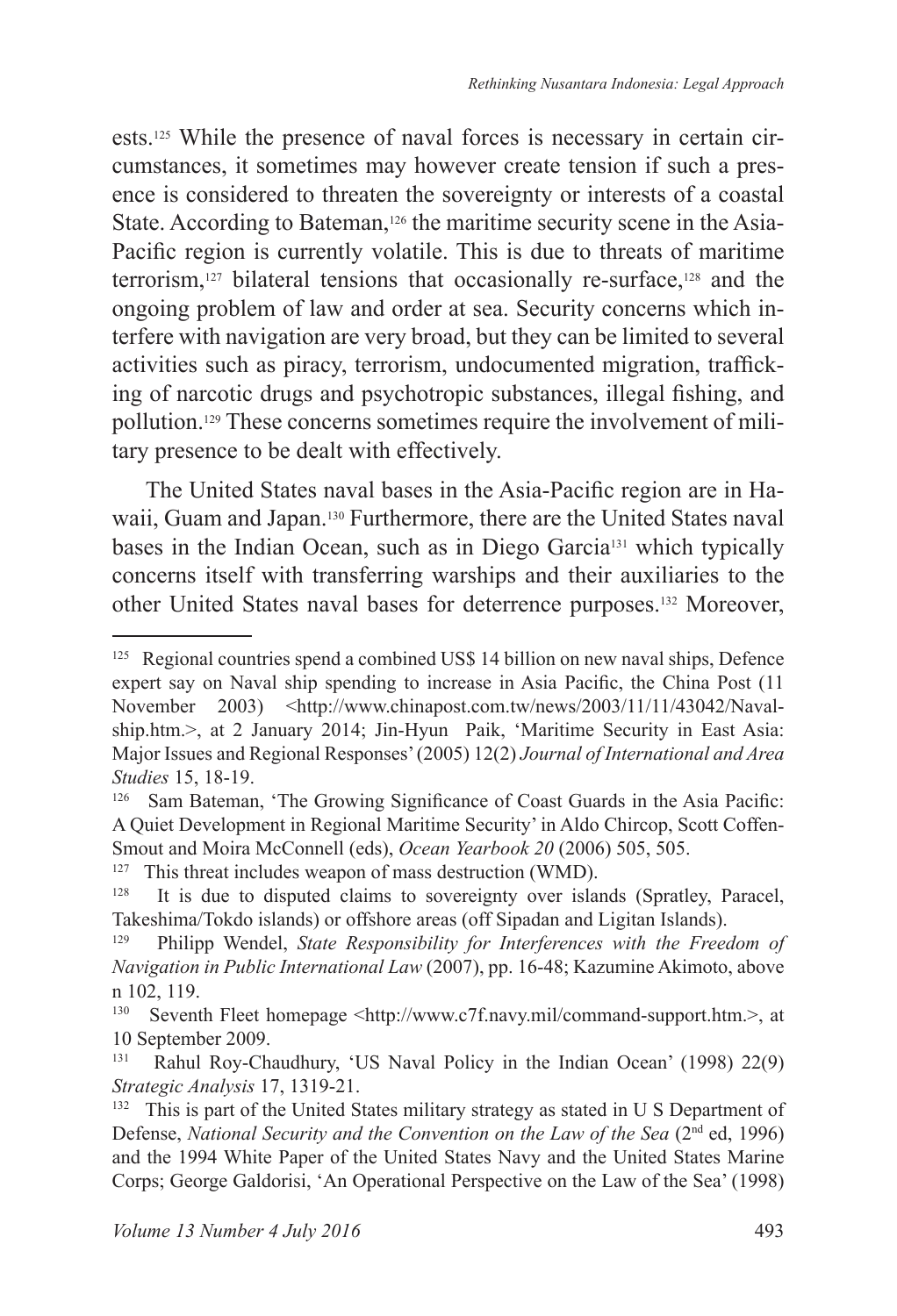the United States warships travelling to their allied countries such as Australia and Singapore usually pass through Indonesian waters.133 The policy of 'places not bases' developed by the United States Forces in the Pacific for Southeast Asia is intended to enhance the United States strategic interests in maintaining regional stability and a credible power projection capability in the region and beyond.134 This policy is also used to retain the United States influence in Asia on economic, capital and military access through the domination of sea lanes of communication. The Freedom of Navigation (FON) Program initiated by the Carter administration in 1979 and continued under Presidents Reagan, Bush, and Clinton, combines diplomatic action and the operational assertion of navigational rights.<sup>135</sup> This program emphasizes the use of naval exercises to discourage State claims inconsistent with customary international law, as reflected in the LOSC, and to demonstrate the United States resolve to protect navigational freedoms proclaimed in the LOSC.136 The United States has always expounded the freedom of navigation as an important right for American military vessels while denying that same freedom to the former Soviet Union and China.<sup>137</sup> Moreover, the growing naval power of developing nations with regional ambitions, such as China and India, are rapidly building open ocean, 'blue water' naval capability which increases the requirements for the United States naval mobility.138 According to Valencia, the United States' flexibility regarding South Asia's sea lanes of communica-

29(1) *Ocean Development and International Law* 43.

<sup>133</sup> The Changi Naval Base in Singapore has been newly expanded to accommodate Nimitz-class aircraft carriers and other large ships of the United States Seventh Fleet that are transiting from the Indian Ocean to the Pacific Ocean, <http://www. globalsecurity.org/military/facility/singapore.htm.>, at 26 July 2011.

<sup>134</sup> U S Department of Defense, *The United States Security Strategy for East Asia Pacific Region* (1998).

<sup>135</sup> George Galdorisi, 'The United States Freedom of Navigation Program: A Bridge for International Compliance with the 1982 United Nations Convention on the Law of the Sea?' (1996) 27(4) *Ocean Development and International Law* 399.

<sup>136</sup> U S Department of State, *Limit in the Seas: United States responses to Excessive Maritime Claims 2-4* (1992).

<sup>137</sup> Richard Sokolsky, Angel Rabasa and Richard C Neu, *The Role of Southeast Asia in U.S. Strategy Toward China* (2001), 11.

<sup>138</sup> George Galdorisi, 'The United Nations Convention on the Law of the Sea: A National Security Perspective' (1995) 89 *American Journal of International Law* , 209.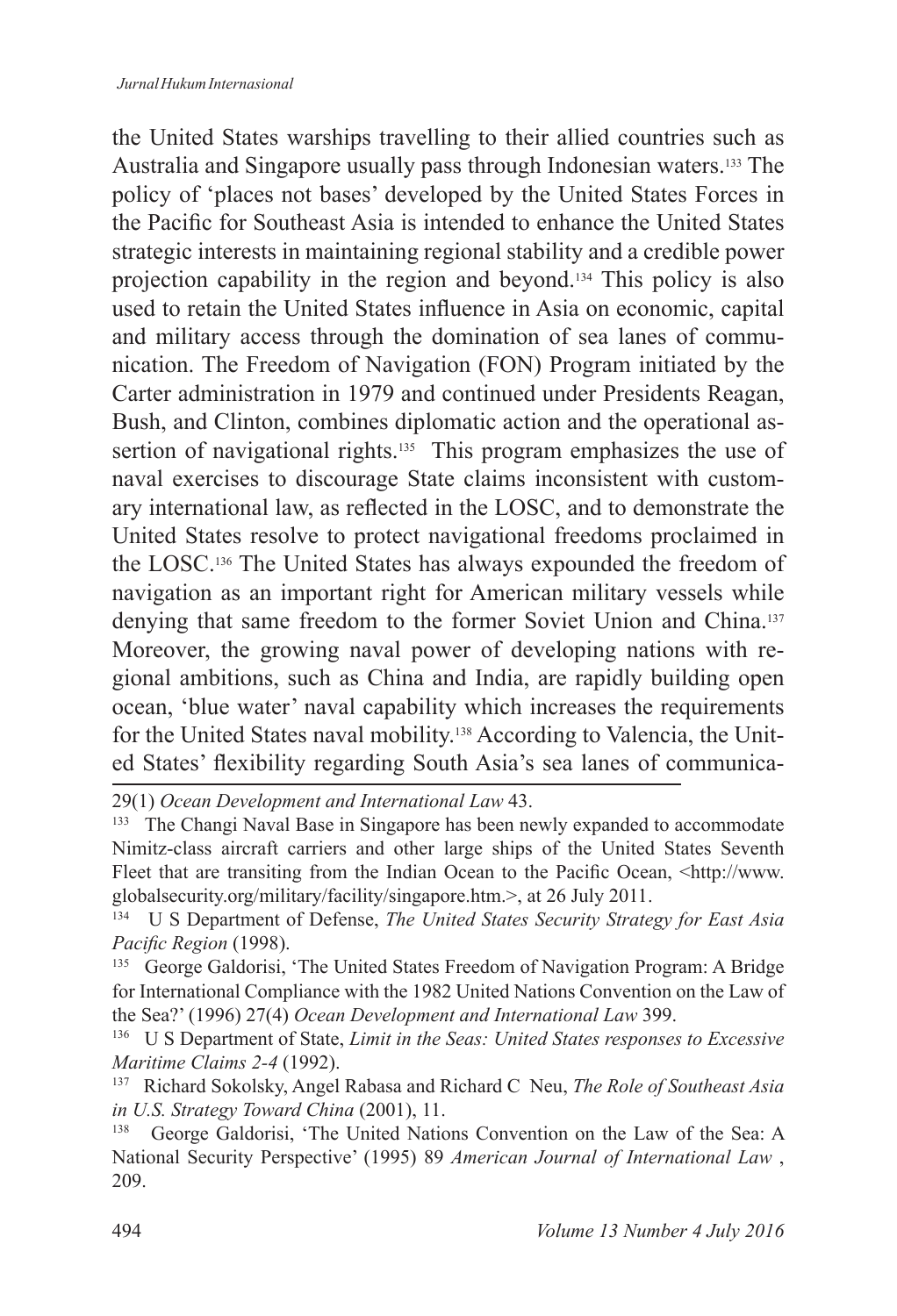tion during the Cold War was designed to create options for the United States Navy to navigate its warships and submarines from east to west and vice versa.139 Navies in the Asia-Pacific region travel from and to parts of the region in order to patrol, or to perform courtesy or joint exercises.140 These activities occur sometimes in Indonesian waters or adjacent to Indonesian's EEZ, so those participants' ships must first pass through Indonesian waters.

#### **V . THE LAW OF THE SEA CONVENTION AND INDONESIA**

Indonesia is an archipelagic State according to the provisions of the LOSC and domestic legislation. As an archipelagic State, Indonesia has rights and obligations based on international law and the LOSC. In order to implement the LOSC and international law, Indonesia has enacted a number of laws and regulations which form part of an extensive and complex regulatory framework such as Act Number 6 of 1996 on Indonesian Waters, Act Number 17 of 2008 on Shipping, Act Number 43 of 2008 on State Territory,<sup>141</sup> Act Number 23 of 1997 on Environmental Management.142, Government Regulation Number 36 of 2002 on Rights and Responsibilities of Foreign Ships Exercising Innocent Passage through Indonesian Waters<sup>143</sup>, Government Regulation Number

<sup>139</sup> Mark J Valencia and James Barney Marsh, 'Access to Straits and Sealanes in Southeast Asian Seas: Legal, Economic, and Strategic Considerations' (1985) 16(4) *Journal of Maritime Law and Commerce* 513, 543-45.

Indonesia conducts bilateral and multilateral joint exercises with Malaysia, Singapore, Indonesia, Australia, the United States, etc. Departement of Defense of the Republic of Indonesia (Departemen Pertahanan Republik Indonesia), *Buku Putih Pertahanan Indonesia 2008* (2008) (in Indonesian), < http://www2.dephan.go.id/ buku\_putih/bukuputih.pdf>, at 17 August 2009. Indonesia now, has published a new defence white paper, the paper almost the same only some aspects have changes especially paradigm and threats.

<sup>&</sup>lt;sup>141</sup> Act Number 43 of 2008 on *State Territory* (State Gazette Year 2008 no. 177, Supplementary State Gazette no. 4925).

<sup>142</sup> This Act is a comprehensive law on environmental management which covers land, sea, air space under Indonesia sovereignty as essential unity of the living space of Indonesian people. Article 20 and 21 of the Act covers pollution.

<sup>143</sup> Government Regulation Number 36 Year 2002 on *Rights and Responsibilities of Foreign Ships on Exercising of Innocent Passage through Indonesian Waters* (State gazette Year 2002 no. 70, Supplementary State Gazette no. 4209).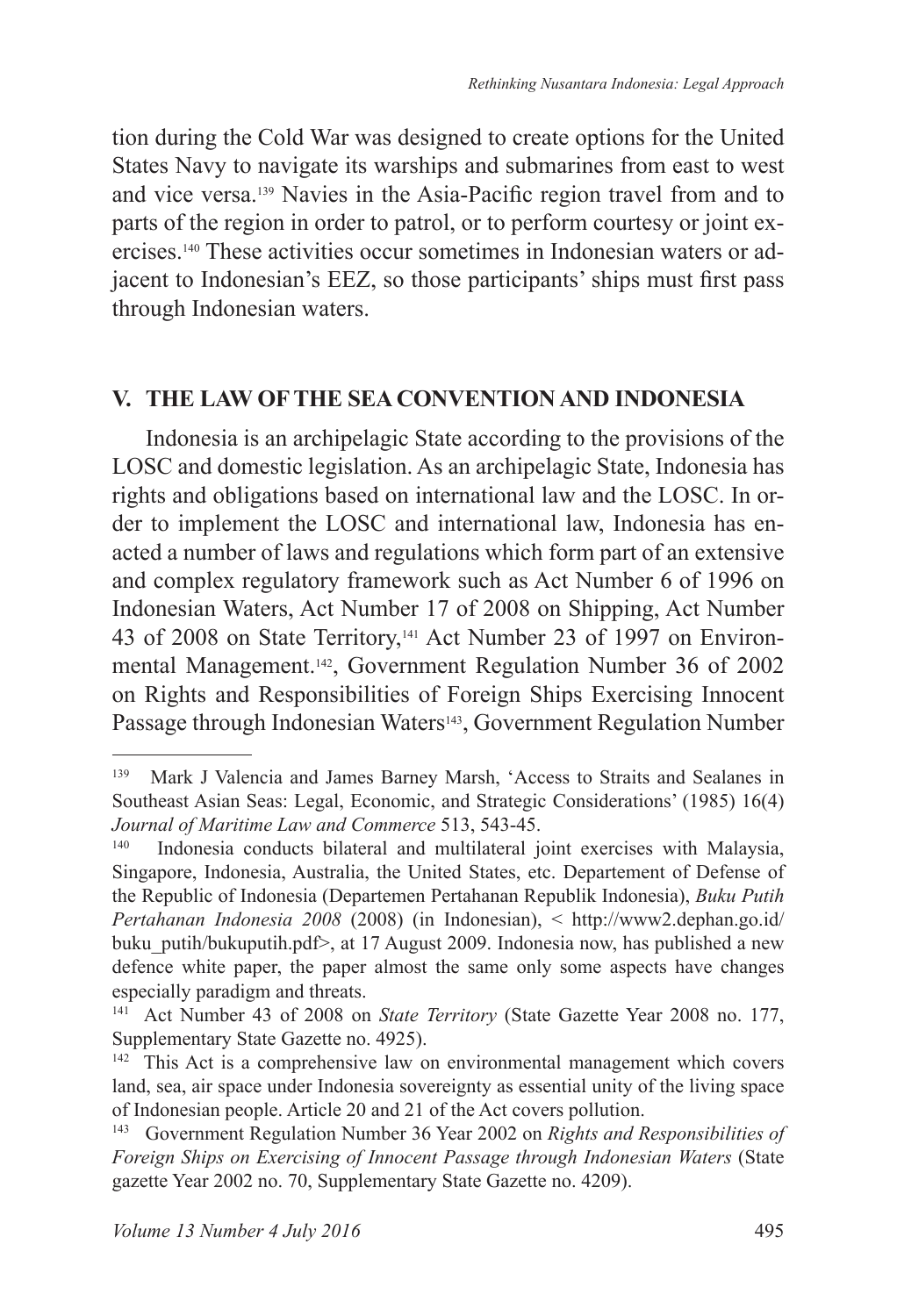37 of 2002 on Rights and Responsibilities of Foreign Ships and Aircraft on Exercising Archipelagic Sea Lane Passage Right through and over Designated Archipelagic Sea Lane.<sup>144</sup>

After considerable debate in UNCLOS III,<sup>145</sup> the archipelagic State concept was finally endorsed and became a new concept recognised under international law. Part IV of the LOSC incorporates the essential elements of the legal framework for archipelagic State. Although some of the provisions of Part IV are different from the Indonesian concept in the 1950s and 1960s, endorsement of the concept was a major diplomatic achievement for Indonesia and vindication of the Djuanda Declaration in 1957.

There are at least three differences between the provisions of the LOSC and the Indonesian concept in the 1950s and 1960s. The Indonesian concept only recognized internal waters and territorial sea as maritime zones under the sovereignty of Indonesia; whilst the LOSC provides internal waters, archipelagic waters, and territorial sea as maritime zones under sovereignty of archipelagic state. Basically, baselines in the 1950s and 1960s' Indonesian concept, was straight baselines which used to encompass all Indonesian archipelagos; the LOSC provides that many baselines such as normal baselines, straight baselines, archipelagic baselines can used to enclose territory of archipelagic state. In term of navigation, the Indonesian concept only recognized the right of innocent passage of foreign vessels in Indonesian waters; whilst the LOSC provides at least three navigational regimes namely innocent passage, transit passage, and archipelagic sea lanes passage that can be exercised in the maritime zones under sovereignty of the archipelagic State.

<sup>144</sup> Government Regulation Number 37 of 2002 on *Rights and Obligations of Foreign Ships and Aircraft Exercising the Right of Archipelagic Sea Lane Passage through Designated Archipelagic Sea Lanes* (State Gazette Year 2002 no. 71, Supplementary State Gazette no. 4210), here in after Government Regulation Number 37 of 2002 <http://www.un.org/Depts/los/doalos\_publications/LOSBulletins/bulletinpdf/ bulletin52e.pdf> at 126 November 2009.<br><sup>145</sup> Eurther reading on the UNCLOS II

Further reading on the UNCLOS III, See, C F Amerasinghe, 'The Problem of Archipelagoes in the International Law of the Sea' (1974) 23 *International and Comparative Law Quarterly* ; Tommy T B Koh, 'Negotiating a New World Order for the Sea' (1983-1984) 24(4) *Virginia Journal of International Law* 24; Jose Atonio de Yturriaga, *Straits Used for International Navigation: A Spanish Perspective* (1991), chapter 2 and 3.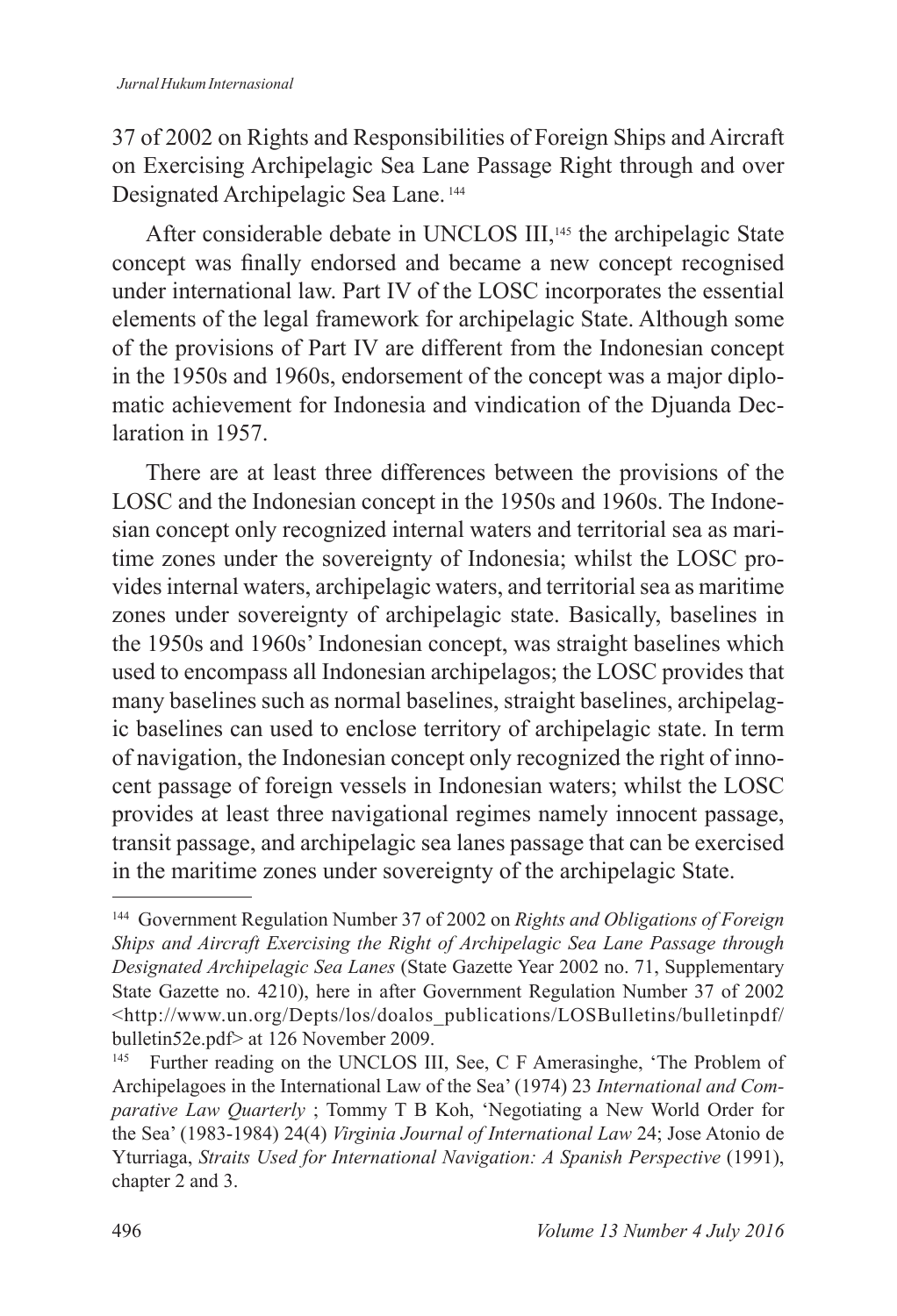One of the basic principles of the archipelagic State regime as incorporated in the LOSC is to allow archipelagic States, like Indonesia, to draw straight baselines joining the outermost points of the outermost islands and drying reefs of the archipelago,146 thus creating archipelagic waters landward of the baselines. From the baseline, an archipelagic State has the right to establish the breadth of its territorial sea up to a limit not exceeding 12 nautical miles, its contiguous zone up to 24 nautical miles, its EEZ up to 200 nautical miles, and its continental shelf to the outer edge of the continental margin (which is measured seaward from the archipelagic baselines from which the territorial sea is measured). The archipelagic State has territorial sovereignty over the archipelagic waters enclosed by such baselines and over the 12 nautical miles territorial sea around the archipelago; it has sovereign rights over the natural resources of the EEZ and the continental shelf all the way to the outer edge of continental margin.

LOSC is the most comprehensive international treaty dealing with maritime affairs.<sup>147</sup> Although there are many gaps in LOSC,<sup>148</sup> but it covers almost the entire spectrum of ocean issues, including the designation of baselines, the establishment of the archipelagic State regime, the breadth of the territorial sea, the creation of 200 nautical miles exclusive economic zones (EEZs), definition of the outer limits of the continental shelf, seabed mining beyond areas of national jurisdiction, rules for navigation through straits, prevention of marine pollution, conduct of marine scientific research, fisheries management, and dispute settlement. Despite its wide-ranging provisions, there are still many issues which arise in the implementation of LOSC. These include controversial issues raised during its negotiation, such as issues relating to archipelagic states, passage rights, and deep seabed exploration.149 In order to be accepted broadly and to accommodate the interests of all states, LOSC was adopted as a 'package deal' whereby coastal and user states

<sup>&</sup>lt;sup>146</sup> Article 47, LOSC.

<sup>&</sup>lt;sup>147</sup> The preamble of LOSC states that it covers all issues relating to maritime affairs. <sup>148</sup> For example, there is a gap between LOSC and the 1944 Convention on International

Civil Aviation (the Chicago Convention) with regard to the legal principle of airspace above archipelagic waters.

<sup>149</sup> See, Tommy T B Koh, 'Negotiating a New World Order for the Sea' (1983-1984) 24 *Virginia Journal of International Law* 24; Shunmugam Jayakumar, 'UNCLOS: Two Decades On' (2005) 9 *Singapore Year Book of International Law* 1, 2.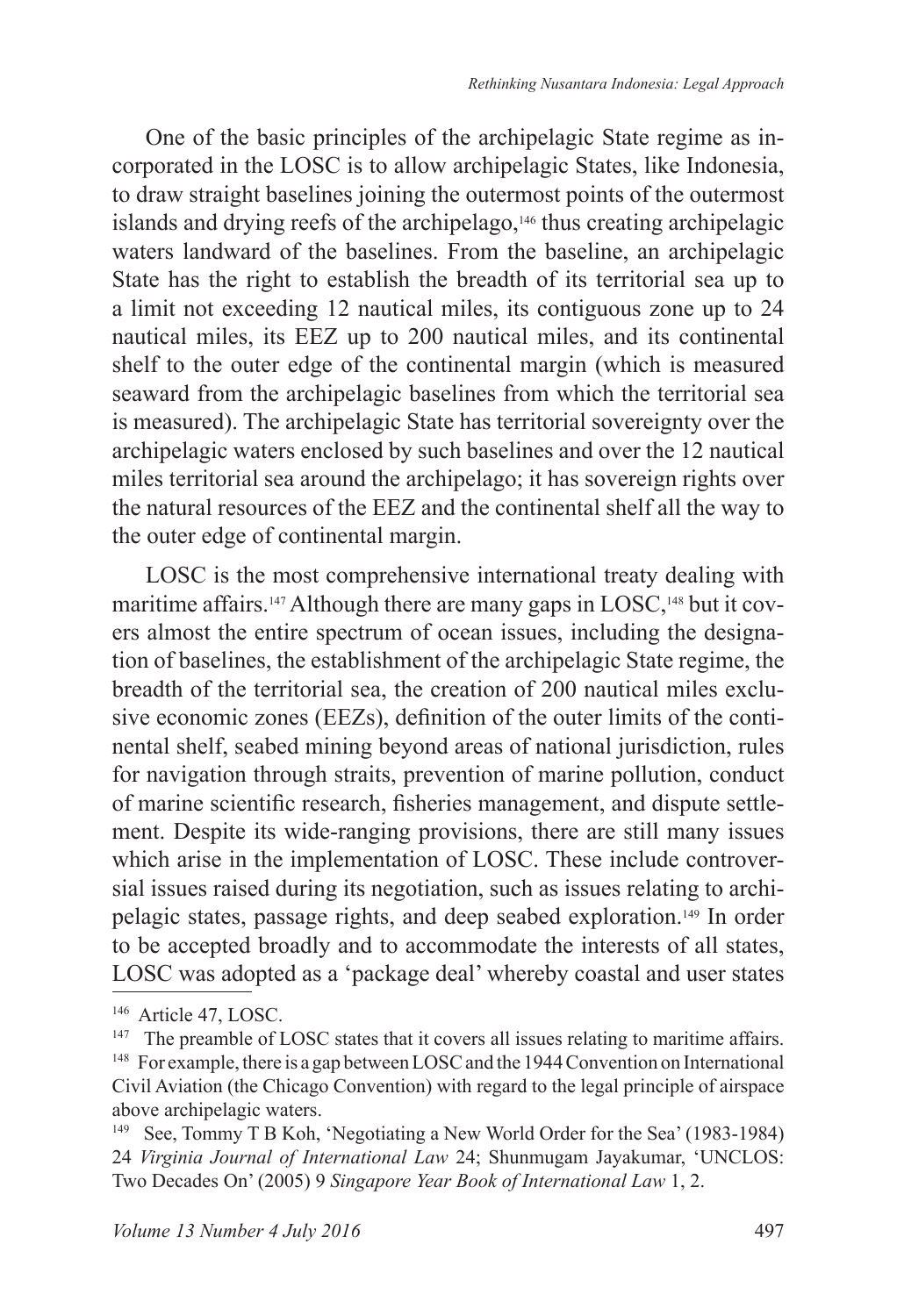made mutual concessions to arrive at a balanced outcome.<sup>150</sup>

The balancing of interests in LOSC seeks to benefit and accommodate both the interests of archipelagic states as well as other, non-archipelagic, coastal states.151 However, in terms of areas under territorial sovereignty, archipelagic states seem to benefit more than non-archipelagic states. However, the benefits of archipelagic status enjoyed by archipelagic states are offset by certain obligations under LOSC that they need to fulfil.152 For example, an archipelagic state is required to provide sea lanes of communication, specifically archipelagic sea lanes, through and over archipelagic waters and guarantee the safety and security of such sea lanes.<sup>153</sup> An archipelagic state also has the obligation to address threats from marine pollution, criminal activities at sea, degradation of marine resources, and accommodate the interests of other states.

LOSC provides a delicate balance between the rights and duties of coastal states and foreign ships with respect to navigation rights through the waters of coastal states.154 This balance of interests is achieved through the implementation of the sovereignty and sovereign rights of coastal states and the navigational rights of maritime states.<sup>155</sup>

<sup>&</sup>lt;sup>150</sup> Hugo Caminos and Michael R Molitor, 'Perspective on the New Law of the Sea: Progressive Development of International Law and the Package Deal' (1985) 79 *American Journal of International Law* 871, 874-878. See also, Barry Buzan, 'Negotiating by Consensus: Developments in Technique at the United Nations Conference on the Law of the Sea' (1981) 75 *American Journal of International Law* 324.

LOSC does not recognize the term non-archipelagic state, this paper use this term to underline the differences between archipelagic and non archipelagic states. Archipelagic state is a coastal state as well, but not every coastal state entitled as an archipelagic state. To become archipelagic state, a coastal state has to fulfil criteria in articles 46 and 47 of LOSC.<br> $^{152}$  LOSC art 49 mentions 1

LOSC art 49 mentions that an archipelagic state has to rely on the provisions of LOSC while exercising its sovereignty.<br><sup>153</sup> The concents of maritime safety.

The concepts of maritime safety and maritime security became inextricably linked following 9/11. These concepts were reflected in the International Maritime Organization (IMO) changing its motto from 'safer ships, cleaner oceans' to 'safe, secure and efficient shipping on clean oceans.'<br><sup>154</sup> Ion M Van Dyke, 'Balancing Navigation

Jon M Van Dyke, 'Balancing Navigational Freedom with Environmental and Security Concerns' (2004) 15 *Colorado Journal of International Environmental Law and Policy* 27.

<sup>155</sup> Karin M Burke and Deborah A DeLeo, 'Innocent Passage and Transit Passage in the United Nations Convention on the Law of the Sea' (1982-1983) 9 *Yale Journal of*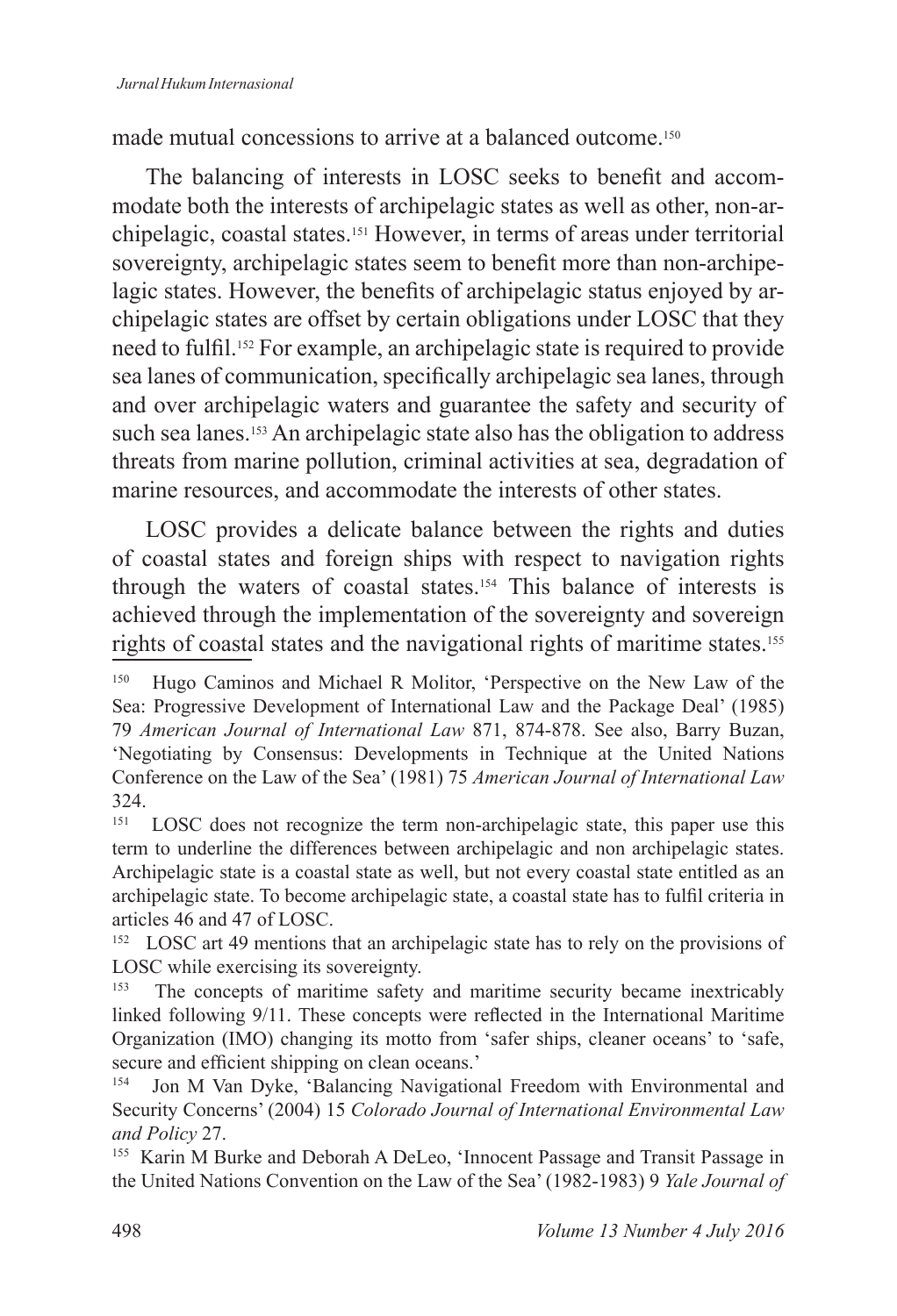Maritime states usually focus on the freedom of navigation in order to guarantee the movement of goods, peoples, and naval auxiliaries.<sup>156</sup> In contrast, coastal states are concerned with the proximity and density of vessel traffic and the possible negative impacts of shipping in their waters such as vessel-sourced pollution and maritime accidents which endanger the lives of their citizens and damage their properties and resources.157 Moreover, dense traffic in certain straits may render it difficult or impossible for a coastal state to fully utilise its fisheries and seabed resources.

There are some obligations of archipelagic state which are to accommodate the rights of user states and ships, for example, by ensuring safe passage through and over its archipelagic waters, notably through innocent passage and archipelagic sea lane passage. Like other coastal states, archipelagic states need to allow innocent passage for ships in their territorial seas,158 but they also need to facilitate innocent passage in archipelagic waters.159 Further, coastal and archipelagic states need to allow transit passage for ships and aircraft passing through straits used for international navigation.<sup>160</sup>

There are at least thirty obligations relating to the Indonesian waters as stipulated by the provisions of the LOSC (Parts II, III, and IV), which Indonesia must fulfil.161 The right granted to other States in Indonesian waters generally satisfy the specific interests of neighbouring States, for example, the fishing rights, maintenance of existing submarine cable, and the rights of Singaporeans to conduct sea trials for ships in the

- LOSC art 52.
- <sup>160</sup> LOSC art 38.

*World Public Order* 390.

<sup>156</sup> W Michael Reisman, 'The Regimes of Straits and National Security: An Appraisal of International Lawmaking' (1980) 74 *American Journal of International Law* 30, 67.

<sup>157</sup> Karin M Burke and Deborah A DeLeo, above n 156, 401.

<sup>&</sup>lt;sup>158</sup> LOSC art 17.

<sup>161</sup> Part II, Articles 2 (3), 17, 21, 22 (3), 24, 26 (1), 27, and 28; in Part III, Article 54 insofar as it applies to Articles 39 and 34 (2), Article 54 insofar as it applies Articles 42 (1, 2, and 3), and Article 54 insofar as is applies Article 44; in Part IV, Article 47 insofar as it relates to Articles 48, 3, 4, 5, 6, 7, 9, 10 and 11; Article 48 insofar as it relates to Articles 3 - 15, 33 (2), 50, 57, 76; and Article 49 insofar as it relates to Article 2 (3); Articles 51 - 53.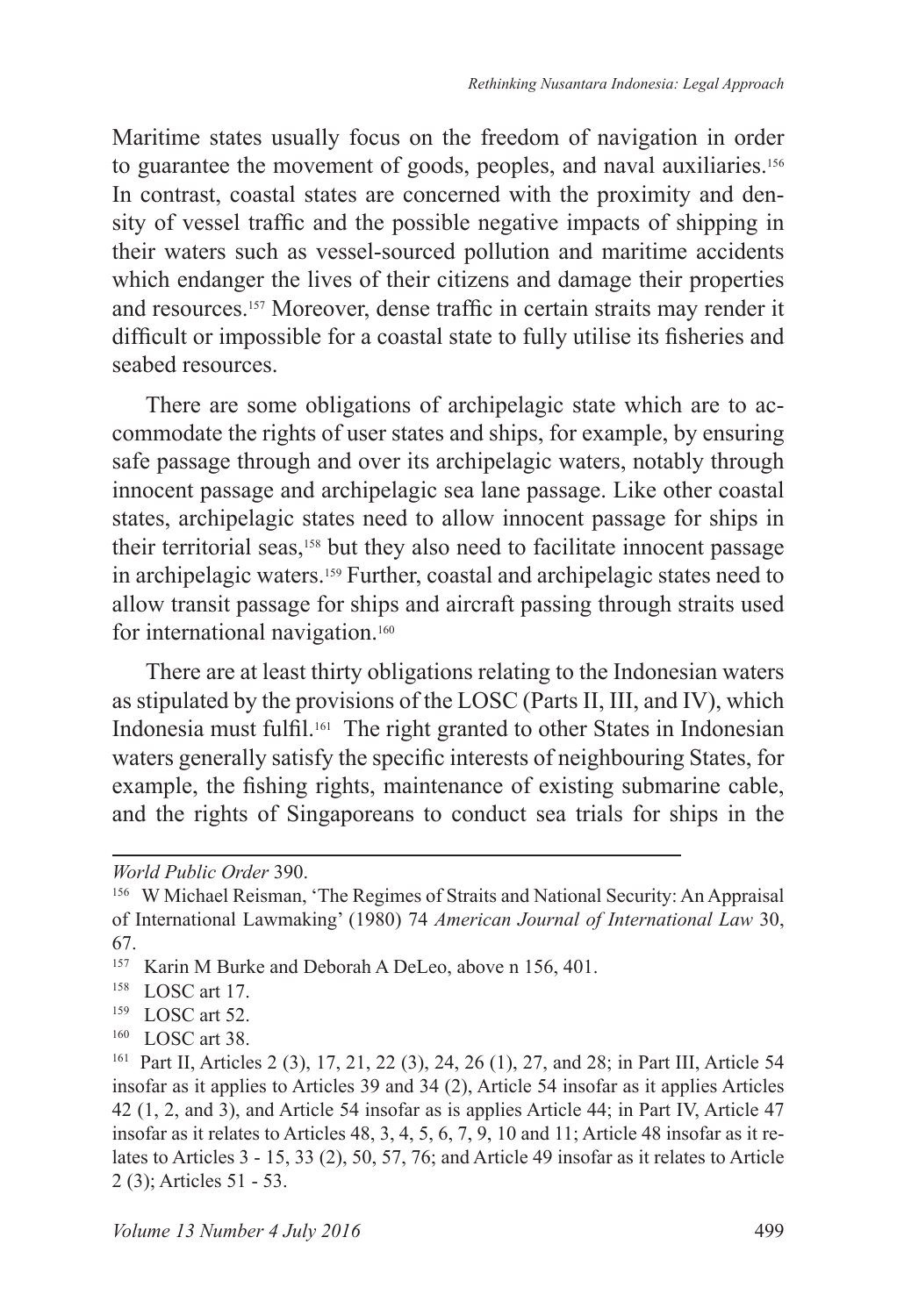Natuna Sea. Furthermore, Indonesia must accord certain rights to the international community regarding navigation; for example, by the designation of archipelagic sea lanes, and allowing innocent passage and transit passage though Indonesian waters. The rights granted to other States within archipelagic waters are based on pre-existing State practice in such waters.

## A. RIGHTS OF INNOCENT PASSAGE

The freedom of navigation<sup>162</sup> is a universally-recognised rule of international law. In addition to freedom of navigation applying to shipping on the high seas, rights of access to and from the high seas and between different maritime zones<sup>163</sup> have also been recognised. For this reason, ships of all nations enjoy certain rights of navigation in some maritime zones which are subject to the sovereignty of coastal States.

As mentioned earlier, the maritime zones under the sovereignty of States consist of internal waters, archipelagic waters and territorial seas. However, in exercising its sovereignty, an archipelagic State is required to conform to the provisions in the LOSC and other rules of international law.164 Both the LOSC and other established rules of customary international law attempt to reconcile the opposing interests of archipelagic States and the international community in specific maritime zones.<sup>165</sup> Limitations on the exercise of sovereignty in the LOSC and international law are effected through the granting of navigational and over flight rights through waters/area under sovereignty of coastal States.

<sup>&</sup>lt;sup>162</sup> The freedom of navigation has always been attributed to the great works of Hugo Grotius which were later questioned by John Selden. There are many authors wrote about freedom of navigation. Philipp Wendel, *State Responsibility for Interferences with the Freedom of Navigation in Public International Law* (2007); Francis Ngantcha, *The Right of Innocent Passage and the Evolution of the International Law of the Sea* (1990) pp 38-43; Shekhar Ghosh, 'The Legal Regime of Innocent Passage Through the Territorial Sea' in Hugo Caminos (ed), *Law of the Sea* (2001) 37; C J Colombos, *International Law of the Sea* (6<sup>th</sup> ed, 1967); Ruth Lapidoth, 'Freedom of Navigation-Its Legal History and Its Normative Basis' (1974-75) 6(2) *Journal of Maritime Law and Commerce* 265.

<sup>163</sup> The LOSC recognised maritime zones consist of internal waters, archipelagic waters, territorial sea, exclusive economic zone, and high seas.

<sup>&</sup>lt;sup>164</sup> Articles 2 (3) and 49 (3), LOSC.

<sup>&</sup>lt;sup>165</sup> Shekhar Ghosh, above n 163, 39.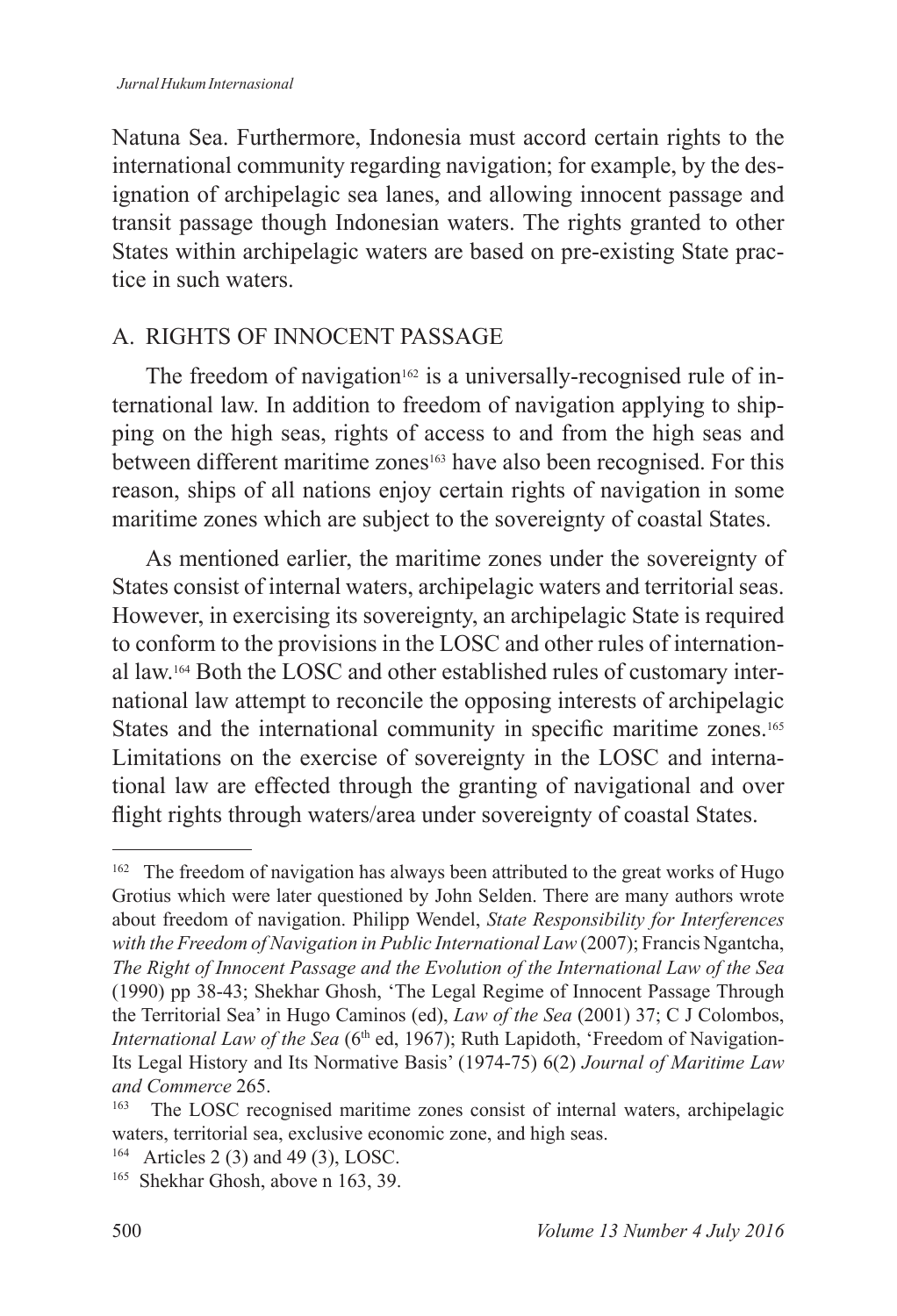The exercise of sovereignty and the duty to provide innocent passage to foreign ships results in two sets of competing interests, namely; the interests of coastal or archipelagic States and user States. On the one hand, coastal or archipelagic States wish to control their maritime zones in order to protect their national interests such as their economic well-being, the marine environment and security.166 On the other hand, user States or flag States want free and unimpeded use of the same maritime zones which will ensure maximum freedom of access to the ocean for transportation, communication, and the production and exchange of raw material and goods.167 This conflict of interest hinges on the issue of sovereignty and navigational rights.168 The LOSC and international law try to balance these competing interests by providing rules and guidance.

In order to accommodate the interest of user States on innocent passage169, Indonesia has promulgated Act Number 6 of 1996 on Indonesian Waters170 and Government Regulation Number 36 of 2002 on Rights and Responsibilities of Foreign Ships Exercising Innocent Passage through Indonesian Waters.171 Indonesia believes that these laws and regulations which deal with the rights and responsibilities of ships exercising the right of innocent passage are based on the LOSC. It could

<sup>166</sup> Myres S McDougal and William T Burke, 'Crisis in the Law of the Sea: Community Perspective versus National Egoism' (1958) 67(4) *The Yale Law Journal* , 542.

<sup>167</sup> Based on the United States Department of State, Pub No. 112. The United States has a Freedom of Navigation (FON) Program. The rationale behind the FON Program, is as follows::

Operations by the United States naval and air forces designed to emphasize internationally recognised navigational rights and freedoms complement the United States Diplomatic efforts. These assertions of rights and freedoms tangibly exhibit US determination not to acquiesce in excessive claims to maritime jurisdiction by other states.

<sup>&</sup>lt;sup>168</sup> Karin M Burke and Deborah A DeLeo, above n 156, 403

<sup>169</sup> Article 17, LOSC

<sup>170</sup> Act Number 6 Year 1996 on *Indonesian Waters* (State Gazette Year 1996 No. 73, Supplementary State Gazette No. 3647), hereinafter referred to as Act Number 6 of 1996 on Indonesian Waters or Act Number 6 of 1996.

<sup>171</sup> Government Regulation Number 36 Year 2002 on *Rights and Responsibilities of Foreign Ships on Exercising of Innocent Passage through Indonesian Waters* (State gazette Year 2002 no. 70, Supplementary State Gazette no. 4209), hereinafter referred to as Government Regulation Number 36 of 2002 or GR 36/2002.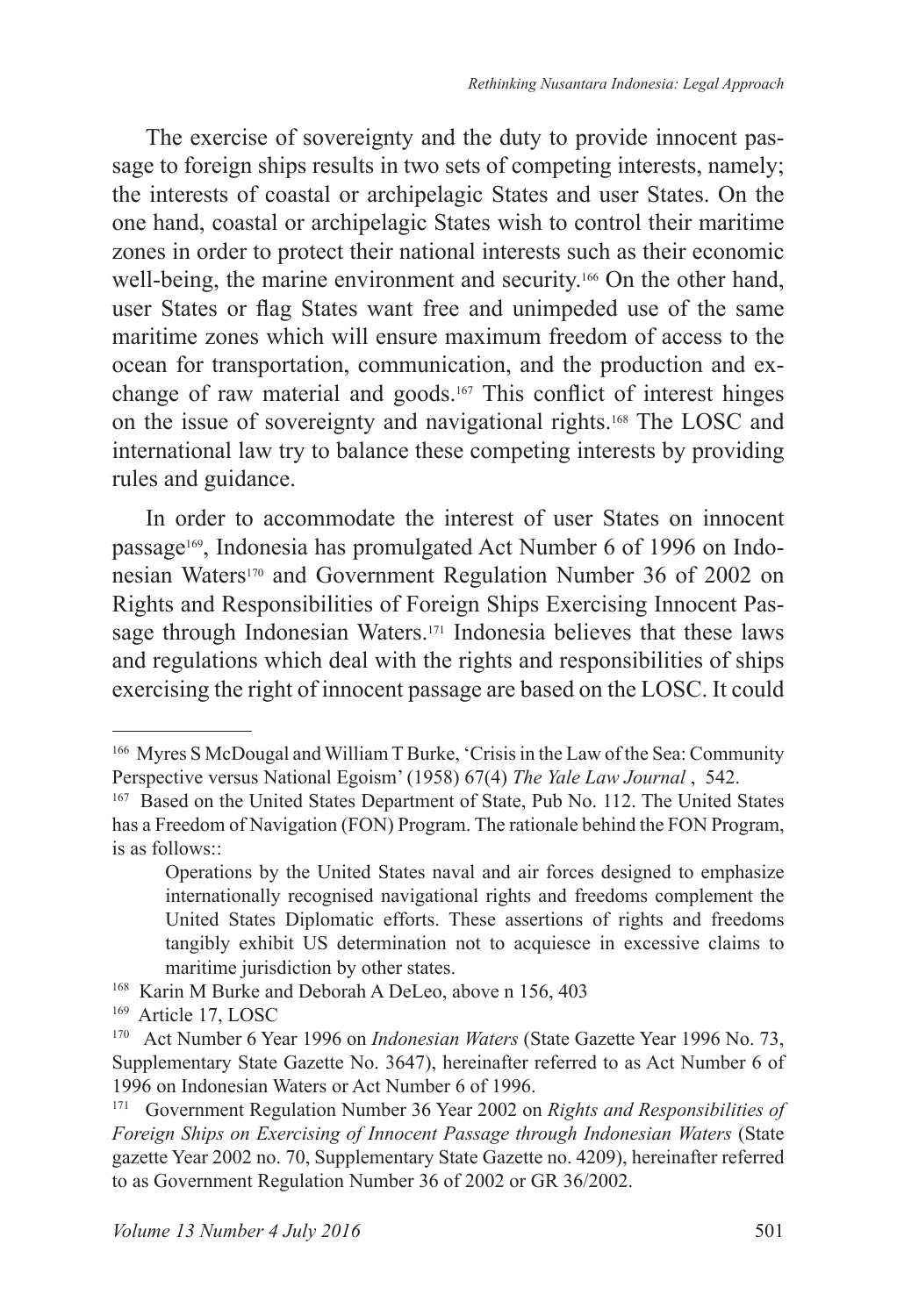be seen that all provisions on those laws and regulations<sup>172</sup> on innocent passage always refer to provisions in the LOSC.173 However, it is debatable whether Indonesia has indeed implemented the LOSC faithfully or whether there are any loopholes in its implementation which will create disputes in the future.

# B. RIGHTS OF ARCHIPELAGIC SEA LANE PASSAGE

The archipelagic State has sovereignty over its archipelagic waters, including the super-adjacent airspace, seabed and subsoil, and the resources therein.174 This sovereignty is subject to a number of rights enjoyed by foreign States, such as allowing passages through the archipelagic waters,175 the obligation to respect existing agreements with other States, recognition of traditional fishing rights and other legitimate activities,176 and respect for existing submarine cables and permit maintenance and replacement of such cables.<sup>177</sup>

The right of passage of user States was one of the contentious issues in the negotiation of the LOSC provisions on the archipelagic waters.178 The final text adopted was a compromise which attempted to balance the interests of coastal States includes archipelagic States and user States.179 The regime of archipelagic sea lane passage evolved as

<sup>172</sup> Acts, government regulation, president decree, president regulation, regulation issued by minister are known as laws and regulations.<br> $^{173}$  Reference on the articles of the LOSC is means

Reference on the articles of the LOSC is mentioned in the preambles and elucidation of the laws and regulations on innocent passage.

<sup>&</sup>lt;sup>174</sup> Articles 2 and 49 (2), LOSC.<br><sup>175</sup> Articles 52 and 53 LOSC.

Articles 52 and 53, LOSC.

<sup>176</sup> Articles 47 (6) and 51 (1), LOSC.

<sup>&</sup>lt;sup>177</sup> Article 51 (2), LOSC.<br><sup>178</sup> See Tommy T B Koh

See, Tommy T B Koh, 'Negotiating a New World Order for the Sea' (1983-1984) 24(4) *Virginia Journal of International Law* 24; Shunmugam Jayakumar, 'UNCLOS-Two Decades On' (2005) 9 *Singapore Year Book of International Law* 1; Mohamed Munavvar, *Ocean States: Archipelagic Regimes in the Law of the Sea* (1995), 163.

LOSC was adopted as a 'package deal' whereby coastal and user States made mutual concessions to arrive at a balanced outcome. See, Hugo Caminos and Michael R Molitor, 'Perspective on the New Law of the Sea: Progressive Development of International Law and the Package Deal' (1985) 79 *American Journal of International Law* 871; Barry Buzan, 'Negotiating by Consensus: Developments in Technique at the United Nations Conference on the Law of the Sea' (1981) 75(2) *American Journal of International Law* 324.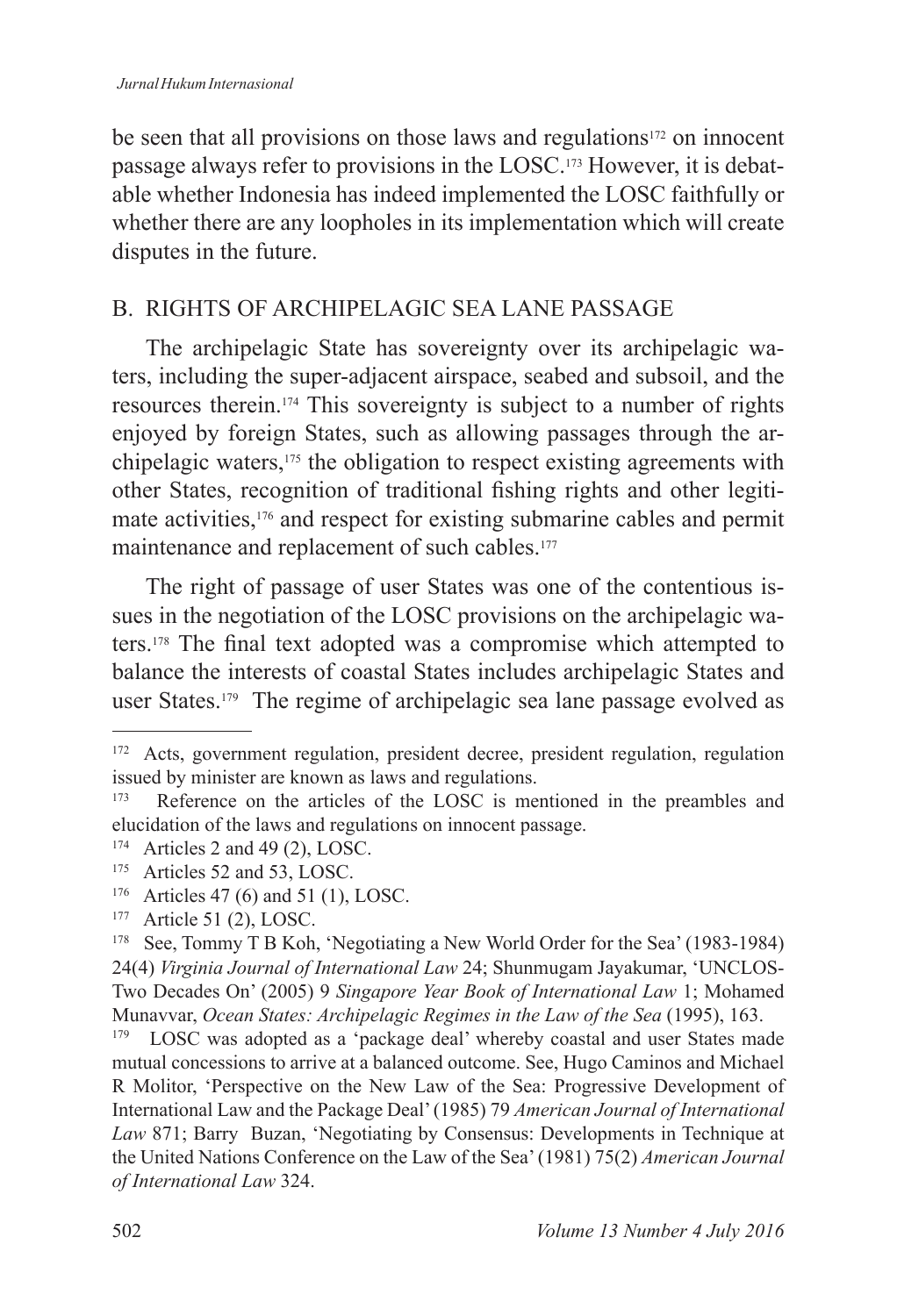an attempt to balance the territorial integrity and national security of the archipelagic States with the right of transit through passageways which fall within the archipelagic waters. As Wisnumurti notes: '... the regime of archipelagic sea lanes passage is a compromise between the regime of innocent passage advocated by Indonesia (on the basis of the 1957 Djuanda Declaration and the 1960 Law No. 4) and the other archipelagic States, …and the regime of freedom of navigation advocated by the maritime powers…'180 This was a key issue because of the insistence by major naval powers in the Conference on the necessity of an assured right of transit for all vessels and aircraft through and over archipelagic waters.<sup>181</sup>

The exercise of the right of archipelagic sea lanes passage was a new type of passage introduced by the LOSC. Djalal points out that the exercise of the archipelagic sea lane passage is in accordance with the rules of international law and is not in strict conformity with the LOSC since there has been no rule of international law in the past on this matter.182 The designation of archipelagic sea lane passage itself poses some problems. The determination and the designation of sea lanes would not be easy since it would involve questions as to how many sea lanes should be designated, how to designate, and how to monitor and to regulate them in national legislation.183 Indonesia would have to designate sea lanes through its archipelagic waters in which foreign vessels and aircraft are able to exercise the right of archipelagic sea lane passage. The designation of archipelagic sea lanes is the right of the archipelagic State but consultation with the user States and international organisations184 would be well advised so as to accommodate the

<sup>181</sup> William T Burke, 'Submerged Passage through Straits: Interpretations of the Proposed Law of the Sea Treaty Text' (1977) 52 *Washington Law Review* 34, 193-200.

<sup>182</sup> Hasjim Djalal, 'The Law of the Sea Convention and Navigational Freedoms' in Donald R Rothwell and Sam Bateman (eds), *Navigational Rights and Freedoms, and the New Law of the Sea,* (2000) vol 35, 1, 1, 5.<br><sup>183</sup> **Involvement** of members of the Indo-

Involvement of members of the Indonesian Parliament (DPR) in certain circumstances creates further problems having considered most of them are political appointees and most of them have not sufficient understand the issues.

<sup>184</sup> United Nations Office for Ocean Affairs and Law of the Sea, *Law of the Sea Bulletin No. 31* (1996), Part III, Competence of Relevant International Organizations

<sup>180</sup> Nugroho Wisnumurti, 'Indonesia and the Law of the Sea ' in Choon-ho Park and Jae Kyu Park (eds), *The Law of the sea : Problems from the East Asian Perspective*  (1987) , 395-96.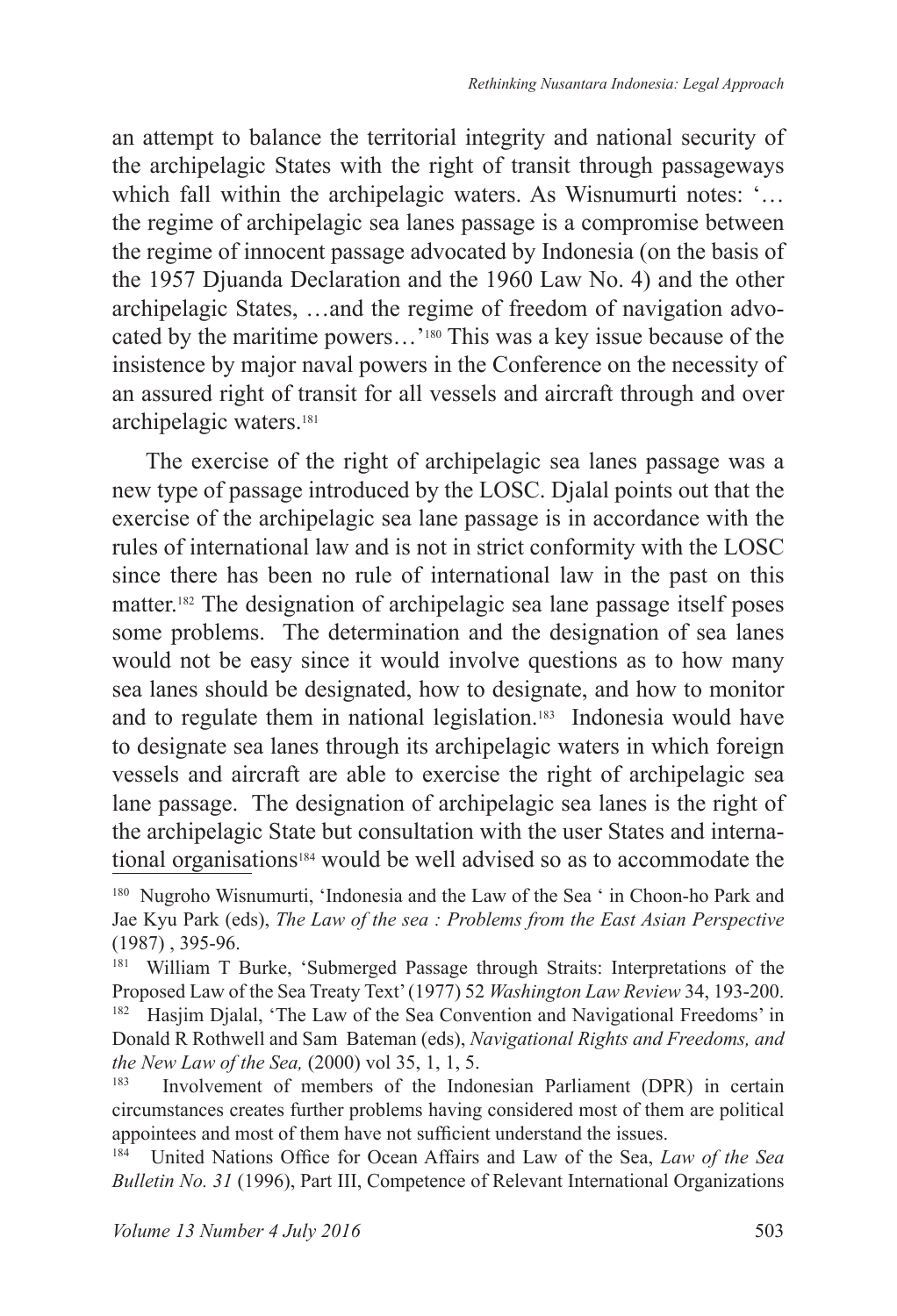general interests of user States. Furthermore, the environmental aspect which requires marine scientific research, knowledge and technology also has to be taken into consideration while designating archipelagic sea lanes<sup>185</sup>

Indonesia has recognised that ships and aircraft exercise their rights of archipelagic sea lanes passage through and over the Indonesian archipelago. In order to accommodate such passage, Indonesia enacted Act Number 6 of 1996<sup>186</sup> and Government Regulation Number 37 of 2002187 on Rights and Responsibilities of Foreign Ships and Aircraft on Exercising Archipelagic Sea Lane Passage Right through and over Designated Archipelagic Sea Lane.<sup>188</sup>

### C.RIGHTS OF TRANSIT PASSAGE

The extension of the territorial sea to a maximum of 12 nautical miles from the baseline under the LOSC resulted in most of the straits used for international navigation previously subject to the high seas freedom of navigation to fall within the territorial seas of one or more coastal States.189 This resulted in these straits coming under the sover-

Hasjim Djalal, 'Indonesia's Archipelagic Sea Lanes' in Robert B Cribb and Michelle Ford (eds), *Indonesia Beyond the Water's Edge: Managing an Archipelagic State* (2009) 59, 63.

<sup>186</sup> Act Number 6 of 1996 on *Indonesian Waters* (State Gazette Year 1996 No. 73, Supplementary State Gazette No. 3647), here in after Act Number 6 of 1996 on Indonesian Waters.

<sup>187</sup> Government Regulation Number 37 of 2002 on *Rights and Obligations of Foreign Ships and Aircraft Exercising the Right of Archipelagic Sea Lane Passage through Designated Archipelagic Sea Lanes* (State Gazette Year 2002 no. 71, Supplementary State Gazette no. 4210), here in after Government Regulation Number 37 of 2002 <http://www.un.org/Depts/los/doalos\_publications/LOSBulletins/bulletinpdf/ bulletin52e.pdf> at 126 November 2009.<br> $188$  Article 20, Act Number 6 of 1996

Article 20, Act Number 6 of 1996.

<sup>189</sup> W Michael Reisman W Michael Reisman, 'The Regimes of Straits and National Security: An Appraisal of International Lawmaking' (1980) 74(48) *American Journal of International Law* 30, 67; W George Grandison and Virginia J Meyer, 'International Straits, Global Communications, and the Evolving of the Sea' (1974-75) 8 *Vanderbilt* 

under the UN Convention on the Law of the Sea, 79-95. See also, International Maritime Organization, *Implications of the United Nations Convention on the Law of the Sea for International Maritime Organization* (2008), LEG/MISC.6, 10 September 2008; Satya N Nandan and Shabtai Roseanne, *United Nations Convention on the Law of the Sea 1982: A Commentary* (1993), 465.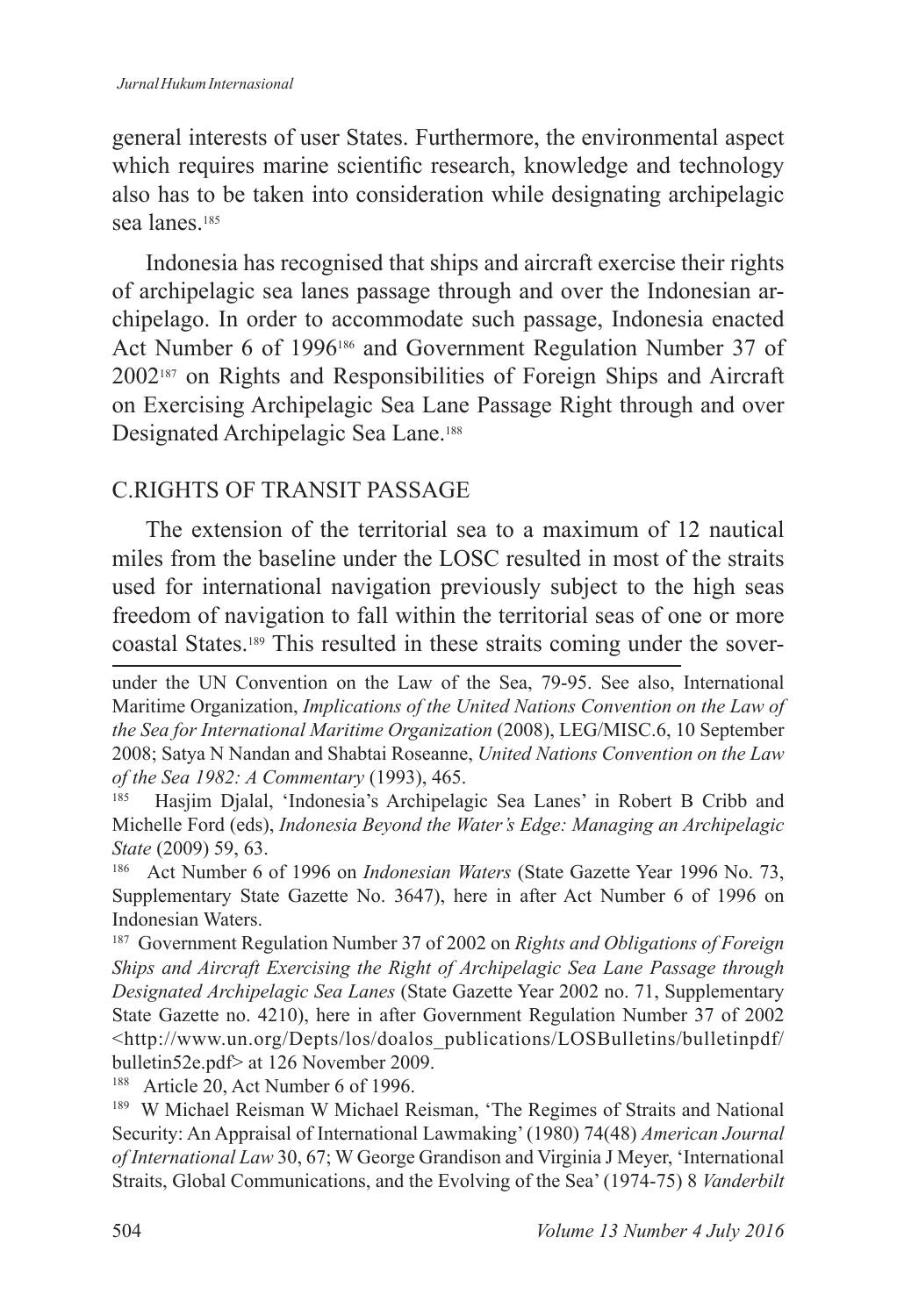eignty of coastal States<sup>190</sup> and consequently governed by the restrictive innocent passage rules of navigation. However, in straits used for international navigation, the maritime powers and user States wanted to secure their navigational rights which were not sufficiently safeguarded under the right of innocent passage.<sup>191</sup>

Straits which are considered as narrow waterways for international navigation are often referred to as "choke points". In certain choke points, States bordering the choke points are permitted to restrict passage.192 There are at least six straits used for international navigation which commonly referred to as "choke points" in Indonesian waters, namely the Malacca Strait, Singapore Strait, Sunda Strait, Lombok Strait, Makassar Strait, and Ombai-Wetar Straits.193 These straits play a dominant role in global trade which makes them of global strategic importance.<sup>194</sup>

In order to balance the competing interests of the international community in ensuring freedom of navigation and the flow of international commerce against those of the coastal States bordering these straits in protecting their sovereignty and national security, the LOSC fashioned the concept of transit passage as one of the fundamental navigational rights.

*Journal of Transnational Law* 393, 393-94.

<sup>190</sup> Myres S McDougal and William T Burke, 'The Community Interest in a Narrow Territorial Sea: Inclusive versus Exclusive Competence over the Oceans' (1960) 45 *Cornell Law Quarterly* 171, 165-66.

<sup>&</sup>lt;sup>191</sup> The right of innocent passage could be suspended by coastal States, if passage endangers sea communication. See, John Norton Moore, 'The Regime of Straits and the Third United Nations Conference on the Law of the Sea' (1980) 74 *American Journal of International Law* 43, 86.

<sup>&</sup>lt;sup>192</sup> Restriction may include traffic separation scheme; and use of pilotage.

<sup>193</sup> Lewis M Alexander, *Navigational Restrictions Within the New LOS Context: Geographical Implications for the United States* (1986), 289-98; Michael Leifer, International Straits of the World: Malacca, Singapore and Indonesia, International Straits of the World (1978), 76-85; Kresno Buntoro, 'Burden Sharing: An Alternative Solution in order to Secure Choke Points within Indonesian Waters' (2009) 1(4) *Australian Journal of Maritime and Ocean Affairs* 13, 123-25.

<sup>194</sup> Markas Besar TNI AL (Indonesian Navy Headquarters), above n 105, 4.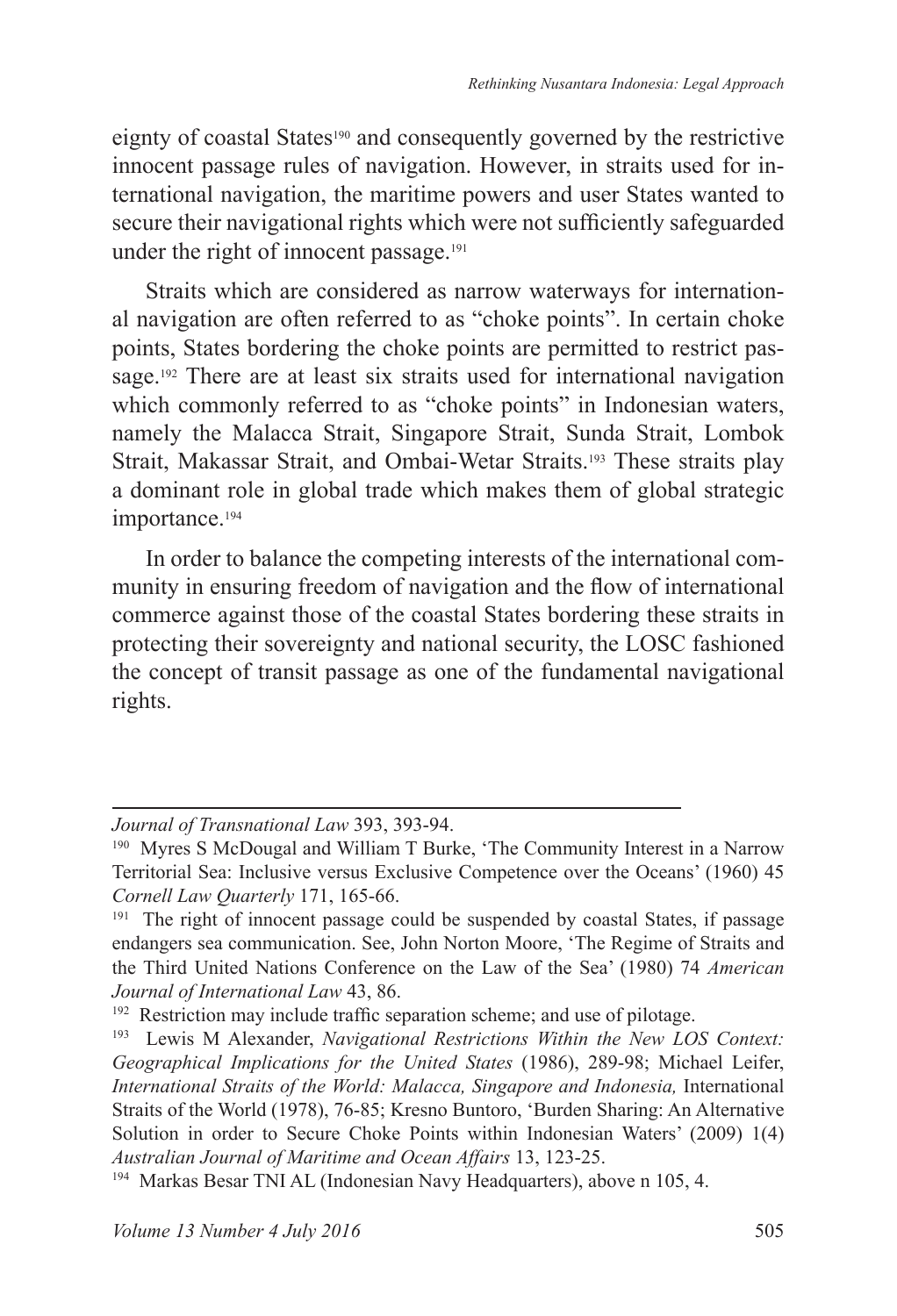### **VI . CONCLUSION**

This paper has provided the historical context of the development of Indonesia's archipelagic State doctrine and shown development of the archipelagic State doctrine of Indonesia is based on its geographical setting, economic interest and national security. The maritime policy of Indonesia can be traced back to the Dutch colonial period which stated that the territorial limit was three nautical miles and defined the way those baselines were drawn. After the independence of Indonesia, the colonial concept of maritime territory was not favoured by Indonesia. Later, the struggle for Indonesian independence affected the way Indonesia looked upon its own territory.

The archipelagic State doctrine is a new legal concept for ocean regimes around the world. The Indonesian archipelagic concept, as a maritime policy known Wawasan Nusantara, began in 1957 through what is recognized as the Djuanda Declaration. This Declaration stated that the islands of Indonesia and the seas between the islands formed one integral unit. This political declaration was transformed into a legal concept through Act Number 4 of 1960 on Indonesian Waters. It could be said that the Djuanda Declaration and Act Number 4 of 1960, influenced the adoption of the archipelagic State concept in the LOSC. Furthermore, Indonesia has enacted many laws and regulation in order to conform the provision in LOSC, such as Act Number 6 of 1996 on Indonesian Waters, Act Number 17 of 2008 on Shipping, Act Number 43 of 2008 on State Territory, Act Number 23 of 1997 on Environmental Management, Government Regulation Number 36 of 2002 on Rights and Responsibilities of Foreign Ships Exercising Innocent Passage through Indonesian Waters, and Government Regulation Number 37 of 2002 on Rights and Responsibilities of Foreign Ships and Aircraft on Exercising Archipelagic Sea Lane Passage Right through and over Designated Archipelagic Sea Lane. These laws and regulations created extensive and complex regulatory framework on maritime issues.

The provisions of the LOSC and other rules of international law have guaranteed sovereignty over the Indonesian's internal water, archipelagic waters, and territorial sea. Nevertheless, while exercising its sovereignty, Indonesia has to consider provisions in the LOSC and in international law in order to balance and secure Indonesia's interests,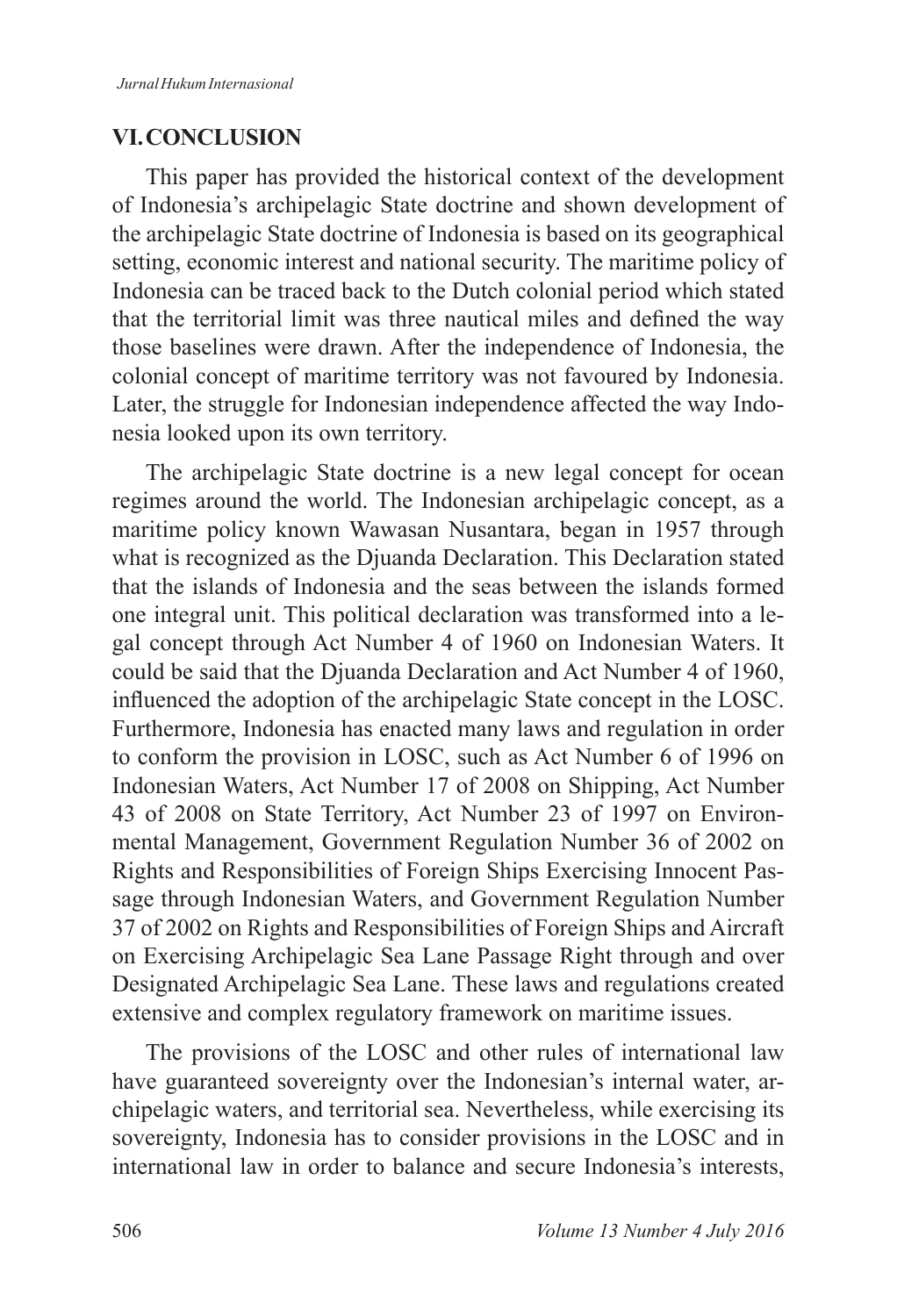the interests of its adjacent neighbouring States, as well as the interests of the international community.

Unlike sovereignty in the land territory, sovereignty of Indonesia in the maritime area has to be conformed and exercised under provisions in LOSC. It can be said that, there is no full sovereignty of Indonesia in the maritime area. It also shown that the interest of International community to Nusantara is navigation/communication and Indonesia has to accommodate the interest. Again, it might be different from the notion of *Nusantara* from first place, but Indonesia seems to take it. Finally, Indonesia needs to look again the Nusantara Concept for the sake of Indonesia interest within the nowadays-global maritime interest.

#### **BIBLIOGRAPHY**

- Akimoto, Kazumine, 'Re-routing Options and Consequences' in Andrew Forbes (ed), *The Strategic Importance of Seaborne Trade and Shipping: A Common Interest of Asia Pacific*, Australian Maritime Affairs (2002) vol 10, Alexander, Lewis M, *Navigational Restrictions Within the New LOS Context: Geographical Implications for the United States* (1986).
- Alexandrowicz, C H, *An Introduction to the History of the Law of Nations in the East Indies* (1967).
- Amerasinghe, C F, 'The Problem of Archipelagoes in the International Law of the Sea' (1974) 23 *International and Comparative Law Quarterly*.
- Andrew, Dale, 'Archipelagos and the Law of the Sea: Island Straits States or Island-Studded Sea Space?' (1978) 2(1) *Marine Policy* 46.
- Anwar, Dewi Fortuna, 'Indonesia: Ketahanan Nasional, Wawasan Nusantara, Hankamrata' in Ken Booth and Russel Trood (eds), *Strategic Culture in the Asia-Pacific Region* (1999) 199
- Anwar, Rosihan, *Musim Berganti: Sekilas Sejarah Indonesia, 1925-1950* (1985), (in Indonesian).
- Bakosurtanal, *Menata Ruang Laut terpadu* (2002), (in Indonesian).
- Baldwin, Christopher, *Seaborne Trade Flows in the Asia Pacific Present and Future Trends* (2001).
- Bateman, Sam, 'The Growing Significance of Coast Guards in the Asia Pacific: A Quiet Development in Regional Maritime Security' in Aldo Chircop, Scott Coffen-Smout and Moira McConnell (eds), *Ocean Yearbook 20* (2006) 505.
- Brissenden, Rosemary, 'Pattern of Trade and Maritime Society before the Coming of the Europeans' in Elaine McKay (ed), *Studies in Indonesian History* (1976) .
- Buntoro, Kresno, 'Burden Sharing: An Alternative Solution in order to Secure Choke Points within Indonesian Waters' (2009) 1(4) *Australian Journal of Maritime and Ocean Affairs* 13.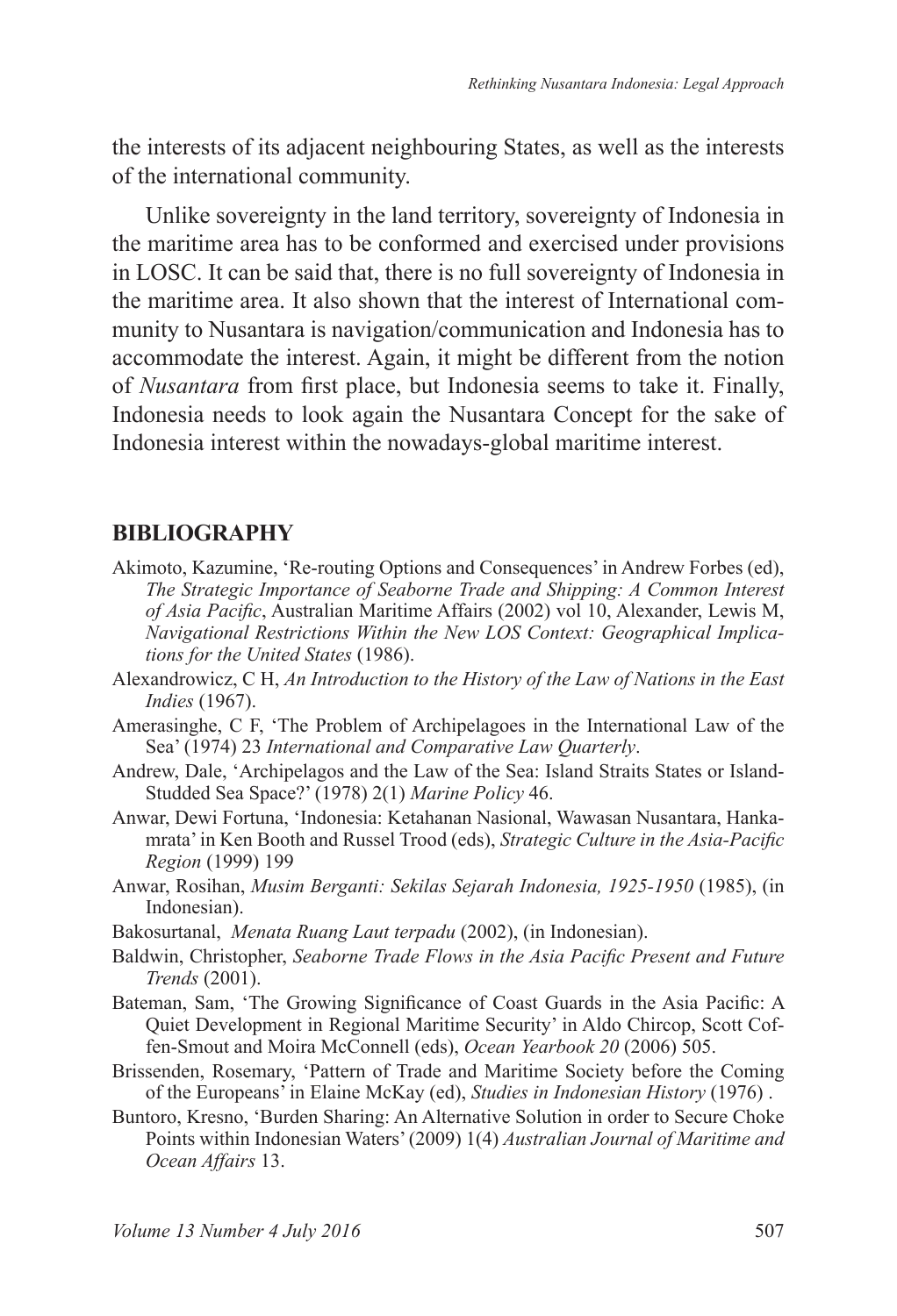- Burke, Karin M and DeLeo, Deborah A, 'Innocent Passage and Transit Passage in the United Nations Convention on the Law of the Sea' (1982-1983) 9 *Yale Journal of World Public Order* 390.
- Burke, William T, 'Submerged Passage through Straits: Interpretations of the Proposed Law of the Sea Treaty Text' (1977) 52 *Washington Law Review* 34.
- Butcher, John G., 'Becoming an Archipelagic State: The Juanda Declaration of 1957 and the "Struggle" to Gain International Recognition of the Archipelagic Principle' in Robert B Cribb and Michelle Ford (eds), *Indonesia Beyond the Water's Edge: Managing an Archipelagic State* (2009) .
- Buzan, Barry, 'Negotiating by Consensus: Developments in Technique at the United Nations Conference on the Law of the Sea' (1981) 75 *American Journal of International Law* 324.
- Cable, James, *Gunboat Diplomacy, 1919-1979* (1981).
- Caldwell, Malcolm, *Indonesia* (1968).
- Caminos, Hugo and Molitor, Michael R, 'Perspective on the New Law of the Sea: Progressive Development of International Law and the Package Deal' (1985) 79 *American Journal of International Law* 871.
- Caminos, Hugo and Molitor, Michael R, 'Perspective on the New Law of the Sea: Progressive Development of International Law and the Package Deal' (1985) 79 *American Journal of International Law* 871.
- Carey, Peter B R, 'Aspect of Javanese History in the Nineteenth Century' in Harry Aveling (ed), *The Development of Indonesian Society* (1979) 120.
- Chaudhury, Rahul Roy-, 'US Naval Policy in the Indian Ocean' (1998) 22(9) *Strategic Analysis* 17.
- Chou, Cynthia, *The Orang Suku Laut of Riau, Indonesia: The Inalienable Gift of Territory* (2009)
- Colombos, C J, *International Law of the Sea* (6<sup>th</sup> ed, 1967)
- Cribb, Robert B, *Historical Atlas of Indonesia* (2000).
- Crouch, Harold, 'The Trend to Authoritarianism: The Post 1945 period' in Harry Aveling (ed), *The Development of Indonesian Society* (1979) 165.
- Danusaputro, Munadjat, *Tata Lautan Nusantara: Dalam Hukum dan Sejarahnya* (1980) (in Indonesian)
- Danusaputro, Munadjat, *Wawasan Nusantara: Dalam Ilmu Politik dan Hukum* (1978) (in Indonesia)
- Departemen Pertahanan Republik Indonesia (Department of Defense of the Republic of Indonesia, *Buku Putih Pertahanan Indonesia 2008* (2008) (in Indonesian)
- Dinas Hidro-Oseanografi TNI AL, *Data Wilayah Indonesia*, Dishidros TNI AL, 2003 (in Indonesian).
- Djalal, Dino Patti, *The Geopolitics of Indonesia's Maritime Territorial Policy* (1996)
- Djalal, Hasjim, 'Indonesia's Archipelagic Sea Lanes' in Robert B Cribb and Michelle Ford (eds), *Indonesia Beyond the Water's Edge: Managing an Archipelagic State* (2009) 59.
- Djalal, Hasjim, 'The Law of the Sea Convention and Navigational Freedoms' in Donald R Rothwell and Sam Bateman (eds), *Navigational Rights and Freedoms, and the New Law of the Sea,* (2000) vol 35, 1.
- Djalal, Hasjim, *Indonesia and the Law of the Sea* (1995).
- Djalal, Hasjim, *Perjuangan Indonesia di Bidang Hukum Laut* (1979) (in Indonesia).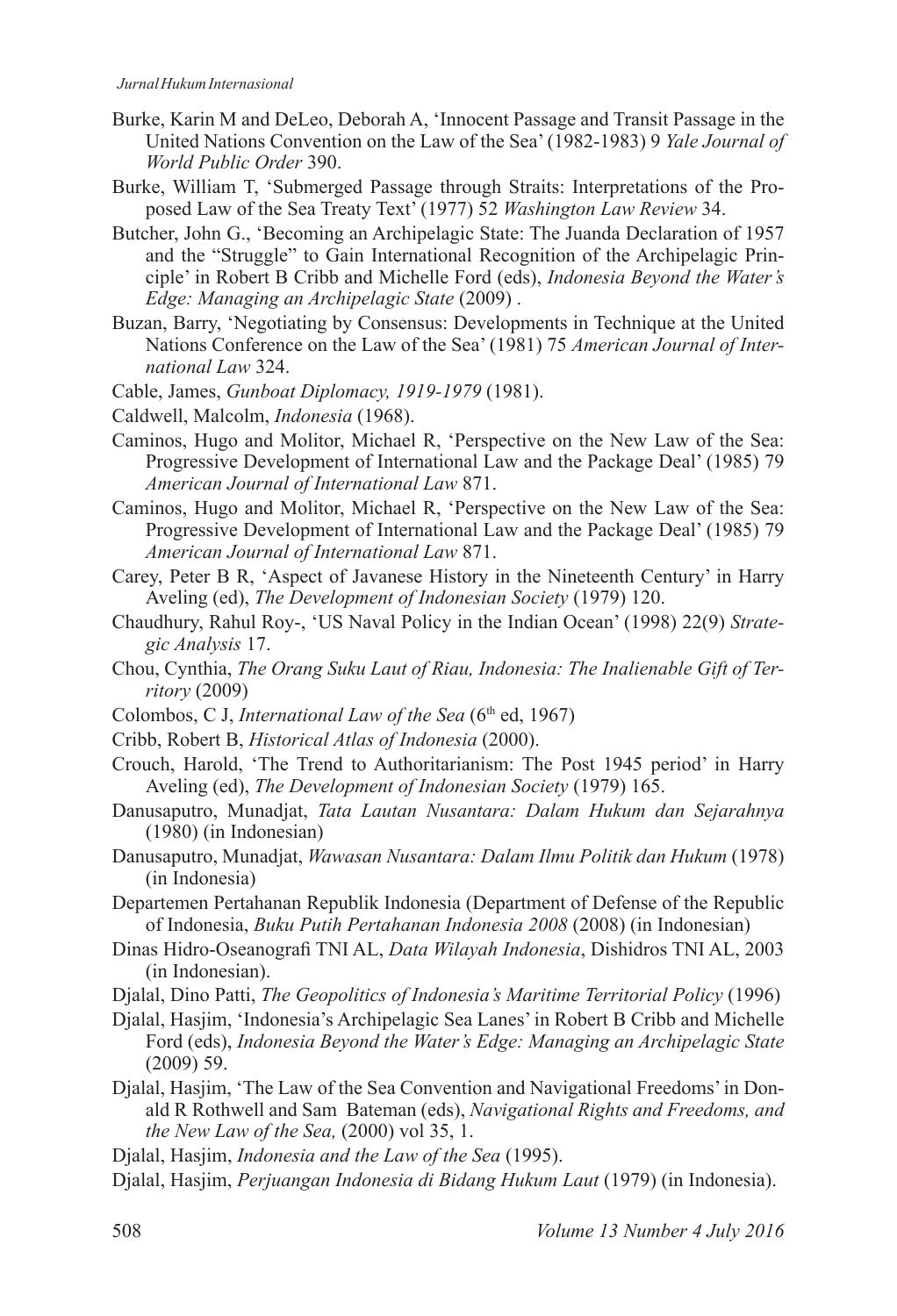- Djohani, R H, 'The Bajo, Future Park Managers in Indonesia?' in M J Parnwell and R L Bryant (eds), *Environmental Change in South East Asia, People Politics and Sustainable Development* (1996)
- Donnely, Mark, *Britain in the Second World War* (1<sup>st</sup> ed, 1999).
- Draper, Jack, 'The Indonesia Archipelagic State Doctrine and Law of the Sea: "Territorial Grab" or Justifiable Necessity?' (1977) 11(1) *International Lawyer* 20.
- Dyke, Jon M Van, 'Balancing Navigational Freedom with Environmental and Security Concerns' (2004) 15 *Colorado Journal of International Environmental Law and Policy* 27.
- Eversen, Jens, 'Certain Legal Aspects concerning the Delimitation of the Territorial Waters of Archipelagos' (Paper presented at the UN Conference on the Law of the Sea, Official Records, Geneve, 1958), Vol.1.
- Forbes, Vivian L, *Indonesia's Maritime Boundaries* (1995).
- Galdorisi, George, 'An Operational Perspective on the Law of the Sea' (1998) 29(1) *Ocean Development and International Law* 43.
- Galdorisi, George, 'The United Nations Convention on the Law of the Sea: A National Security Perspective' (1995) 89 *American Journal of International Law* .
- Galdorisi, George, 'The United States Freedom of Navigation Program: A Bridge for International Compliance with the 1982 United Nations Convention on the Law of the Sea?' (1996) 27(4) *Ocean Development and International Law* 399.
- Ghosh, Shekhar, 'The Legal Regime of Innocent Passage Through the Territorial Sea' in Hugo Caminos (ed), *Law of the Sea* (2001)
- Grandison, W George and Meyer, Virginia J, 'International Straits, Global Communications, and the Evolving of the Sea' (1974-75) 8 *Vanderbilt Journal of Transnational Law* 393.
- Hajarmurni, Andi, 'Bajo People losing their Identity', *The Jakarta Post* (Jakarta), 12 September 2009.
- Hardjowardojo, R P, 'Basic Cultural Influences' in Elaine McKay (ed), *Studies in Indonesian History* (1976)
- Houben, V J H, 'Trade and State Formation in Central Java 17<sup>th</sup>-19<sup>th</sup> Century' in G J Schutte (ed), *State and Trade in the Indonesian Archipelago* (1994)
- Indonesian Navy Headquarters (Mabes TNI AL), *Doktrin Eka Sasana Jaya* (1st ed, 2001). (in Indonesian).
- International Maritime Organization, *Implications of the United Nations Convention on the Law of the Sea for International Maritime Organization* (2008), LEG/ MISC.6, 10 September 2008
- Jayakumar, Shunmugam, 'UNCLOS-Two Decades On' (2005) 9 *Singapore Year Book of International Law* 1
- Jayewardene, Hiran W, *The Regime of Islands in International Law* (1990).
- Katili, John A and Siswowidjojo, Suparto S, *Pemantauan Gunung Api di Filipina dan Indonesia* (1994) (in Indonesia)
- Koh, Tommy T B, 'Negotiating a New World Order for the Sea' (1983-1984) 24(4) *Virginia Journal of International Law* 24
- Kumar, Ann, 'Development in Four Societies over the Sixteenth to Eighteenth Centuries' in Harry Aveling (ed), *The Development of Indonesian Society* (1979) .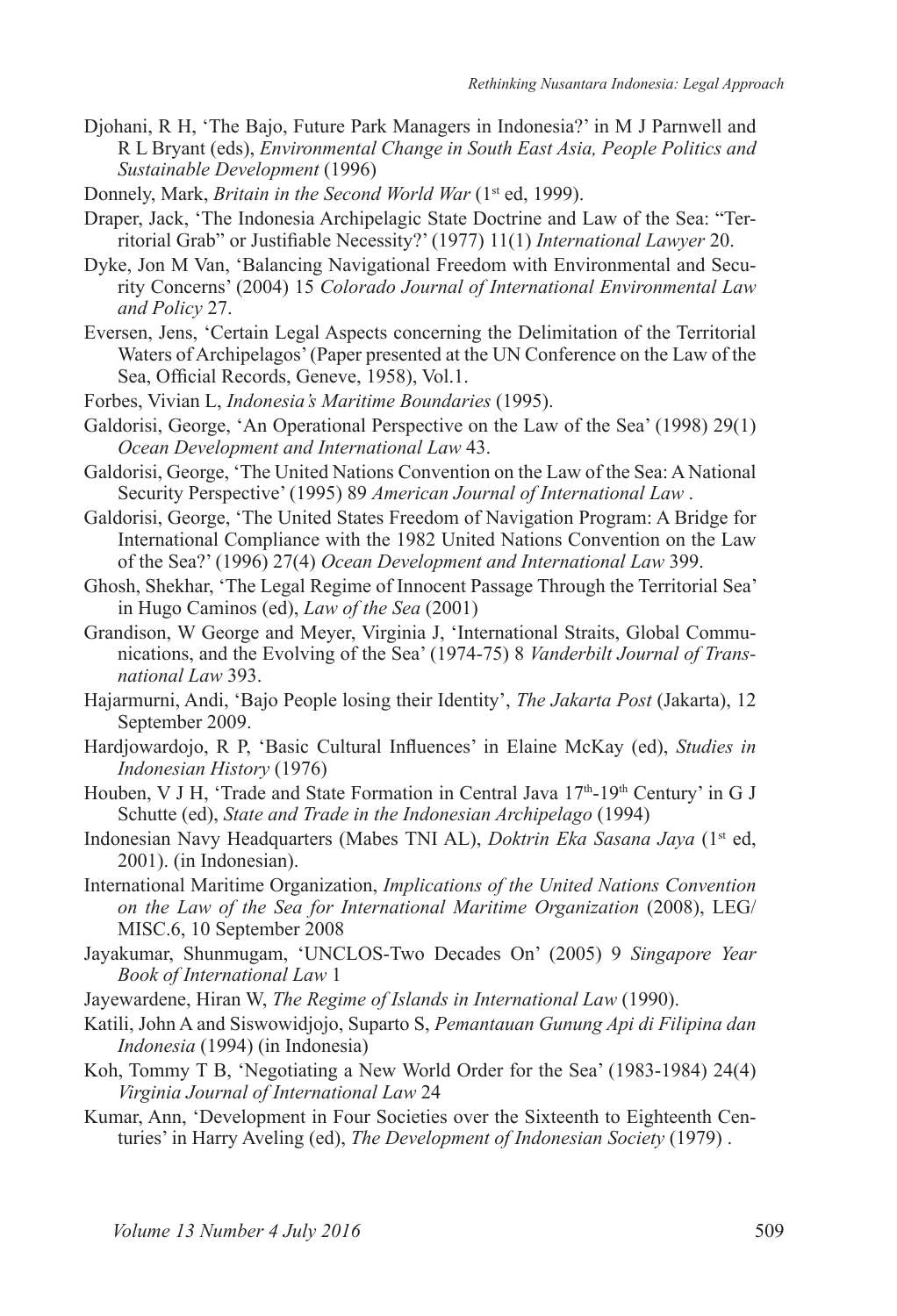- Kusumaatmadja, Mochtar, 'The Concept of Indonesian Archipelago' (1982) 10 *Indonesian Quarterly* 12.
- Kusumaatmadja, Mochtar, 'The Legal Regime of Archipelagos and Supplementary Remarks' in Lewis M Alexander (ed), *The Law of the Sea: Needs and Interests of Developing Countries* (1973)116.
- Kusumaatmadja, Mochtar, *Indonesia dan Perkembangan Hukum Laut Dewasa ini* (1977) (in Indonesian)
- Kusumaatmadja, Mochtar,*"Wawasan Nusantara", POLKAM: Pembangunan di Bidang Politik dan Keamanan* (1982) (in Indonesian).
- Kwiatkowska, Barbara, 'The Archipelagic Regime in Practice in the Philippines and Indonesia-Making or Breaking International Law?' (1991) 6(1) *International Journal of Estuarine and Coastal Law* 1.
- Lapidoth, Ruth, 'Freedom of Navigation-Its Legal History and Its Normative Basis' (1974-75) 6(2) *Journal of Maritime Law and Commerce* 265.
- Leifer, Michael, *International Straits of the World: Malacca, Singapore and Indonesia* (1978).
- Lemhanas (Indonesian National Defence Council), *Pokok-pokok Pengertian dan Sejarah Pengembangan Wawasan Nusantara* (1982) (in Indonesian).
- Li, Kevin X and Cheng, Jin, 'Maritime Law and Policy for Energy Security in Asia: a China Perspective' (2006) 37(4) *Journal of Maritime Law and Commerce* 567.
- Mattew, Ken, 'Trade and Shipping: A Common Interest of the Asia Pacific' in Andrew Forbes (ed), *The Strategic Importance of Seaborne Trade and Shipping: A Common Interest of Asia Pacific*, Australian Maritime Affairs (2002) vol 10, 53.
- Mauna, Boer, *Hukum Internasional* (1987), (in Indonesian).
- McDougal, Myres S and Burke, William T, 'Crisis in the Law of the Sea: Community Perspective versus National Egoism' (1958) 67(4) *The Yale Law Journal* , 542.
- McDougal, Myres S and Burke, William T, 'The Community Interest in a Narrow Territorial Sea: Inclusive versus Exclusive Competence over the Oceans' (1960) 45 *Cornell Law Quarterly* 171.
- Moeldjanto, G, *Indonesia Abad ke-20: Dari Kebangkitan Nasional sampai Linggarjati,* Sejarah Indonesia (2nd ed, 1989), (in Indonesia).
- Moore, John Norton, 'The Regime of Straits and the Third United Nations Conference on the Law of the Sea' (1980) 74 *American Journal of International Law* 43.
- Morgan, J R and Fryer, D W, 'The Marine Geography of Southeast Asia ' in G. Kent and M.J. Valencia (eds), *Marine Policy in Southeast Asia* (1985) .
- Munavvar, Mohamed, *Ocean States: Archipelagic Regimes in the Law of the Sea* (1995).
- Nandan, Satya N and Roseanne, Shabtai, *United Nations Convention on the Law of the Sea 1982: A Commentary* (1993).
- National Committee for Maritime Technology and Industrial Development, *National Maritime Profile* (2nd ed, 1996).
- Neil, Robert van, 'From Netherlands East Indies to Republic of Indonesia 1940-1945' in Harry Aveling (ed), *The Development of Indonesian Society* (1979) 106.
- Ngantcha, Francis, *The Right of Innocent Passage and the Evolution of the International Law of the Sea* (1990)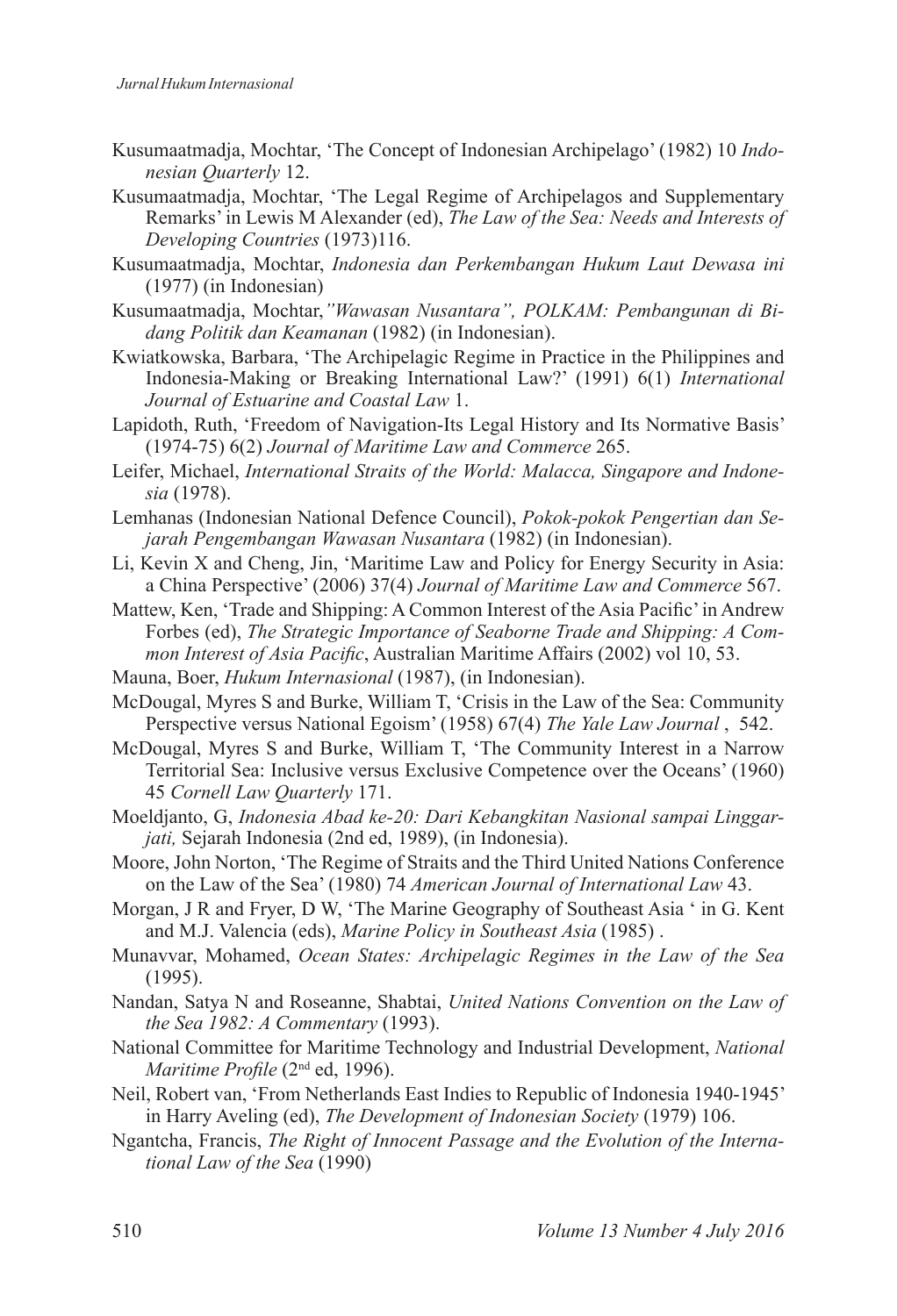- Noer, John H and David, Gregory, *Chokepoints: Maritime Economic Concerns in Southeast Asia* (1996)
- Notosusanto, Nugroho, *The National Struggle and Armed Forces in Indonesia* (Second ed, 1980), (in Indonesia)
- O'Connell, D P, 'Mid-Ocean Archipelagos in International Law' (1971) 45 *British Year Book of International Law* 1
- O'Connel D P, 'The Juridical Nature of the Territorial Sea' (1971) 45 *British Year Book of International Law*
- Oxman, Bernard H, 'The Territorial Temptation: A Siren Song at Sea' (2006) 100 *American Journal of International Law* 21.
- Paik, Jin-Hyun, 'Maritime Security in East Asia: Major Issues and Regional Responses' (2005) 12(2) *Journal of International and Area Studies* 15.
- Peele, Reynolds B, 'The Importance of Maritime Chokepoints' (1997) 27(2) *Parameters* 14.
- Reisman, W Michael, 'The Regimes of Straits and National Security: An Appraisal of International Lawmaking' (1980) 74(48) *American Journal of International Law* 30, 67.
- Ricardo, David, *On the Principles of Political Economy and Taxation* (3rd ed, 1817)
- Ricklefs, Merle Calvin, *A History of Modern Indonesia since c. 1200* (4th ed, 2008)
- Rimmer, Peter J, 'Commercial Shipping Patterns in the Asia Pacific Region, 1990- 2000: the Rise and Rise of China' in Andrew Forbes (ed), *The Strategic Importance of Seaborne Trade and Shipping: A Common Interest of Asia Pacific*, Australian Maritime Affairs (2002) vol 10, 35.
- Rumsfeld, Donald, 'Strategic Imperative in East Asia' (1998) Lecture 605 *Heritage Lecture*.
- Sebastian, Hope, *Outcasts of the Islands: The Sea Gypsies of South East Asia* (2002).
- Soebroto, Sahono, Sunardi and Wahyono, 'Konvensi PBB tentang Hukum Laut', *Sinar Harapan* (Jakarta), 1983, vi, (in Indonesian).
- Sokolsky Richard, Rabasa, Angel and Neu, Richard C, *The Role of Southeast Asia in U.S. Strategy Toward China* (2001).
- Taylor, Jean Gelman, *Indonesia: Peoples and Histories* (2003).
- Toth, James E, *Military Strategy Note: Strategic Geography* (1995).
- UNCTAD Secretariat, *United Nations Conference on Trade and Development, Review of Maritime Transport, 2007* (2007), 11.
- *United Nations Conferences on the Law of the Sea: Official Records, First Conference*, 1958 2-3, William S. Hein &Co 2nd edition, New York, 1980.
- United Nations Office for Ocean Affairs and Law of the Sea, *Law of the Sea Bulletin No. 31* (1996)
- US Department of Defence, *National Security and the Convention on the Law of the Sea* (2nd ed, 1996)
- US Department of Defense, *The United States Security Strategy for East Asia Pacific Region* (1998).
- US Department of State, *Limit in the Seas: United States responses to Excessive Maritime Claims 2-4* (1992).